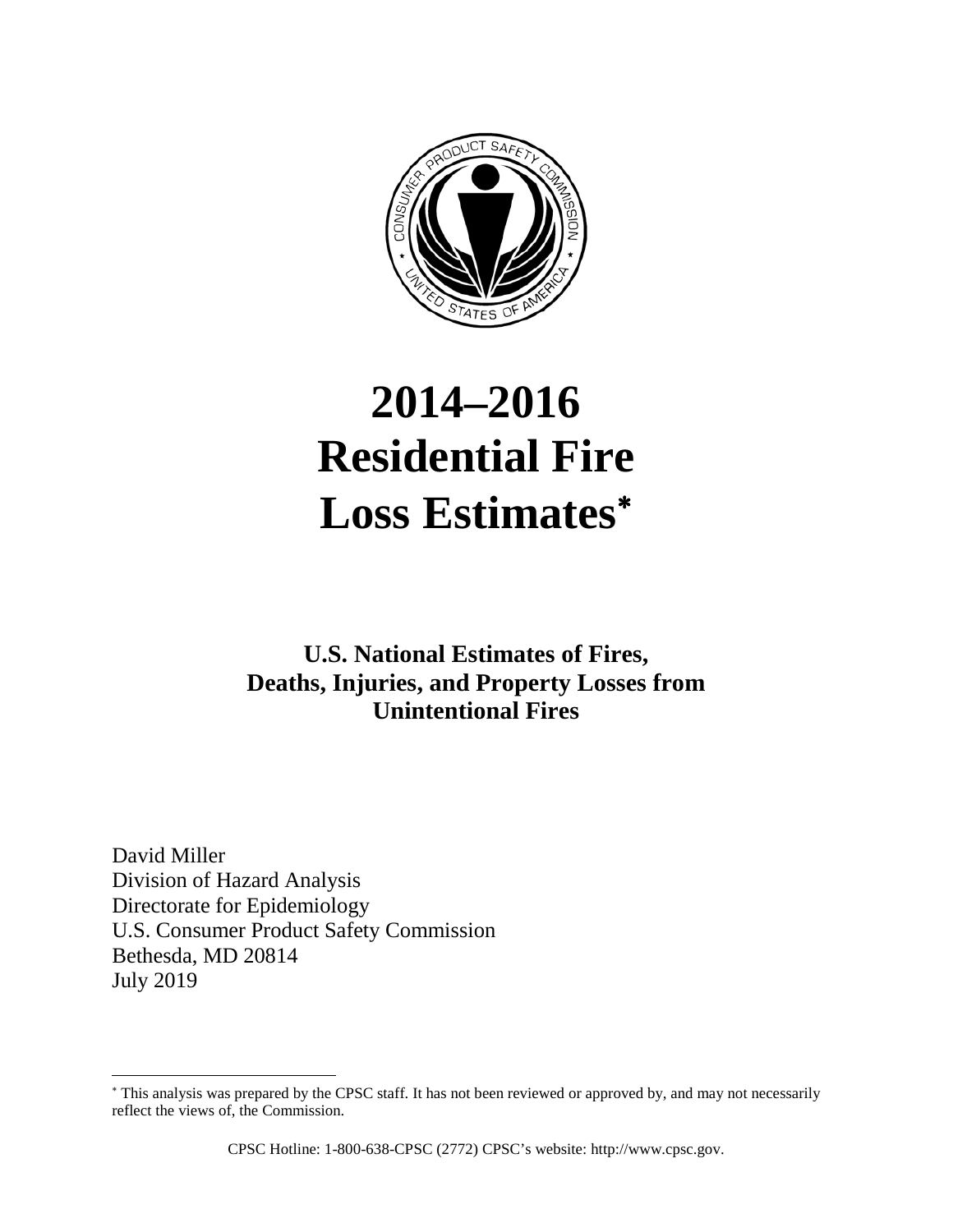# **Executive Summary**

This report presents estimates of consumer product-related losses that occurred in U.S. residential structure fires attended by the fire service. The estimates were derived from data provided by the U.S. Fire Administration's (USFA) National Fire Incident Reporting System (NFIRS) and the National Fire Protection Association's (NFPA) Survey of Fire Departments for U.S. Fire Experience for 2014 through 2016.

The fire and fire loss estimates presented in this report pertain to unintentional residential structure fires and civilian casualties. The estimates are:

- $\bullet$  361,500 fires, 2,420 deaths, 11,120 injuries, and \$6.35 billion in property losses in 2014;
- 370,900 fires, 2,230 deaths, 10,800 injuries, and \$6.63 billion in property losses in 2015;
- 351,900 fires, 2,410 deaths, 10,370 injuries and \$6.36 billion in property losses in 2016; and
- an estimated annual average of 361,400 fires, 2,350 deaths, and 10,760 injuries and \$6.45 billion in property losses over the 3-year period from 2014 through 2016.

Consumer products involved in fires can be categorized as "sources of ignition" or "the materials first ignited." Sources of ignition can be small, such as candles, or large, like ranges, for example. The larger sources of ignition, *e.g*., operating equipment, are identified in NFIRS as "equipment." Smaller sources of ignition that are not equipment, such as candles, matches, and lighters, are identified in NFIRS as "heat sources." Consumer products can also be involved as items or materials contributing to flame spread. For this report, CPSC staff produces estimates based on the sources of ignition and the materials first ignited, but not for the items or materials contributing to flame spread.

Because the fire losses are derived separately for sources of ignition and materials first ignited, estimates presented in this report can overlap in some cases. For example, a fire involving a candle igniting a mattress can count as candle fire (Heat Source) and a mattress fire (Item First Ignited). Additionally, these estimates do not account for all of the involvement of materials because items that are neither the Heat Source, nor the Item **First** ignited, can still be involved in (and in some cases be a significant factor in) residential fire losses. An example is a cigarette igniting newspapers and then the flaming newspapers igniting upholstered furniture.

The same products continue to contribute to the greatest estimated numbers of fires losses (as measured by Equipment Involved in Ignition, Heat Sources, and Items First Ignited). Tables 1a– 5d show:

- Cooking equipment accounted for the largest percentage of fires. An estimated annual average of 167,100 cooking equipment-related fires from 2014 through 2016 accounted for 46.2 percent of the average annual estimate of total residential fires for the same period. The corresponding death estimates constitute an annual average of 240 deaths, which is 10.3 percent of the average annual estimate of total residential fire deaths. The annual average number of cooking fire injuries for 2014 through 2016 was estimated to be 3,370, which represents 31.3 percent of the total estimated annual average number of injuries for the same time period. Much of these losses were associated with range and oven fires.
- Heating and cooling equipment fires constituted the second largest share of total residential fires. The estimated annual average of 44,200 fires for 2014–2016 was 12.2 percent of the annual average estimate of total residential fires during the same period. The corresponding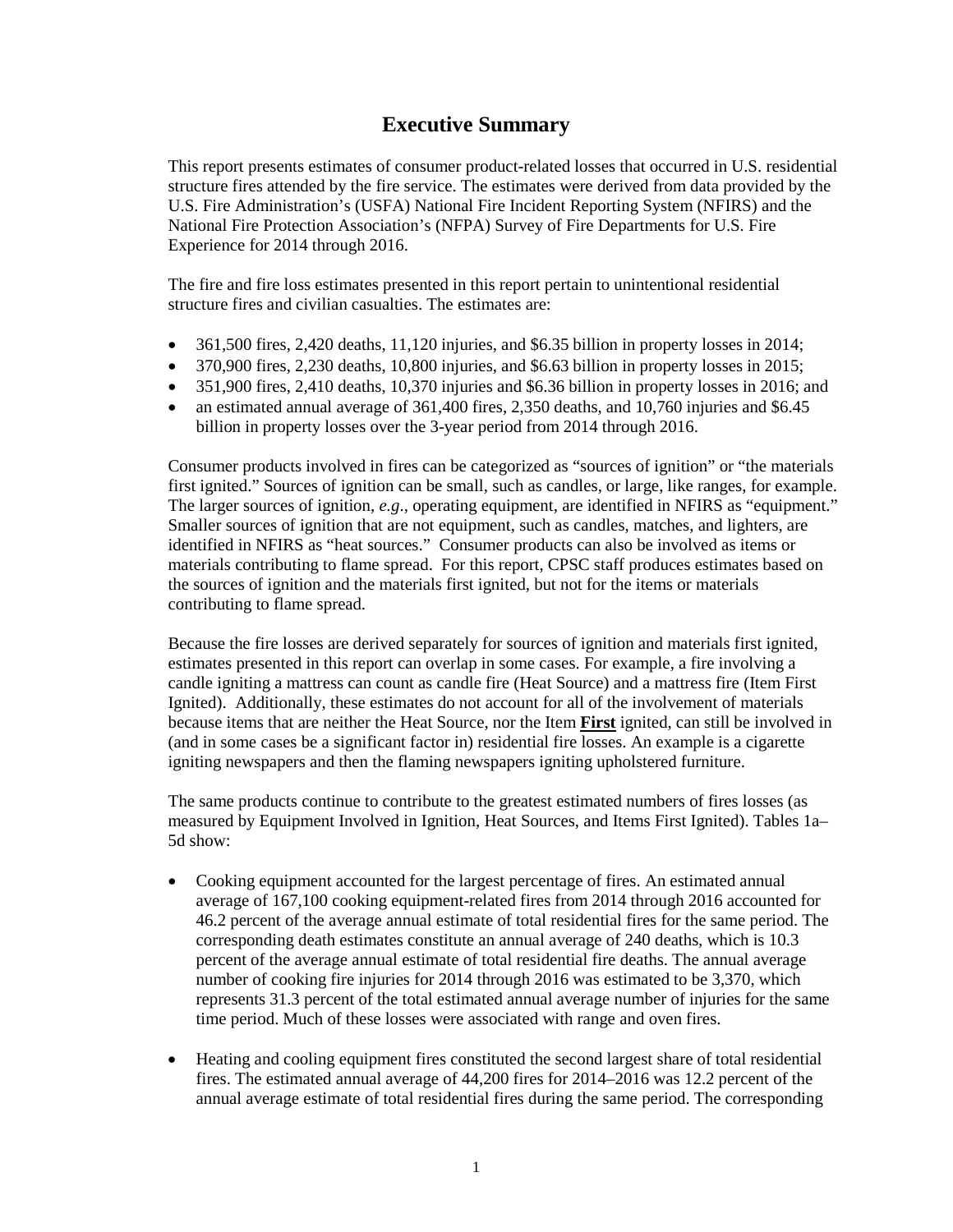death estimate is an annual average of 230 deaths, which is 9.7 percent of the average annual estimated number of total residential fire deaths. The corresponding injuries for the three years averaged to an annual estimate of 850. This accounts for 7.9 percent of the annual average estimate of total injuries during 2014–2016.

- An estimated annual average of 17,000 fires was attributable to electrical distribution equipment (*e.g*., installed wiring, lighting). This is 4.7 percent of the estimated annual average number of residential fires for this period. The annual average death estimate is 200 (8.4 percent of average annual estimated residential fire deaths); and the injury estimates averaged 570, which is 5.3 percent of the estimated annual average of residential fire injuries.
- For Item First Ignited, upholstered furniture was involved in the greatest number of fire deaths. From 2014 through 2016, an estimated annual average of 470 deaths was associated with these fires. This constitutes 20.0 percent of the estimated annual average of total deaths (from an estimated 1.2 percent of the fires) associated with residential structure fires for the same period. On average, during 2014 to 2016, mattress or bedding ignitions accounted for an annual average of 330 deaths, which is 14.0 percent of the average annual estimated number of total residential fire deaths (from an estimated 1.9 percent of the fires).
- For Heat Source, smoking materials were the largest contributor to deaths, associated with an annual average of 550 deaths from 2014 to 2016. This is 23.6 percent of the estimated annual average of total residential fire deaths. Smoking materials, however, comprised only 2.9 percent of the total estimated residential fires.
- Among products that are Heat Sources, candles were tied with cigarette lighters for the second highest estimated number of deaths. The estimated annual average of deaths from candle fires is 70, which is 2.8 percent of the average estimated total number of residential fire deaths from 2014 to 2016. Candles account for an estimated 1.6 percent of the fires.
- There were also an estimated 70 deaths from cigarette lighter fires (2.8 percent of the estimated annual average of total residential fire deaths), although lighters are only involved in an estimated 0.4 percent of the fires.
- On average, matches were responsible for 10 deaths, or 0.6 percent of total deaths annually. Matches were involved in only 0.1 percent of residential fires.
- There was a significant decline in the estimates of total fires between 2015 and 2016. The estimate of residential structure fires dropped from 370,900 in 2015 to 351,900 in 2016, a decline of 5.1%.

The USFA began new coding rules for NFIRS beginning with 2012 and had them in place through 2014. These rules led to an increase in the amount of fires coded with specific Equipment Involved in Igntion codes. For these years, CPSC staff made adjustments to keep estimates for these Equipment Involved in Ignition products in line with previous years. USFA reverted to the old coding rules beginning in 2015, so CPSC staff did not make these adjustments to estimates for 2015 and 2016 data. This is explained in greater detail on pages 29 and 30 of this report.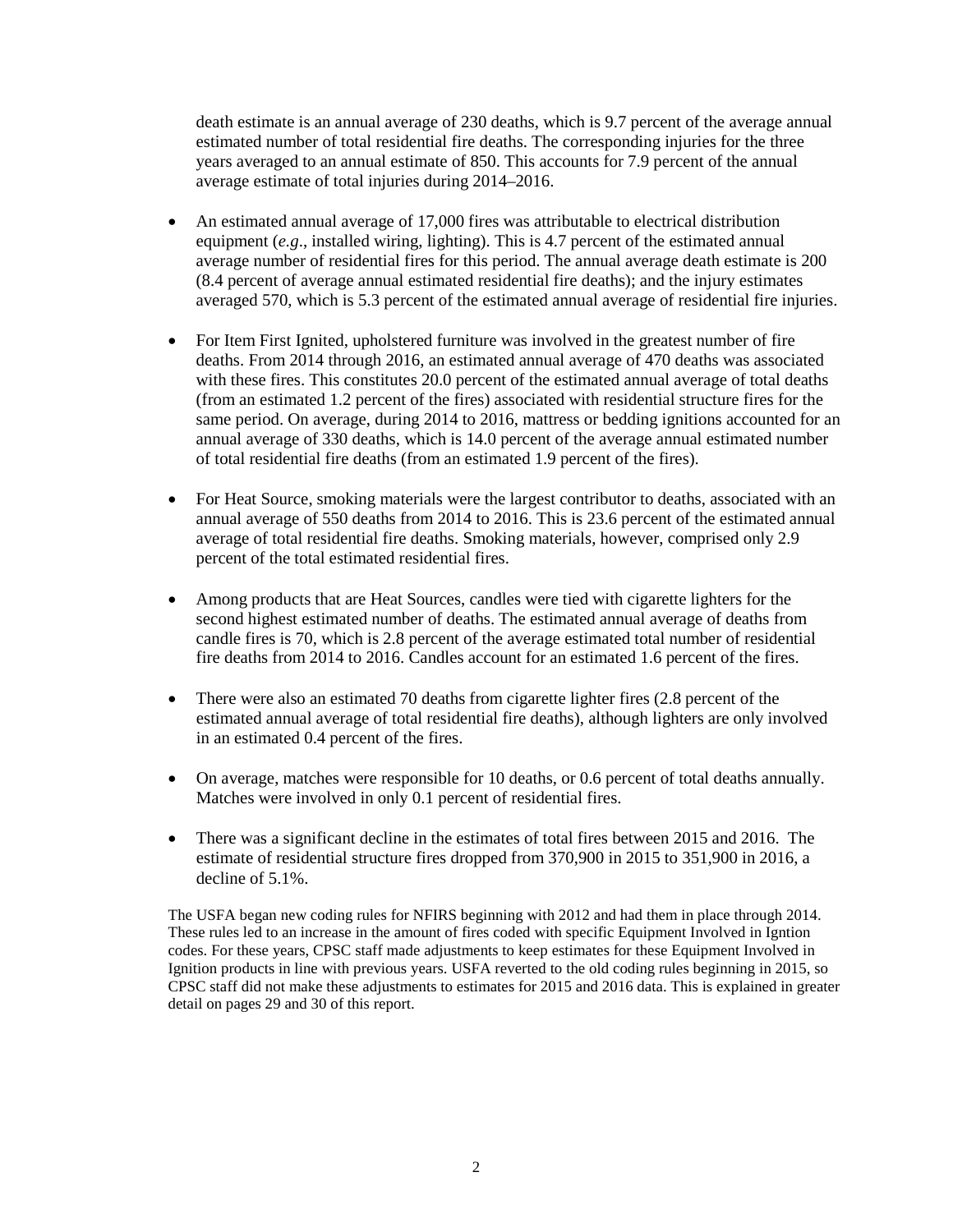#### **Introduction**

The fire loss estimates presented in this report are based on the National Fire Protection Association's (NFPA) national fire loss estimates<sup>1</sup> and the U.S. Fire Administration's (USFA) National Fire Incident Reporting System (NFIRS) data. The NFPA makes national estimates of fires, deaths, injuries, and property losses based on a probability sample survey of U.S. fire departments. The NFIRS compiles fire incident reports submitted voluntarily to the USFA by U.S. fire departments. Not all the states reporting include data from all fire departments in the state. Product-specific information, such as the equipment involved in the ignition of the fire, or the item that was first ignited in the fire, is among the wealth of information collected and available in NFIRS data. NFIRS product-specific frequency counts are weighted up to the NFPA estimates for total U.S. fire losses to arrive at the estimates that are presented in this report.

The estimated number of fires and associated fire losses pertain to fires in residential properties only. These include single-family and multifamily dwellings. Mobile and motor homes, while used as a structure, and not in transit, are also included. Injury and death estimates pertain to civilian<sup>2</sup> casualties only. The property losses include property and content losses, as estimated by fire departments. In this report, for convenience, property and content losses are referred to as "property losses."

CPSC staff has been producing estimates of residential fires and related deaths, injuries, and property losses since the early 1980s. However, over the years, NFIRS has undergone major changes. This, in turn, has necessitated changes in the way CPSC analysts produce the productspecific estimates. Beginning with 1999 data, a major revision was made to the NFIRS data coding system, and CPSC implemented version 5.0. By 2009, 100 percent of fire departments were coding using this version.

NFIRS data were weighted up to the 2014, 2015, and 2016 NFPA estimates for total U.S. fire losses to arrive at the product-specific estimates presented in this report. This was done separately for fires, deaths, injuries, and property loss.

Beginning with version 5.0, NFIRS introduced newly created codes to identify confined fires (those that do not spread beyond the originating item). To encourage the reporting of these fires, NFIRS requires only limited information. As the use of version 5.0 increased from 1999 forward, an increasingly large number of confined fires were reported. In 1999, about 2 percent of residential structure fires were reported as confined; by 2016, 49 percent of residential structure fires reported to NFIRS were identified as confined fires.

It is usually not possible to determine the type of equipment involved in the incidents coded as confined fires because the equipment is rarely coded. For example, when a fire is identified as a "confined cooking fire" in NFIRS, it is rarely possible to distinguish a fire started by a range versus other cooking equipment, such as a microwave oven or toaster. Consequently, confined cooking fire losses are only included as part of the "Total Cooking Equipment" fires, but they are not included in subcategories that define the equipment involved or the power source. Because

 <sup>1</sup> Hylton Haynes, "Fire Loss in the U.S. During 2014," National Fire Protection Association (NFPA), September 2015; Hylton Haynes, "Fire Loss in the U.S. During 2015," National Fire Protection Association (NFPA), September 2016; Ben Evarts, "Fire Loss in the U.S. During 2016," National Fire Protection Association (NFPA),

September 2017.

<sup>&</sup>lt;sup>2</sup> Injuries and deaths involving fire service, police, or emergency medical service personnel are not included in the estimates for this report.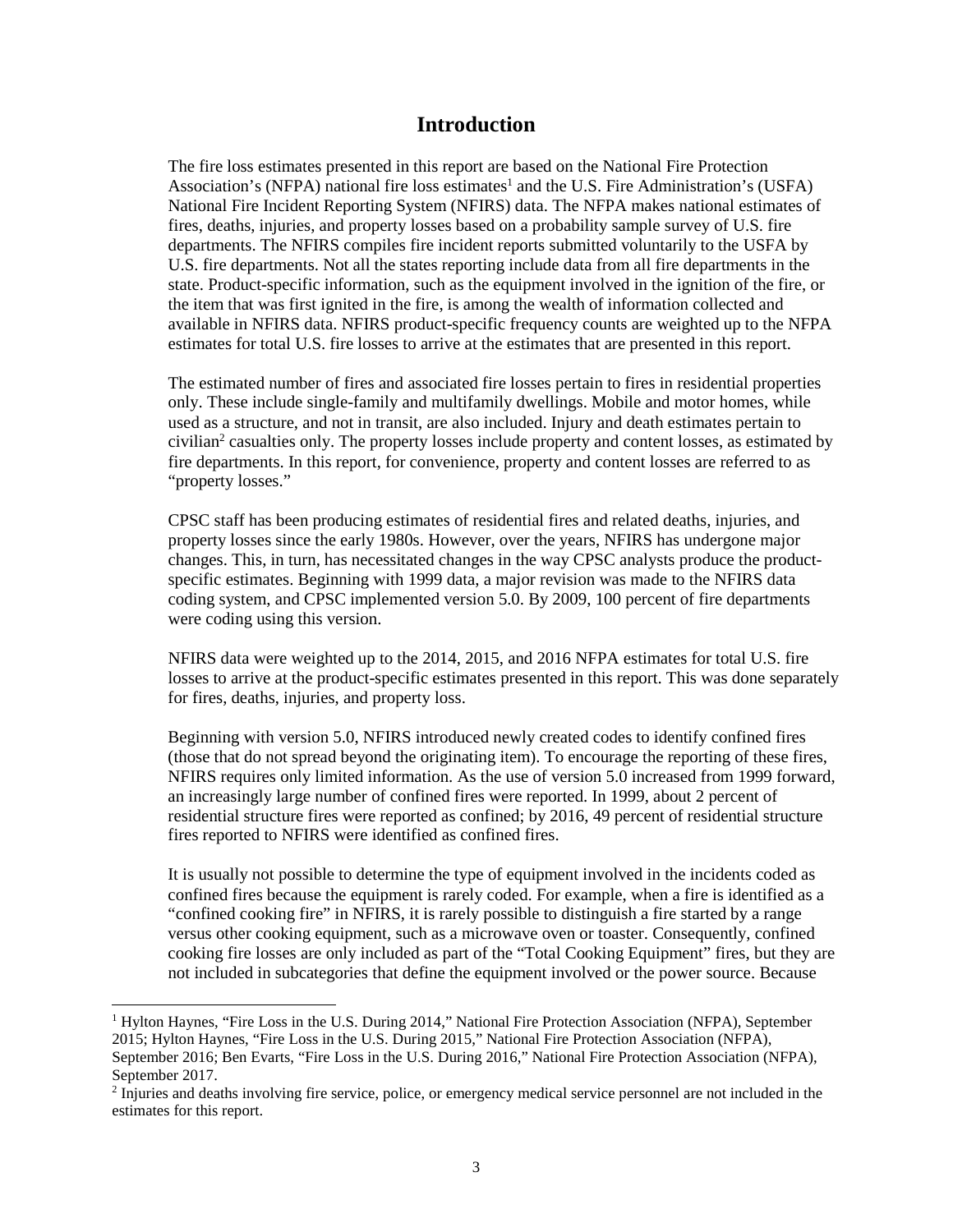ranges certainly are involved in some confined fires, this should be considered in evaluating the cooking fire hazard. The same is true for microwave ovens and other cooking equipment.

Consumer products, for which there are estimates of fires and fire losses in this report, are either ignition sources for fires, or materials ignited by fires. The larger ignition sources, such as ranges, clothes dryers, and space heaters, are considered equipment and are covered by the NFIRS variable called "Equipment Involved in Ignition." Smaller ignition sources, such as candles, matches, or lighters, are heat sources and fall under the NFIRS variable called "Heat Source." Some of the consumer products that are materials ignited in fires are upholstered furniture, mattresses and bedding, clothing, curtains and drapes, and more. There are codes for these products under the NFIRS variable called "Item First Ignited."

Fires can be associated with more than one product. For example, a fire can be a lighter fire and a curtain fire. Such a fire would contribute to the estimates for "Lighters," as well as the estimates for "Curtains, Drapes."

In some instances, consumer products ignited by the fire may contribute to the spread or severity of the fire, but not be included in the category, Item First Ignited. An example would be where carpeting is the Item First Ignited in the fire, but upholstered furniture ignites next and increases the severity of the fire. In that case, upholstered furniture plays a role in the fire, but the fire is not counted toward the estimates for upholstered furniture fires and losses.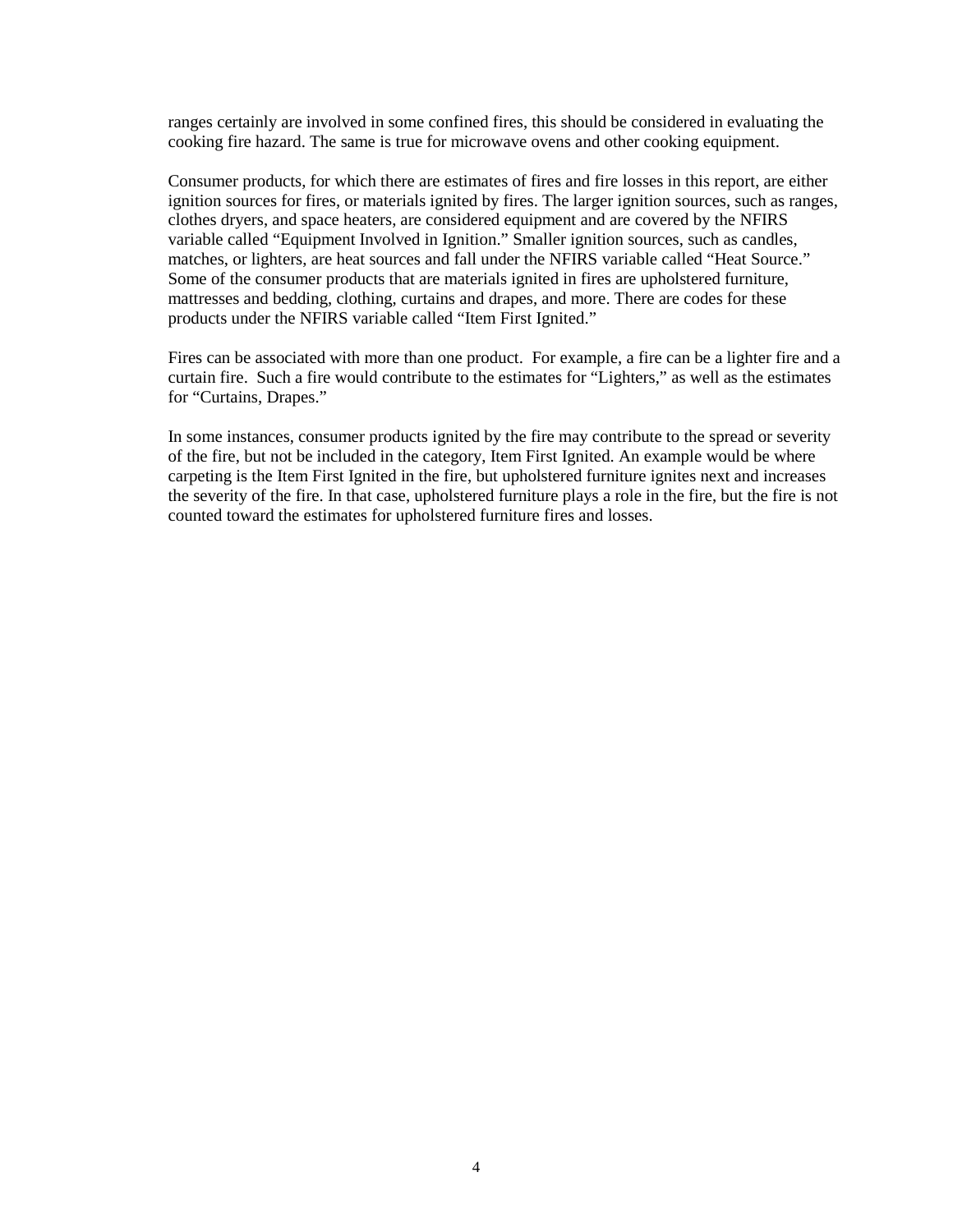#### **Results**

Data are presented using five main tables consistent with CPSC staff's previous reports. Each numbered table (1–5) has four associated sub-tables: Table "a" presents the fire estimates; "b" presents the death estimates; "c" presents the injury estimates; and "d" presents the property loss estimates. As in previous years, only selected product-specific estimates are included in these tables, so the details may not add up to the totals that appear in the headings. All of the product categories in the tables, with the exception of smoking materials, contain products within CPSC's jurisdiction. Intentionally set fires and their associated losses, which include the deliberate misuse of heat sources, or fires of an incendiary nature, are excluded from the estimates.

In Tables 1, 3, 4, and 5, Equipment Involved in Ignition codes were used to identify the products involved; meanwhile, in Table 2, either the Heat Source or the Item First Ignited was the primary means of identifying the product. Thus, some estimates provided in the different sections of the tables overlap. For example, in Table 2, estimates of fires involving cigarette ignition of upholstered furniture are included in the estimates for cigarettes (by Heat Source), as well as in the estimates for upholstered furniture-smoking material ignition (by Item First Ignited). Additional details about the estimates and the data system are included in the Methodology section of this report.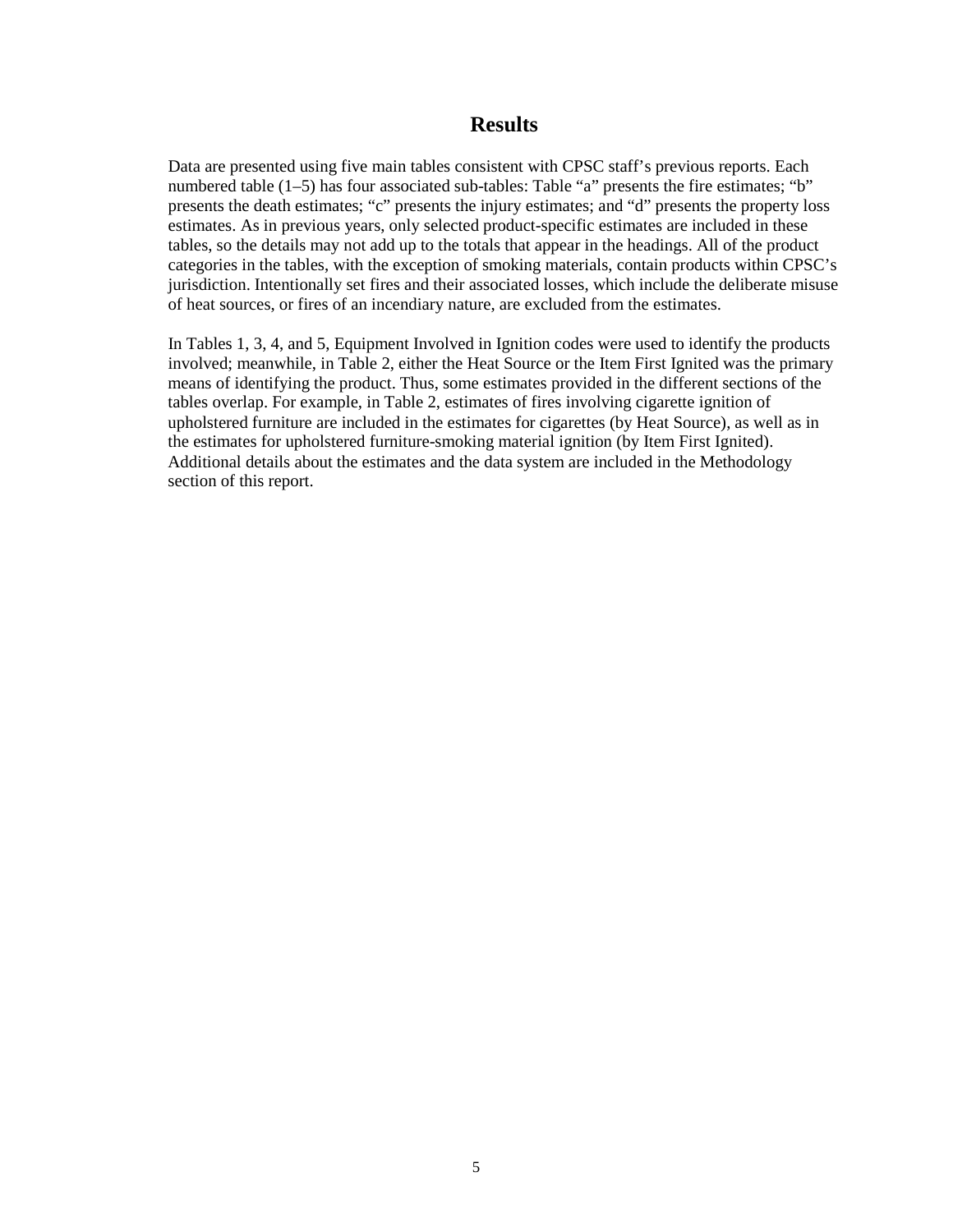| Equipment                                              | 2014    | 2015    | 2016    | 2014-2016 Average |
|--------------------------------------------------------|---------|---------|---------|-------------------|
| <b>Total Residential<sup>3</sup></b>                   | 361,500 | 370,900 | 351,900 | 361,400           |
| <b>Total Heating and Cooling Equipment<sup>3</sup></b> | 44,300  | 47,000  | 41,300  | 44,200            |
| <b>Local Fixed Heater</b>                              | 4,400   | 5,700   | 5,300   | 5,100             |
| Portable Heater                                        | 1,600   | 2,000   | 1,700   | 1,800             |
| <b>Central Heating</b>                                 | 800     | 1,000   | 1,000   | 900               |
| Fireplace, Chimney, Chimney Connector <sup>3</sup>     | 22,500  | 20,300  | 16,500  | 19,800            |
| Water Heater                                           | 1,500   | 2,100   | 2,000   | 1,900             |
| Air Conditioning                                       | 1,100   | 1,700   | 1,700   | 1,500             |
| Other $3$                                              | 13,300  | 15,500  | 14,400  | 14,400            |
| <b>Total Cooking Equipment<sup>3</sup></b>             | 159,900 | 176,100 | 165,400 | 167,100           |
| Range/Oven                                             | 13,100  | 19,900  | 17,400  | 16,800            |
| Gas                                                    | 1,800   | 2,700   | 2,200   | 2,200             |
| Electric                                               | 11,300  | 17,200  | 15,100  | 14,500            |
| Other                                                  |         | 100     | 100     | $\ast$            |
| Microwave Oven                                         | 500     | 1,000   | 900     | 800               |
| All Other Cooking                                      | 3,300   | 6,000   | 5,400   | 4,900             |
| Gas                                                    | 800     | 1,400   | 1,400   | 1,200             |
| Electric                                               | 2,300   | 4,100   | 3,500   | 3,300             |
| Other                                                  | 200     | 500     | 500     | 400               |
| <b>Total Electrical Distribution</b>                   | 9,400   | 21,700  | 20,000  | 17,000            |
| <b>Installed Wiring</b>                                | 4,700   | 10,200  | 9,400   | 8,100             |
| Cord, Plug                                             | 900     | 2,000   | 1,900   | 1,600             |
| Receptacle, Switch                                     | 1,200   | 3,000   | 2,600   | 2,300             |
| Lighting                                               | 1,200   | 2,900   | 2,600   | 2,300             |
| Other                                                  | 1,400   | 3,600   | 3,500   | 2,800             |
| <b>Other Selected Equipment</b>                        | 7,600   | 12,000  | 11,200  | 10,300            |
| Audio/Visual Equipment                                 | 300     | 400     | 400     | 400               |
| Clothes Dryer                                          | 4,900   | 7,900   | 7,300   | 6,700             |
| Dishwasher                                             | 400     | 500     | 500     | 500               |
| <b>Washing Machine</b>                                 | 200     | 500     | 400     | 400               |
| Torch                                                  | 500     | 700     | 600     | 600               |
| Refrigerator/Freezer                                   | 600     | 900     | 900     | 800               |
| Shop/Garden Tool                                       | 700     | 1,100   | 1,000   | 900               |

# **TABLE 1a ESTIMATED RESIDENTIAL STRUCTURE FIRES SELECTED EQUIPMENT, 2014–2016**

Source: U.S. Consumer Product Safety Commission/EPHA, from data obtained from the USFA and NFPA. Note: Fire estimates are rounded to the nearest 100. Rounded estimates of fewer than 100 fires are denoted by an asterisk (\*). Subtotals do not necessarily add to heading totals. Estimates exclude intentionally set fires.

 <sup>3</sup> There are confined fire estimates included in *Total Residential, Total Heating and Cooling Equipment, Fireplace, Chimney, Chimney Connector, Other*, and *Total Cooking Equipment* categories. These confined fire estimates could not be included in the detail lines because NFIRS does not provide information to determine the type of equipment and power source. See Table 8a on p. 32 for details.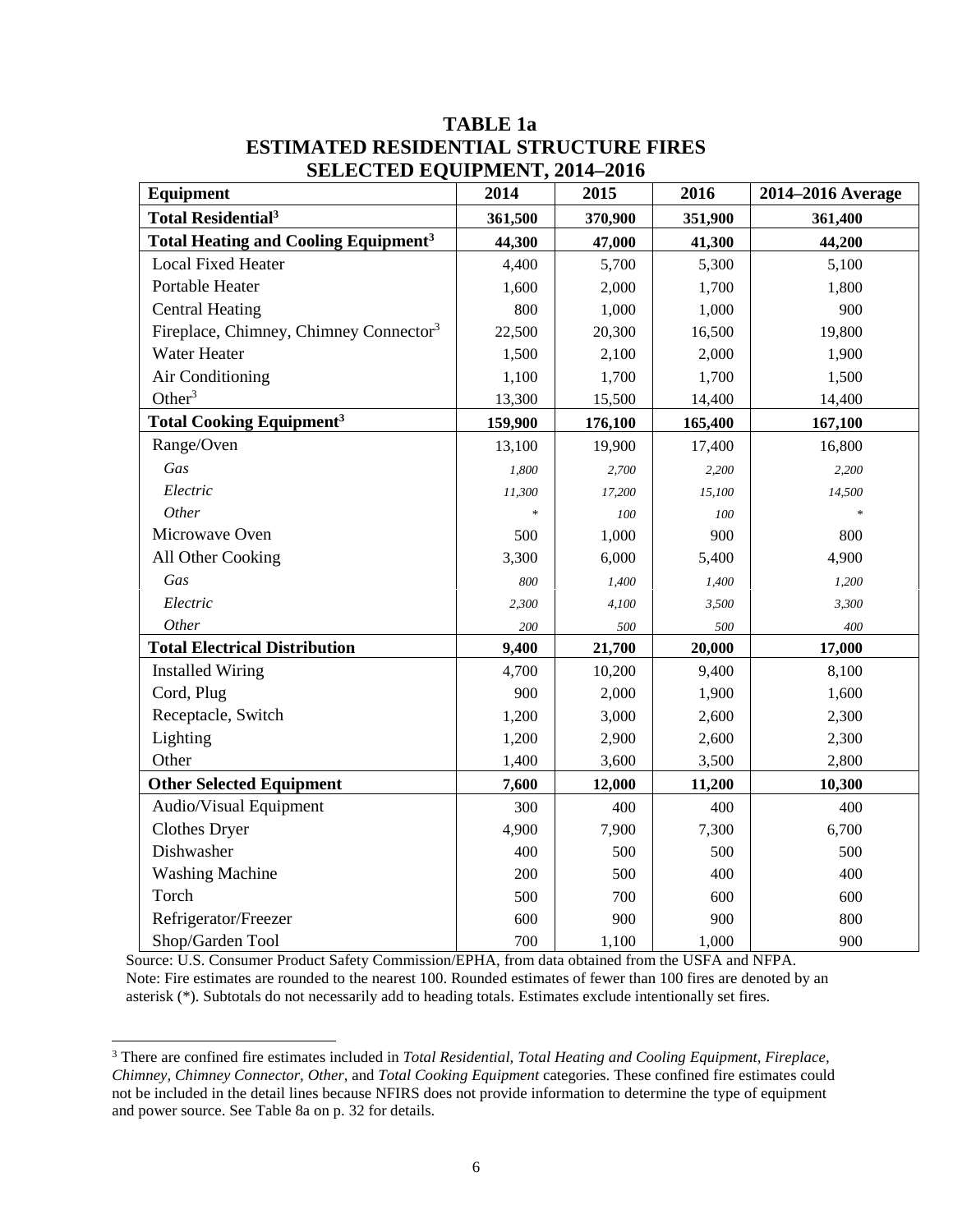| <b>Equipment</b>                           | 2014   | 2015   | 2016   | 2014–2016 Average |
|--------------------------------------------|--------|--------|--------|-------------------|
| <b>Total Residential<sup>4</sup></b>       | 2,420  | 2,230  | 2,410  | 2,350             |
| <b>Total Heating and Cooling Equipment</b> | 230    | 210    | 250    | 230               |
| <b>Local Fixed Heater</b>                  | 70     | 70     | 70     | 70                |
| Portable Heater                            | 90     | 80     | 100    | 90                |
| <b>Central Heating</b>                     | 10     | $\ast$ | $\ast$ | $\ast$            |
| Fireplace, Chimney, Chimney Connector      | 20     | 20     | 40     | 30                |
| <b>Water Heater</b>                        | $\ast$ | $\ast$ | 10     | 10                |
| Air Conditioning                           | 10     | 20     | 20     | 20                |
| Other                                      | 30     | 50     | 50     | 40                |
| <b>Total Cooking Equipment</b>             | 210    | 280    | 240    | 240               |
| Range/Oven                                 | 190    | 180    | 160    | 180               |
| Gas                                        | 20     | 40     | 20     | 30                |
| Electric                                   | 170    | 140    | 140    | 150               |
| Other                                      | $\ast$ | $\ast$ | $\ast$ | $\ast$            |
| Microwave Oven                             | 10     | $\ast$ | *      | *                 |
| All Other Cooking                          | 20     | 70     | 50     | 40                |
| Gas                                        | 10     | 10     | $\ast$ | 10                |
| Electric                                   | 10     | 60     | 40     | 40                |
| Other                                      | $\ast$ | $\ast$ | $\ast$ | $\ast$            |
| <b>Total Electrical Distribution</b>       | 150    | 220    | 220    | 200               |
| <b>Installed Wiring</b>                    | 70     | 70     | 60     | 70                |
| Cord, Plug                                 | 40     | 60     | 110    | 70                |
| Receptacle, Switch                         | 20     | 30     | 20     | 20                |
| Lighting                                   | 10     | 20     | 10     | 10                |
| Other                                      | 10     | 40     | 20     | 20                |
| <b>Other Selected Equipment</b>            | 10     | 20     | 20     | 20                |
| Audio/Visual Equipment                     | $\ast$ | $\ast$ | $\ast$ | $\ast$            |
| <b>Clothes Dryer</b>                       | $\ast$ | 10     | $\ast$ | *                 |
| Dishwasher                                 | $\ast$ | $\ast$ | ∗      | *                 |
| <b>Washing Machine</b>                     | $\ast$ | $\ast$ | $\ast$ | *                 |
| Torch                                      | $\ast$ | $\ast$ | *      | $\ast$            |
| Refrigerator/Freezer                       | 10     | ∗      | 20     | 10                |
| Shop/Garden Tool                           | $\ast$ | $\ast$ | $\ast$ | $\ast$            |

# **TABLE 1b ESTIMATED RESIDENTIAL STRUCTURE FIRE DEATHS SELECTED EQUIPMENT, 2014–2016**

Source: U.S. Consumer Product Safety Commission/EPHA, from data obtained from the USFA and NFPA. Note: Death estimates are rounded to the nearest 10. Rounded estimates less than 10 are denoted by an asterisk (\*). Subtotals do not necessarily add to heading totals. Estimates exclude deaths from intentionally set fires.

 <sup>4</sup> There were no NFIRS confined fire deaths in 2014, 2015, or 2016.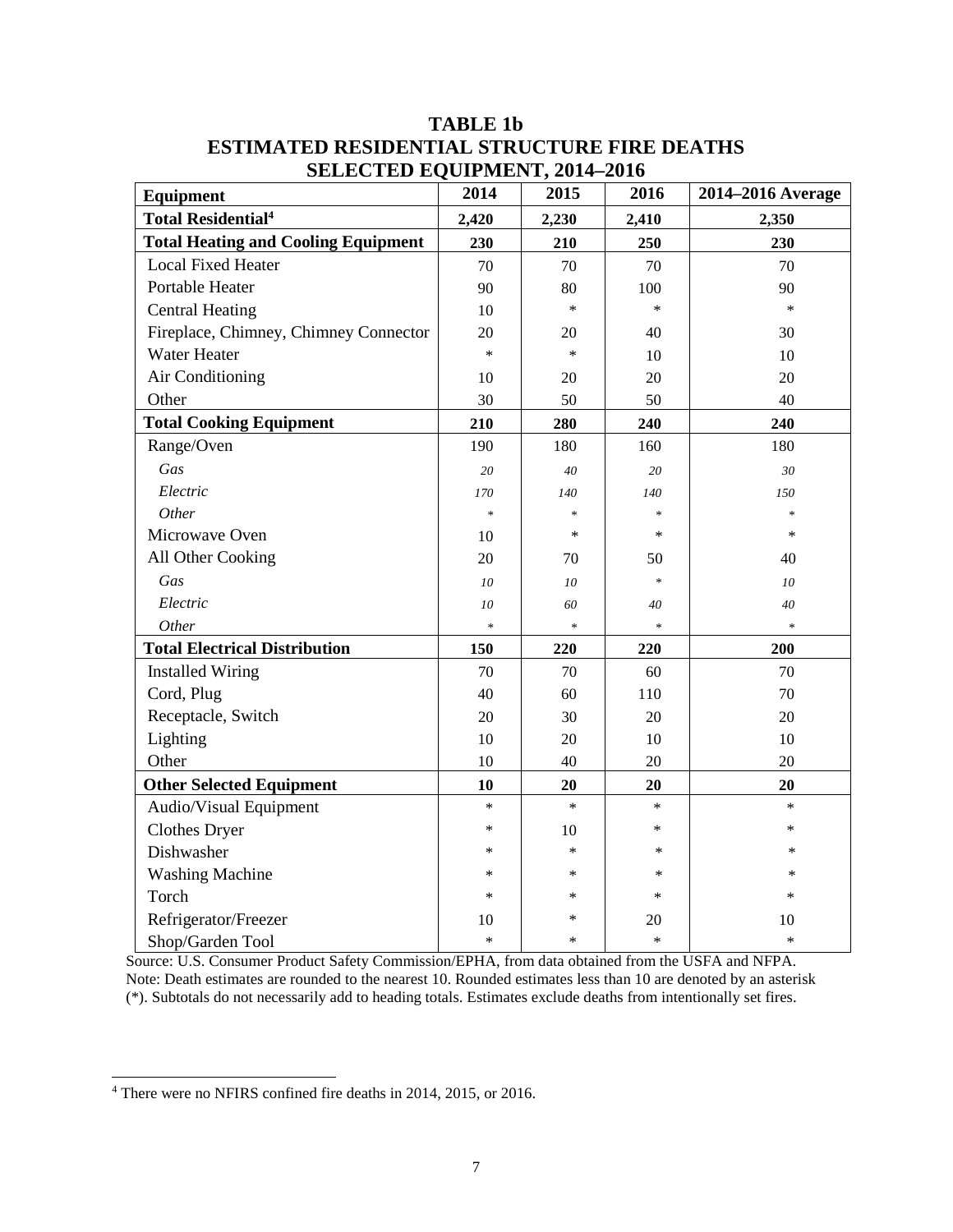| <b>Equipment</b>                                       | 2014         | 2015               | 2016          | 2014-2016 Average |
|--------------------------------------------------------|--------------|--------------------|---------------|-------------------|
| <b>Total Residential<sup>5</sup></b>                   | 11,120       | 10,800             | 10,370        | 10,760            |
| <b>Total Heating and Cooling Equipment<sup>5</sup></b> | 830          | 870                | 830           | 850               |
| <b>Local Fixed Heater</b>                              | 330          | 430                | 390           | 380               |
| Portable Heater                                        | 140          | 150                | 150           | 150               |
| <b>Central Heating</b>                                 | 30           | 20                 | 40            | 30                |
| Fireplace, Chimney, Chimney Connector <sup>6</sup>     | 70           | 50                 | 40            | 50                |
| <b>Water Heater</b>                                    | 60           | 60                 | 50            | 60                |
| Air Conditioning                                       | 50           | 60                 | 50            | 50                |
| Other $5$                                              | 210          | 190                | 170           | 190               |
| <b>Total Cooking Equipment<sup>5</sup></b>             | 3,080        | 3,650              | 3,370         | 3,370             |
| Range/Oven                                             | 1,410        | 1,780              | 1,550         | 1,580             |
| Gas                                                    | 160          | 200                | 120           | 160               |
| Electric                                               | 1,250        | 1,580              | 1,430         | 1,420             |
| Other                                                  | $\mathbf{x}$ | $\dot{\mathbf{x}}$ | $\frac{1}{2}$ | $\ast$            |
| Microwave Oven                                         | 30           | 70                 | 50            | 50                |
| All Other Cooking                                      | 280          | 390                | 310           | 330               |
| Gas                                                    | 60           | 80                 | 70            | 70                |
| Electric                                               | 200          | 280                | 210           | 230               |
| Other                                                  | 20           | 30                 | 30            | 30                |
| <b>Total Electrical Distribution</b>                   | 430          | 620                | 670           | 570               |
| <b>Installed Wiring</b>                                | 180          | 210                | 220           | 210               |
| Cord, Plug                                             | 90           | 130                | 110           | 110               |
| Receptacle, Switch                                     | 40           | 70                 | 90            | 70                |
| Lighting                                               | 60           | 110                | 100           | 90                |
| Other                                                  | 60           | 100                | 150           | 100               |
| <b>Other Selected Equipment</b>                        | 260          | 310                | 380           | 320               |
| Audio/Visual Equipment                                 | 20           | 30                 | 20            | 20                |
| Clothes Dryer                                          | 160          | 160                | 210           | 180               |
| Dishwasher                                             | 10           | $\ast$             | 20            | 10                |
| <b>Washing Machine</b>                                 | $\ast$       | 10                 | 10            | 10                |
| Torch                                                  | 20           | 30                 | 20            | 20                |
| Refrigerator/Freezer                                   | 20           | 40                 | 80            | 40                |
| Shop/Garden Tool                                       | 40           | 40                 | 30            | 30                |

#### **TABLE 1c ESTIMATED RESIDENTIAL STRUCTURE FIRE INJURIES SELECTED EQUIPMENT, 2014–2016**

Source: U.S. Consumer Product Safety Commission/EPHA, from data obtained from the USFA and NFPA. Note: Injury estimates are rounded to the nearest 10. Rounded estimates less than 10 are denoted by an asterisk (\*). Subtotals do not necessarily add to heading totals. Estimates exclude injuries from intentionally set fires.

 <sup>5</sup> There are confined fire injury estimates included in *Total Residential*, *Total Heating and Cooling Equipment*, *Fireplace, Chimney, Chimney Connector*, *Other*, and *Total Cooking Equipment* categories. These confined fire injury estimates could not be included in the detail lines because NFIRS does not provide information to determine the type of equipment. See Table 8b on p. 32 for details.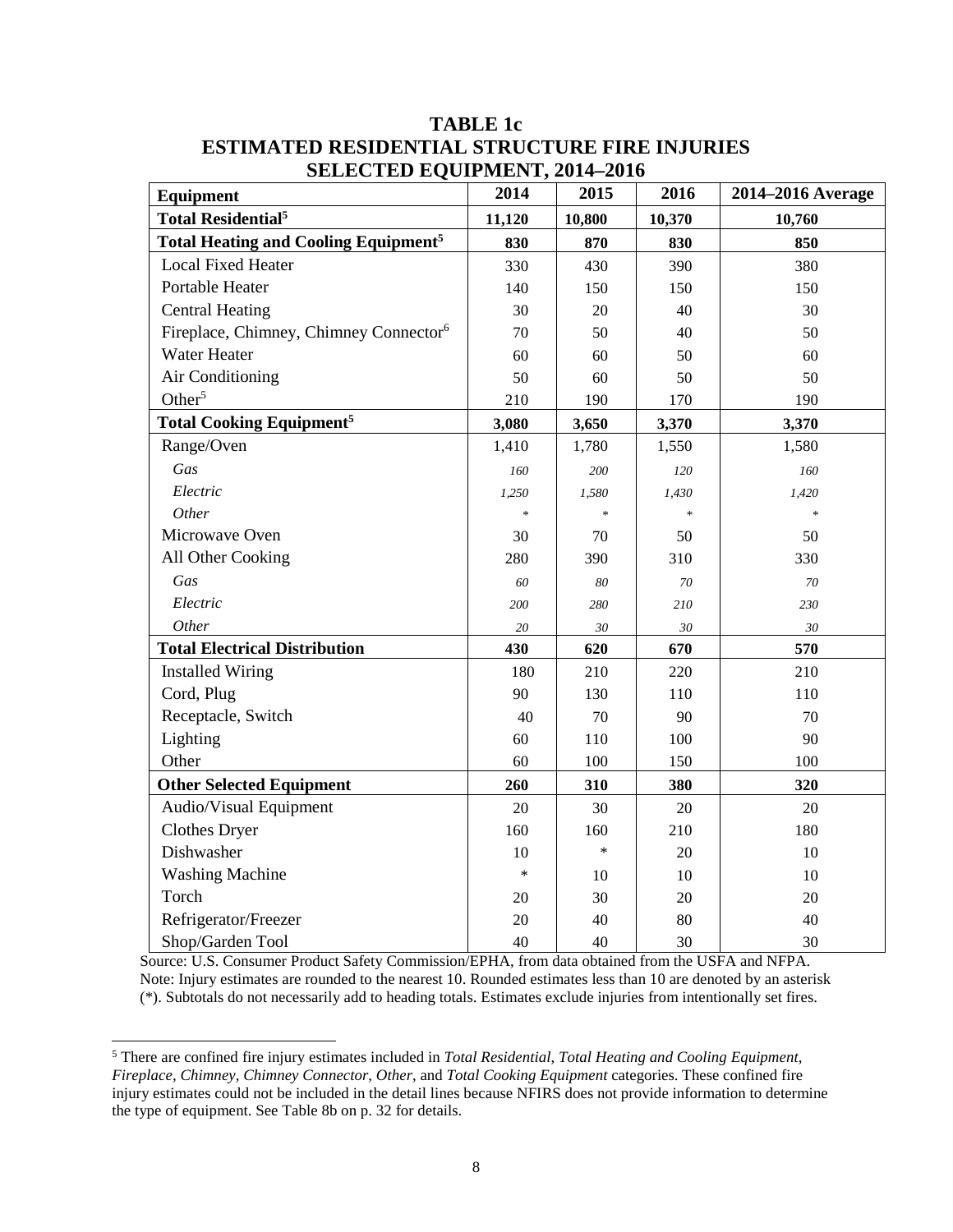| <b>Equipment</b>                                   | 2014      | 2015      | 2016      | $2014 - 2016$ Average |
|----------------------------------------------------|-----------|-----------|-----------|-----------------------|
| <b>Total Residential<sup>7</sup></b>               | \$6,352.1 | \$6,631.0 | \$6,364.9 | \$6,449.3             |
| Total Heating and Cooling Equipment <sup>7</sup>   | \$541.5   | \$622.9   | \$619.8   | \$594.7               |
| <b>Local Fixed Heater</b>                          | \$117.8   | \$149.5   | \$132.5   | \$133.3               |
| Portable Heater                                    | \$69.5    | \$101.7   | \$64.1    | \$78.4                |
| <b>Central Heating</b>                             | \$23.0    | \$33.8    | \$38.3    | \$31.7                |
| Fireplace, Chimney, Chimney Connector <sup>7</sup> | \$146.4   | \$115.9   | \$120.9   | \$127.7               |
| Water Heater                                       | \$31.3    | \$51.2    | \$37.4    | \$40.0                |
| Air Conditioning                                   | \$26.0    | \$34.3    | \$61.5    | \$40.6                |
| Other <sup>7</sup>                                 | \$140.9   | \$183.2   | \$200.0   | \$174.7               |
| <b>Total Cooking Equipment<sup>7</sup></b>         | \$408.5   | \$707.9   | \$628.3   | \$581.6               |
| Range/Oven                                         | \$270.5   | \$369.5   | \$346.2   | \$328.7               |
| Gas                                                | \$40.3    | \$47.2\$  | \$40.0    | \$42.5                |
| Electric                                           | \$229.7   | \$321.3\$ | \$305.3   | \$285.4               |
| Other                                              | \$0.5\$   | \$1.1     | \$0.9\$   | \$0.8\$               |
| Microwave Oven                                     | \$9.8     | \$23.8    | \$20.2    | \$18.0                |
| All Other Cooking                                  | \$99.5    | \$214.0   | \$170.9   | \$161.5               |
| Gas                                                | \$25.7    | \$86.3    | \$53.8\$  | \$55.3\$              |
| Electric                                           | \$65.7    | \$94.5    | \$84.2    | \$81.5                |
| Other                                              | \$8.1     | \$33.1    | \$32.9    | \$24.7                |
| <b>Total Electrical Distribution</b>               | \$326.1   | \$639.2   | \$636.0   | \$533.8               |
| <b>Installed Wiring</b>                            | \$169.0   | \$311.7   | \$306.9   | \$262.5               |
| Cord, Plug                                         | \$34.3    | \$65.3    | \$67.8    | \$55.8                |
| Receptacle, Switch                                 | \$30.8    | \$68.0    | \$53.7    | \$50.8                |
| Lighting                                           | \$38.9    | \$79.1    | \$82.0    | \$66.7                |
| Other                                              | \$53.0    | \$115.2   | \$125.6   | \$97.9                |
| <b>Other Selected Equipment</b>                    | \$170.9   | \$209.6   | \$203.8   | \$194.7               |
| Audio/Visual Equipment                             | \$5.3     | \$9.7     | \$7.7     | \$7.6                 |
| <b>Clothes Dryer</b>                               | \$59.7    | \$92.1    | \$95.0    | \$82.3                |
| Dishwasher                                         | \$12.3    | \$15.1    | \$95.0    | \$12.3                |
| <b>Washing Machine</b>                             | \$2.4     | \$4.4     | \$7.2     | \$4.7                 |
| Torch                                              | \$37.3    | \$22.3    | \$22.6    | \$27.4                |
| Refrigerator/Freezer                               | \$25.3    | \$29.3    | \$30.7    | \$28.4                |
| Shop/Garden Tool                                   | \$29.0    | \$36.6    | \$31.2    | \$32.3                |

# **TABLE 1d ESTIMATED RESIDENTIAL STRUCTURE FIRE PROPERTY LOSS (In \$Millions6 ) SELECTED EQUIPMENT, 2014–2016**

Source: U.S. Consumer Product Safety Commission/EPHA, from data obtained from the USFA and NFPA. Note: Property loss estimates are rounded to the nearest tenth of a million dollars. Subtotals do not necessarily add to heading totals. Estimates exclude property loss from intentionally set fires.

<sup>&</sup>lt;sup>6</sup> The dollar values are not adjusted for inflation.

<sup>7</sup> There are confined fire property loss estimates included in *Total Residential, Total Heating and Cooling Equipment, Fireplace, Chimney, Chimney Connector, Other*, and *Total Cooking Equipment* categories. These confined fire property loss estimates could not be included in the detail lines because NFIRS does not provide information to determine the type of equipment. See Table 8c on p. 34 for details.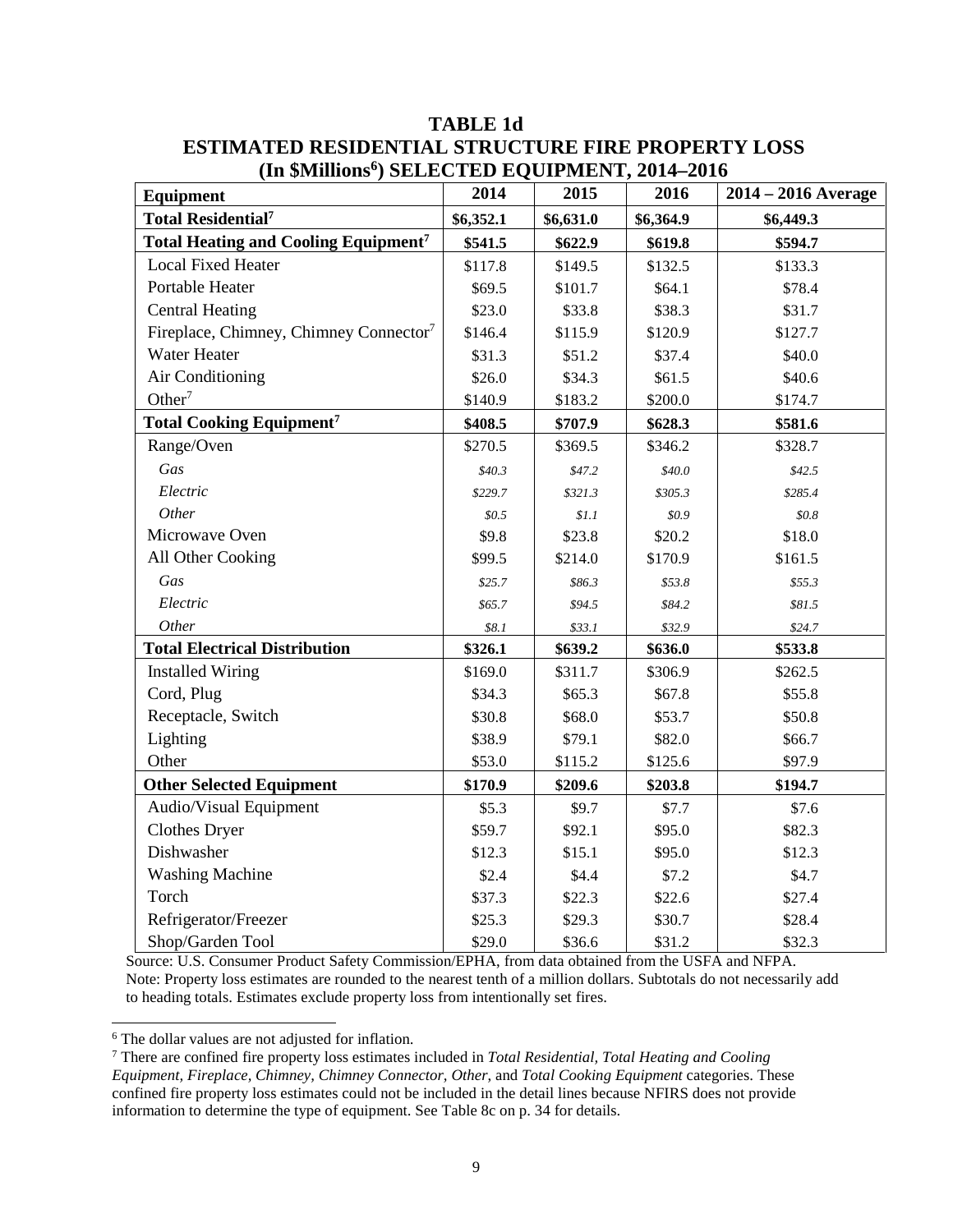#### **TABLE 2a ESTIMATED RESIDENTIAL STRUCTURE FIRES SELECTED PRODUCTS 2014–2016**

| <b>Product</b>                           | 2014     | ОЦЦСТЦР І КОРССІО, 2017—2010<br>2015 | 2016    | 2014–2016 Average |  |  |  |
|------------------------------------------|----------|--------------------------------------|---------|-------------------|--|--|--|
| <b>Total Residential</b> <sup>8</sup>    | 361,500  | 370,900                              | 351,900 | 361,400           |  |  |  |
|                                          |          | <b>By Heat Source</b>                |         |                   |  |  |  |
| <b>Cigarette, Other Tobacco Products</b> | 10,000   | 10,800                               | 10,800  | 10,600            |  |  |  |
| <b>Match</b>                             | 400      | 400                                  | 300     | 400               |  |  |  |
| Lighter                                  | 1,500    | 1,600                                | 1,600   | 1,600             |  |  |  |
| <b>Candle</b>                            | 5,700    | 5,800                                | 5,300   | 5,600             |  |  |  |
| <b>By Item First Ignited</b>             |          |                                      |         |                   |  |  |  |
| <b>Upholstered Furniture</b>             | 4,400    | 4,600                                | 4,200   | 4,400             |  |  |  |
| <b>Smoking Material Ignition</b>         | 1,100    | 1,200                                | 1,100   | 1,100             |  |  |  |
| Open-Flame Ignition                      | 500      | 500                                  | 500     | 500               |  |  |  |
| Other $9$                                | 2,900    | 2,800                                | 2,700   | 2,800             |  |  |  |
| <b>Mattress, Bedding</b>                 | 7,500    | 6,900                                | 6,500   | 7,000             |  |  |  |
| <b>Smoking Material Ignition</b>         | 1,500    | 1,300                                | 1,400   | 1,400             |  |  |  |
| Open-Flame Ignition                      | 1,300    | 1,200                                | 1,100   | 1,200             |  |  |  |
| Other $9$                                | 4,800    | 4,400                                | 4,100   | 4,400             |  |  |  |
| <b>Other Materials</b>                   |          |                                      |         |                   |  |  |  |
| Cooking Materials <sup>8</sup>           | 164, 400 | 168,600                              | 159,700 | 164,200           |  |  |  |
| <b>Electric Cable Insulation</b>         | 17,300   | 16,700                               | 16,700  | 16,900            |  |  |  |
| <b>Interior Wall Covering</b>            | 6,500    | 6,300                                | 5,800   | 6,200             |  |  |  |
| Wearing Apparel-Worn                     | 300      | 300                                  | 300     | 300               |  |  |  |
| Wearing Apparel-Not Worn                 | 4,900    | 4,800                                | 4,500   | 4,700             |  |  |  |
| <b>Floor Covering</b>                    | 3,400    | 3,400                                | 3,300   | 3,400             |  |  |  |
| Curtains, Drapes                         | 1,300    | 1,300                                | 1,100   | 1,200             |  |  |  |
| Magazines, Newspaper                     | 1,600    | 1,500                                | 1,300   | 1,500             |  |  |  |
| <b>Thermal Insulation</b>                | 5,700    | 5,700                                | 5,300   | 5,600             |  |  |  |
| Cabinet, Desk                            | 4,700    | 4,700                                | 4,300   | 4,500             |  |  |  |
| Trash, Rubbish <sup>7</sup>              | 21,600   | 22,300                               | 22,300  | 22,100            |  |  |  |
| Toy, Game                                | 200      | 200                                  | 200     | 200               |  |  |  |
| Box, Carton, Bag, Basket, Barrel         | 2,600    | 2,700                                | 2,700   | 2,700             |  |  |  |

Source: U. S. Consumer Product Safety Commission/EPHA, from data obtained from the USFA and NFPA. Note: Fire estimates are rounded to the nearest 100. Subtotals do not necessarily add up to heading totals. Estimates exclude intentionally set fires.

 <sup>8</sup> There are confined fire estimates included in *Total Residential, Cooking Materials,* and *Trash, Rubbish* categories. Estimates for confined cooking fires are included in the *Cooking Materials* fire losses because cooking materials are

<sup>&</sup>lt;sup>9</sup> The Other category for "Upholstered Furniture" and "Mattress, Bedding" includes all fires where the heat source was neither smoking material, nor open flame. These other heat sources include electrical arcing fires, space heater fires, and more.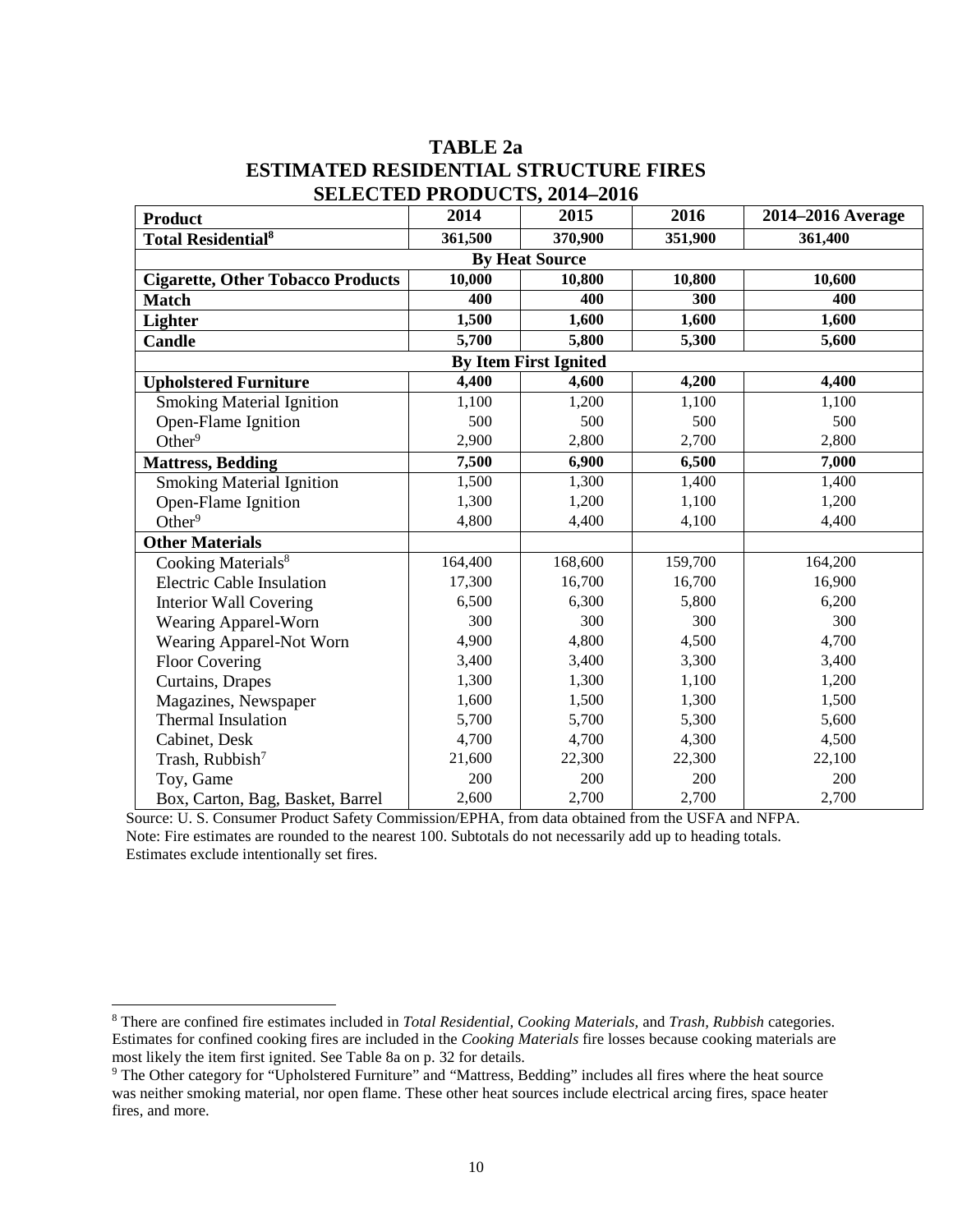#### **TABLE 2b ESTIMATED RESIDENTIAL STRUCTURE FIRE DEATHS SELECTED PRODUCTS, 2014–2016**

| <b>Product</b>                           | 011110111101110000110, 201 <del>1</del> –2010<br>2014 | 2015   | 2016   | 2014–2016 Average |
|------------------------------------------|-------------------------------------------------------|--------|--------|-------------------|
| <b>Total Residential<sup>10</sup></b>    | 2,420                                                 | 2,230  | 2,410  | 2,350             |
|                                          | <b>By Heat Source</b>                                 |        |        |                   |
| <b>Cigarette, Other Tobacco Products</b> | 460                                                   | 530    | 670    | 550               |
| <b>Match</b>                             | 30                                                    | $\ast$ | $\ast$ | 10                |
| Lighter                                  | 70                                                    | 40     | 80     | 70                |
| <b>Candle</b>                            | 80                                                    | 60     | 70     | 70                |
|                                          | <b>By Item First Ignited</b>                          |        |        |                   |
| <b>Upholstered Furniture</b>             | 540                                                   | 510    | 370    | 470               |
| <b>Smoking Material Ignition</b>         | 180                                                   | 300    | 220    | 230               |
| Open-Flame Ignition                      | 40                                                    | 30     | 40     | 40                |
| Other                                    | 310                                                   | 180    | 120    | 200               |
| <b>Mattress, Bedding</b>                 | 360                                                   | 270    | 360    | 330               |
| <b>Smoking Material Ignition</b>         | 190                                                   | 180    | 250    | 200               |
| Open-Flame Ignition                      | 20                                                    | 10     | 20     | 20                |
| Other                                    | 150                                                   | 80     | 90     | 110               |
| <b>Other Materials</b>                   |                                                       |        |        |                   |
| <b>Cooking Materials</b>                 | 170                                                   | 200    | 210    | 190               |
| <b>Electric Cable Insulation</b>         | 160                                                   | 110    | 90     | 120               |
| <b>Interior Wall Covering</b>            | 60                                                    | 80     | 90     | 80                |
| Wearing Apparel-Worn                     | 60                                                    | 90     | 90     | 80                |
| Wearing Apparel-Not Worn                 | 40                                                    | 30     | 80     | 50                |
| <b>Floor Covering</b>                    | 80                                                    | 60     | 130    | 90                |
| Curtains, Drapes                         | 20                                                    | 10     | 10     | 10                |
| Magazines, Newspaper                     | 40                                                    | 20     | 40     | 30                |
| <b>Thermal Insulation</b>                | 10                                                    | $\ast$ | $\ast$ | 10                |
| Cabinet, Desk                            | 40                                                    | 20     | 20     | 30                |
| Trash, Rubbish                           | 20                                                    | 20     | 60     | 30                |
| Toy, Game                                | *                                                     | $\ast$ | $\ast$ | $\ast$            |
| Box, Carton, Bag, Basket, Barrel         | *                                                     | $\ast$ | 30     | 10                |

Source: U.S. Consumer Product Safety Commission/EPHA, from data obtained from the USFA and NFPA. Note: Death estimates are rounded to the nearest 10. Rounded estimates less than 10 are denoted by an asterisk (\*). Subtotals do not necessarily add to heading totals. Estimates exclude deaths from intentionally set fires.

<sup>&</sup>lt;sup>10</sup> There were no NFIRS confined fire deaths in 2014, 2015, or 2016.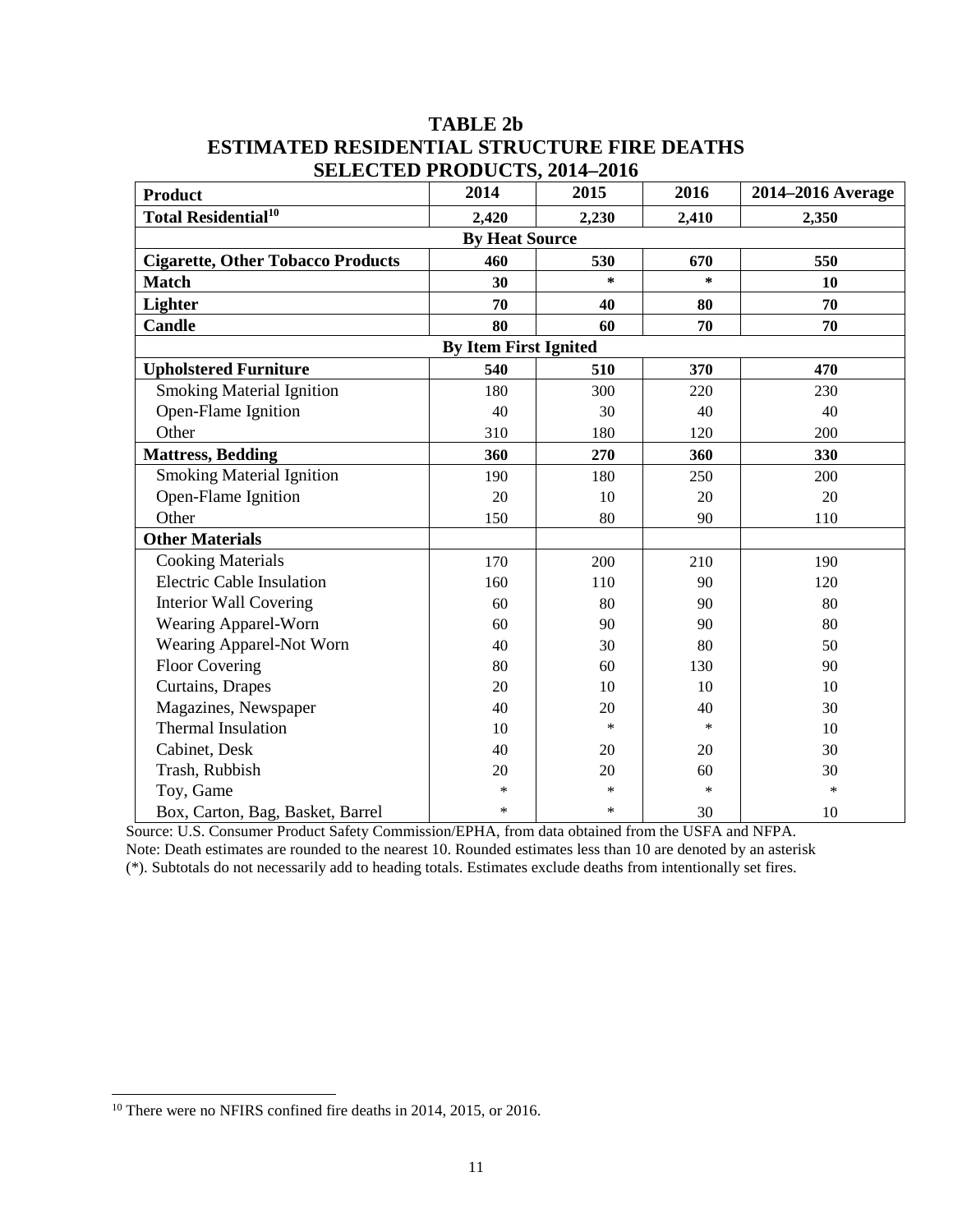#### **TABLE 2c ESTIMATED RESIDENTIAL STRUCTURE FIRE INJURIES SELECTED PRODUCTS, 2014–2016**

| <b>Product</b>                           | ОССОВНО ГАОДОСТО, 2014 2010<br>2014 | 2015   | 2016   | 2014–2016 Average |
|------------------------------------------|-------------------------------------|--------|--------|-------------------|
| Total Residential <sup>11</sup>          | 11,120                              | 10,800 | 10,370 | 10,760            |
|                                          | <b>By Heat Source</b>               |        |        |                   |
| <b>Cigarette, Other Tobacco Products</b> | 1,020                               | 850    | 920    | 930               |
| <b>Match</b>                             | 60                                  | 40     | 30     | 40                |
| Lighter                                  | 240                                 | 230    | 220    | 230               |
| <b>Candle</b>                            | 690                                 | 540    | 600    | 610               |
|                                          | <b>By Item First Ignited</b>        |        |        |                   |
| <b>Upholstered Furniture</b>             | 710                                 | 710    | 570    | 660               |
| <b>Smoking Material Ignition</b>         | 200                                 | 250    | 260    | 240               |
| Open-Flame Ignition                      | 80                                  | 90     | 50     | 70                |
| Other                                    | 430                                 | 370    | 270    | 350               |
| <b>Mattress, Bedding</b>                 | 1,160                               | 910    | 860    | 980               |
| <b>Smoking Material Ignition</b>         | 370                                 | 280    | 310    | 320               |
| Open-Flame Ignition                      | 360                                 | 160    | 180    | 230               |
| Other                                    | 440                                 | 470    | 370    | 430               |
| <b>Other Materials</b>                   |                                     |        |        |                   |
| Cooking Materials <sup>11</sup>          | 3,830                               | 3,600  | 3,440  | 3,620             |
| <b>Electric Cable Insulation</b>         | 560                                 | 440    | 330    | 440               |
| <b>Interior Wall Covering</b>            | 200                                 | 260    | 260    | 240               |
| Wearing Apparel-Worn                     | 90                                  | 100    | 160    | 120               |
| Wearing Apparel-Not Worn                 | 330                                 | 190    | 290    | 270               |
| <b>Floor Covering</b>                    | 210                                 | 140    | 140    | 160               |
| Curtains, Drapes                         | 110                                 | 100    | 90     | 100               |
| Magazines, Newspaper                     | 170                                 | 110    | 70     | 110               |
| <b>Thermal Insulation</b>                | 60                                  | 70     | 40     | 50                |
| Cabinet, Desk                            | 350                                 | 290    | 220    | 290               |
| Trash, Rubbish <sup>12</sup>             | 220                                 | 240    | 270    | 240               |
| Toy, Game                                | $\ast$                              | 10     | 30     | 10                |
| Box, Carton, Bag, Basket, Barrel         | 160                                 | 140    | 140    | 150               |

Source: U.S. Consumer Product Safety Commission/EPHA, from data obtained from the USFA and NFPA. Note: Injury estimates are rounded to the nearest 10. Rounded estimates less than 10 are denoted by an asterisk (\*). Subtotals do not necessarily add to heading totals. Estimates exclude injuries from intentionally set fires.

 <sup>11</sup> There are confined fire injury estimates included in *Total Residential, Cooking Materials,* and *Trash, Rubbish* categories. Estimates for confined cooking fire injuries are included in the *Cooking Materials* fire losses because cooking materials are most likely the item first ignited. See Table 8b on p. 32 for details.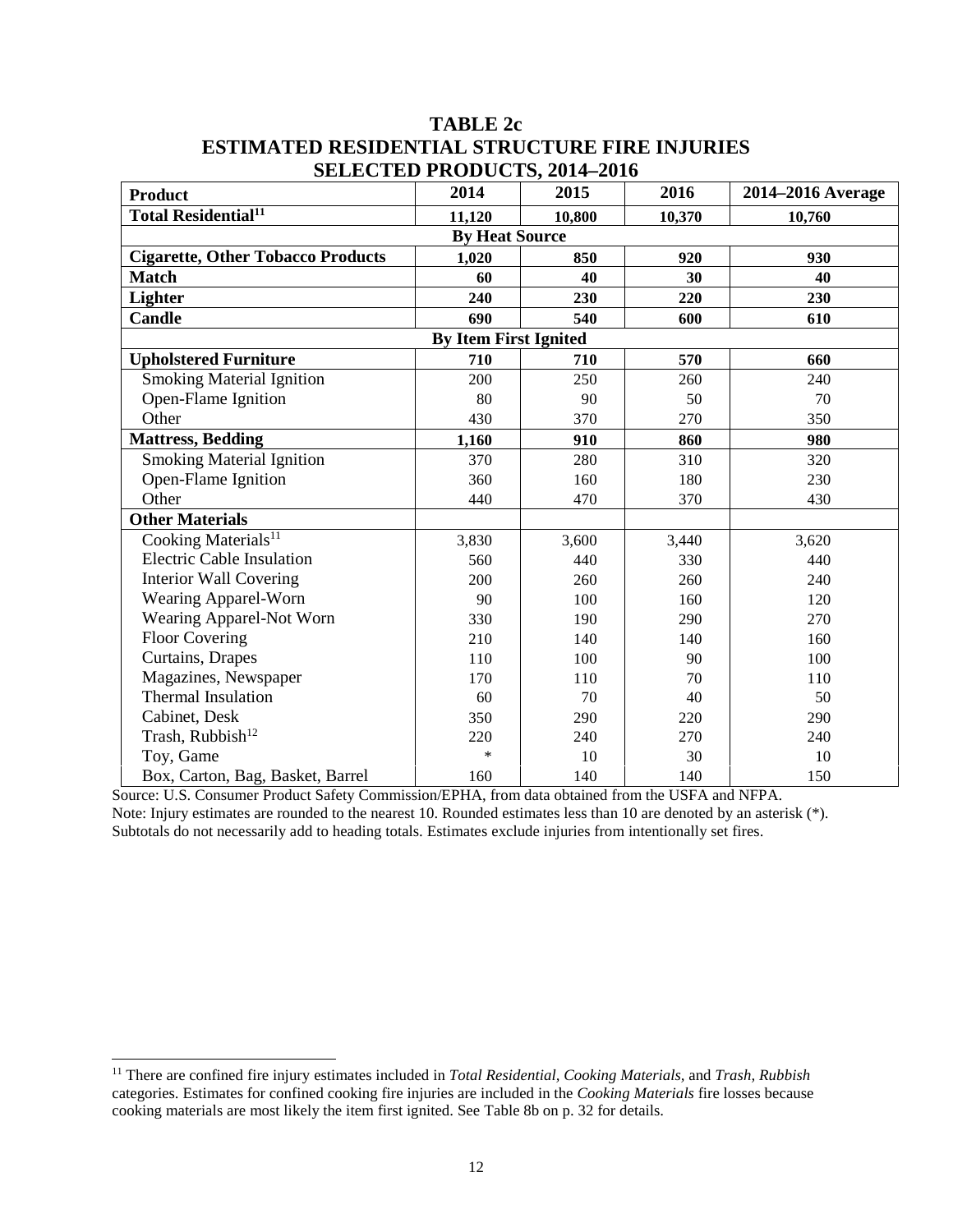| (III эриппонs <sup>--</sup> )            |                              | $SELELLLEU FKODUCI S, 2014-2010$ |          |                   |
|------------------------------------------|------------------------------|----------------------------------|----------|-------------------|
| <b>Product</b>                           | 2014                         | 2015                             | 2016     | 2014-2016 Average |
| <b>Total Residential<sup>13</sup></b>    | \$6,352.1                    | \$6,631.0                        | \$6364.9 | \$6,449.3         |
|                                          | <b>By Heat Source</b>        |                                  |          |                   |
| <b>Cigarette, Other Tobacco Products</b> | \$334.6                      | \$392.9                          | \$410.5  | \$379.4           |
| <b>Match</b>                             | \$17.5                       | \$17.0                           | \$15.5   | \$16.7            |
| <b>Lighter</b>                           | \$58.0                       | \$57.3                           | \$57.1   | \$57.5            |
| Candle                                   | \$223.2                      | \$241.5                          | \$170.1  | \$211.6           |
|                                          | <b>By Item First Ignited</b> |                                  |          |                   |
| <b>Upholstered Furniture</b>             | \$242.3                      | \$263.9                          | \$204.7  | \$236.9           |
| <b>Smoking Material Ignition</b>         | \$62.4                       | \$69.9                           | \$52.6   | \$61.6            |
| Open-Flame Ignition                      | \$30.9                       | \$27.7                           | \$26.2   | \$28.3            |
| Other                                    | \$149.0                      | \$166.2                          | \$125.9  | \$147.0           |
| <b>Mattress, Bedding</b>                 | \$276.1                      | \$221.8                          | \$235.5  | \$244.5           |
| <b>Smoking Material Ignition</b>         | \$47.6                       | \$37.7                           | \$54.3   | \$46.5            |
| Open-Flame Ignition                      | \$66.9                       | \$42.2                           | \$41.8   | \$50.3            |
| Other                                    | \$161.7                      | \$141.9                          | \$139.3  | \$147.7           |
| <b>Other Materials</b>                   |                              |                                  |          |                   |
| Cooking Materials <sup>13</sup>          | \$549.6                      | \$485.4                          | \$478.2  | \$504.4           |
| <b>Electric Cable Insulation</b>         | \$437.6                      | \$438.0                          | \$463.9  | \$446.5           |
| <b>Interior Wall Covering</b>            | \$301.7                      | \$283.5                          | \$259.7  | \$281.6           |
| Wearing Apparel-Worn                     | \$4.4                        | \$2.3                            | \$14.5   | \$7.1             |
| Wearing Apparel-Not Worn                 | \$119.3                      | \$110.0                          | \$107.3  | \$112.2           |
| <b>Floor Covering</b>                    | \$105.6                      | \$106.2                          | \$122.5  | \$111.4           |
| Curtains, Drapes                         | \$62.6                       | \$53.7                           | \$40.7   | \$52.3            |
| Magazines, Newspaper                     | \$44.4                       | \$45.5                           | \$43.4   | \$44.4            |
| <b>Thermal Insulation</b>                | \$193.2                      | \$167.5                          | \$179.4  | \$180.0           |
| Cabinet, Desk                            | \$174.5                      | \$173.8                          | \$155.6  | \$168.0           |
| Trash, Rubbish <sup>14</sup>             | \$137.3                      | \$162.6                          | \$156.3  | \$152.1           |
| Toy, Game                                | \$4.5                        | \$2.9                            | \$8.2    | \$5.2             |
| Box, Carton, Bag, Basket, Barrel         | \$104.5                      | \$98.2                           | \$84.6   | \$95.8            |

#### **TABLE 2d ESTIMATED RESIDENTIAL STRUCTURE FIRE PROPERTY LOSS (In \$Millions12) SELECTED PRODUCTS, 2014–2016**

Source: U. S. Consumer Product Safety Commission/EPHA, from data obtained from the USFA and NFPA. Note: Property loss estimates are rounded to the nearest tenth of a million dollars. Subtotals do not necessarily add to heading totals. Estimates exclude property loss from intentionally set fires.

<sup>&</sup>lt;sup>12</sup> Dollar values are not adjusted for inflation.

<sup>13</sup> There are confined fire property loss estimates included in *Total Residential, Cooking Materials,* and *Trash, Rubbish* categories. Estimates for confined cooking fire property losses are included in the *Cooking Materials* fire losses because cooking materials are most likely the item first ignited. See Table 8c on p. 33 for details.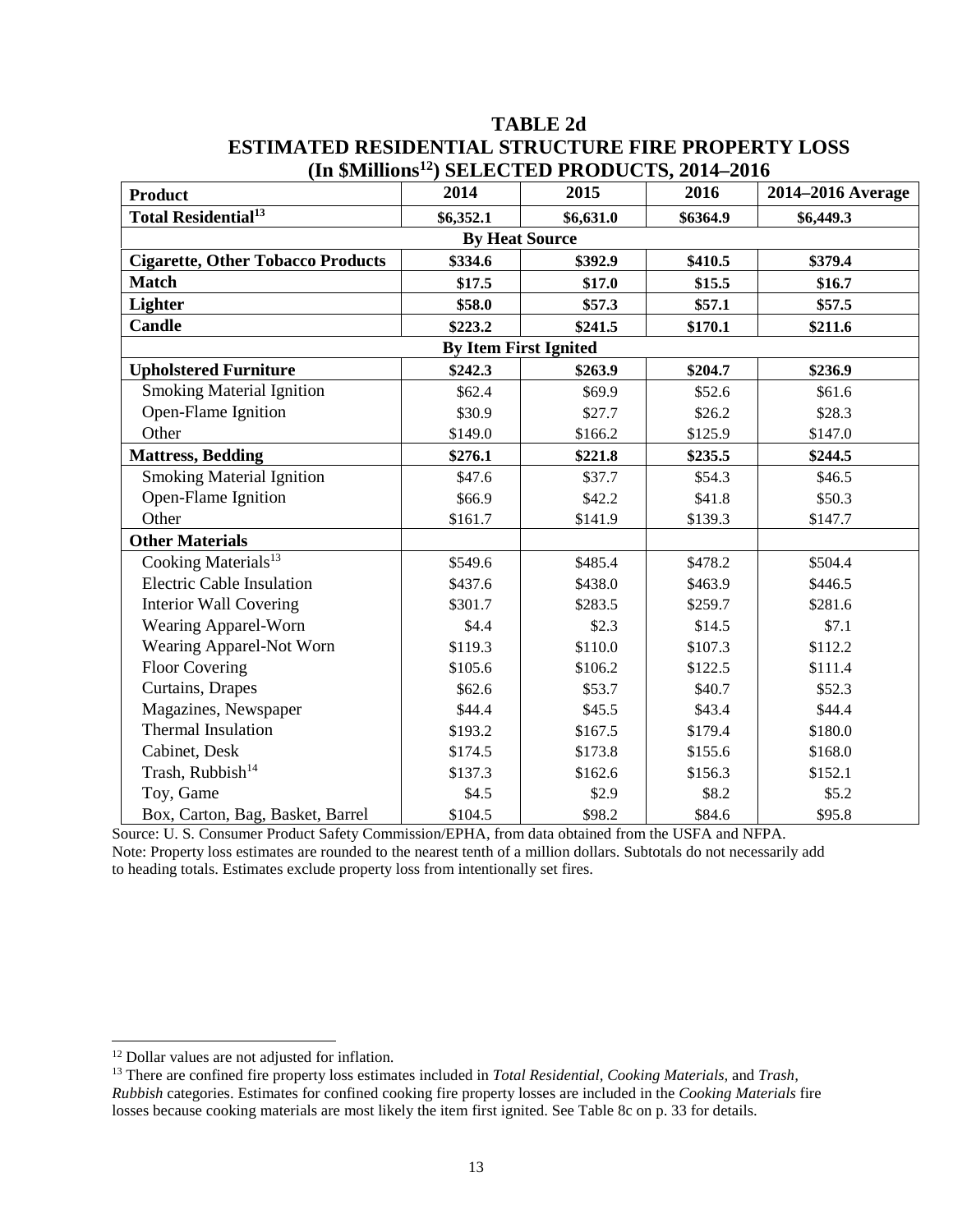| HEATING AND COOLING EQUITMENT, 2014–2010                |         |         |         |                   |
|---------------------------------------------------------|---------|---------|---------|-------------------|
| Equipment                                               | 2014    | 2015    | 2016    | 2014–2016 Average |
| Total Residential <sup>14</sup>                         | 361,500 | 370,900 | 351,900 | 361,400           |
| <b>Total Heating and Cooling Equipment<sup>14</sup></b> | 44,300  | 47,000  | 41,300  | 44,200            |
| <b>Solid Fuel</b>                                       | 2,000   | 2,200   | 2,200   | 2,100             |
| <b>Fixed Heater</b>                                     | 400     | 500     | 500     | 500               |
| Portable Heater                                         | $\ast$  | $\ast$  | $\ast$  | $\ast$            |
| Fireplace, Chimney, Chimney Connector                   | 1,400   | 1,600   | 1,600   | 1,600             |
| <b>Central Heating</b>                                  | *       | $\ast$  |         |                   |
| <b>Water Heater</b>                                     | ∗       | $\ast$  | $\ast$  | $\ast$            |
| Other                                                   | $\ast$  | $\ast$  | 100     | $\ast$            |
| <b>Gas-Fired</b>                                        | 2,300   | 3,000   | 2,600   | 2,700             |
| <b>Fixed Heater</b>                                     | 800     | 1,000   | 800     | 900               |
| Portable Heater                                         | 100     | 200     | 200     | 200               |
| Fireplace, Chimney, Chimney Connector                   | 200     | 200     | 200     | 200               |
| <b>Central Heating</b>                                  | 300     | 400     | 400     | 300               |
| Water Heater                                            | 700     | 1,000   | 800     | 800               |
| Fixed, Central Air Conditioning                         | $\ast$  | $\ast$  | $\ast$  | $\ast$            |
| Other                                                   | 200     | 300     | 200     | 200               |
| <b>Electric</b>                                         | 10,100  | 14,600  | 13,900  | 12,900            |
| <b>Fixed Heater</b>                                     | 3,100   | 3,600   | 3,500   | 3,400             |
| Portable Heater                                         | 1,300   | 1,500   | 1,300   | 1,400             |
| <b>Central Heating</b>                                  | 400     | 500     | 400     | 400               |
| <b>Water Heater</b>                                     | 800     | 900     | 900     | 900               |
| Fixed, Central Air Conditioning                         | 800     | 1,200   | 1,200   | 1,100             |
| Portable Air Conditioner                                | 300     | 500     | 500     | 400               |
| Other                                                   | 4,300   | 6,400   | 6,000   | 5,600             |
| <b>Liquid Fuel</b>                                      | 300     | 400     | 300     | 300               |
| <b>Fixed Heater</b>                                     | $\ast$  | 100     | $\ast$  | $\ast$            |
| Portable Heater                                         | 200     | 200     | 200     | 200               |
| Fireplace, Chimney, Chimney Connector                   | $\ast$  | $\ast$  | $\ast$  | $\ast$            |
| <b>Central Heating</b>                                  | 100     | 100     | 100     | 100               |
| <b>Water Heater</b>                                     | *       | $\ast$  | $\ast$  | $\ast$            |
| Other                                                   | $\ast$  | $\ast$  | $\ast$  | $\ast$            |
| <b>All Other Fuel</b>                                   | 100     | 100     | 100     | 100               |

# **TABLE 3a ESTIMATED RESIDENTIAL STRUCTURE FIRES HEATING AND COOLING EQUIPMENT, 2014-2016**

Source: U.S. Consumer Product Safety Commission/EPHA, from data obtained from the USFA and NFPA. Note: Fire estimates are rounded to the nearest 100. Rounded estimates less than 100 are denoted by an asterisk (\*). Subtotals do not necessarily add to heading totals. Estimates exclude intentionally set fires.

 <sup>14</sup> There are confined fire estimates included in *Total Residential,* and *Total Heating and Cooling Equipment*  categories. These confined fire estimates could not be included in the detail lines because NFIRS does not provide information to determine the type of equipment or the power source of the equipment. See Table 8a on p. 33 for details.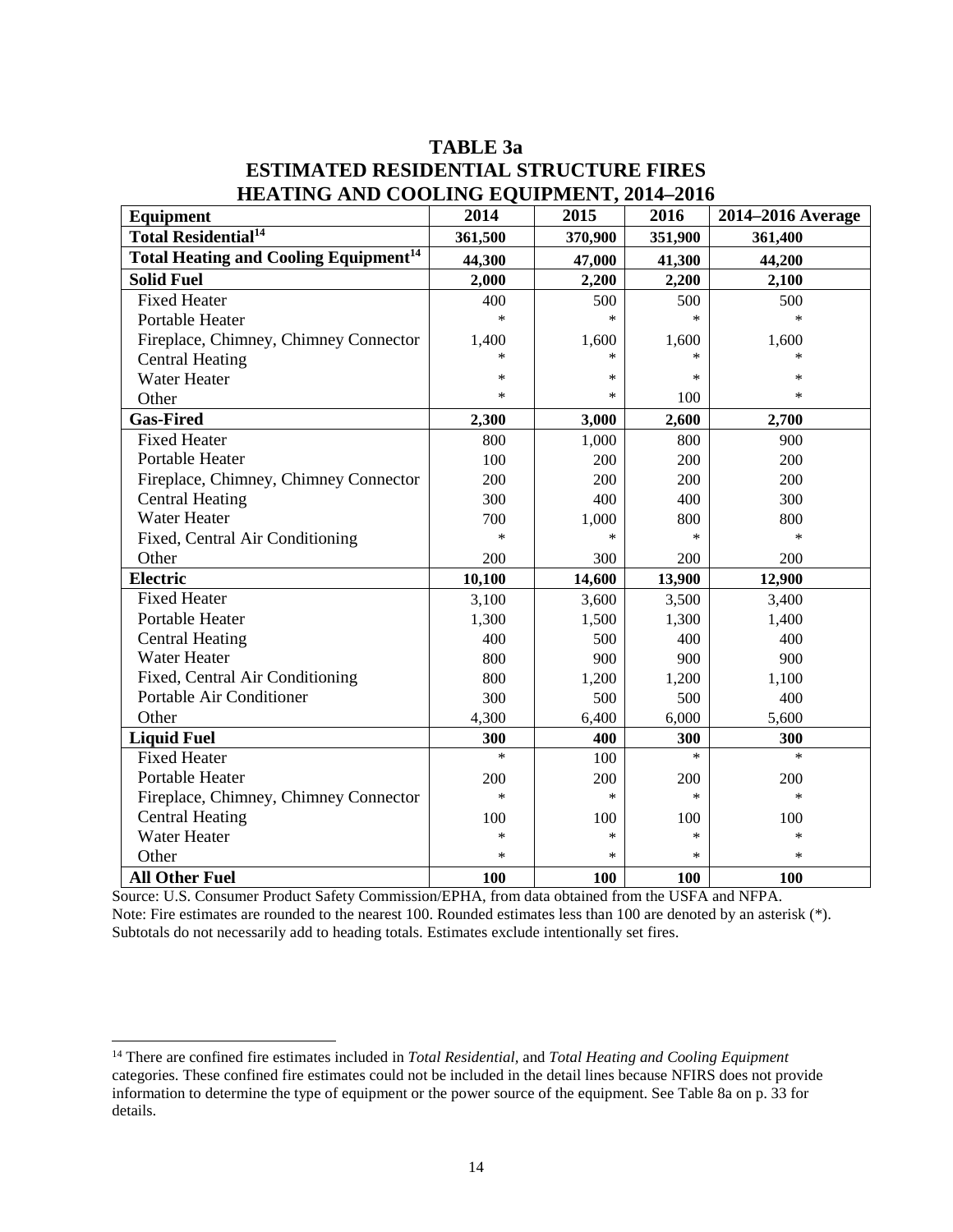| <b>HEATING AND COOLING EQUILMENT, 2014-2010</b><br>Equipment | 2014   | 2015   | 2016   | 2014-2016 Average |
|--------------------------------------------------------------|--------|--------|--------|-------------------|
| <b>Total Residential<sup>15</sup></b>                        | 2,420  | 2,230  | 2,410  | 2,350             |
| <b>Total Heating and Cooling Equipment</b>                   | 230    | 210    | 250    | 230               |
| <b>Solid Fuel</b>                                            | 40     | 50     | 60     | 50                |
| <b>Fixed Heater</b>                                          | 10     | 40     | 10     | 20                |
| <b>Portable Heater</b>                                       | $\ast$ | $\ast$ | 10     | $\ast$            |
| Fireplace, Chimney, Chimney Connector                        | 20     | 10     | 20     | 20                |
| <b>Central Heating</b>                                       | *      | $\ast$ | $\ast$ | $\ast$            |
| <b>Water Heater</b>                                          | $\ast$ | $\ast$ | $\ast$ | $\ast$            |
| Other                                                        | *      | *      | $\ast$ | ∗                 |
| <b>Gas-Fired</b>                                             | 40     | 20     | 30     | 30                |
| <b>Fixed Heater</b>                                          | 20     | 10     | 20     | 10                |
| <b>Portable Heater</b>                                       | 20     | $\ast$ | $\ast$ | 10                |
| Fireplace, Chimney, Chimney Connector                        | *      | *      | 10     | $\ast$            |
| <b>Central Heating</b>                                       | *      | $\ast$ | $\ast$ | $\ast$            |
| Water Heater                                                 | *      | *      | 10     | *                 |
| Fixed, Central Air Conditioning                              | ∗      | *      | $\ast$ | ∗                 |
| Other                                                        | $\ast$ | $\ast$ | $\ast$ | $\ast$            |
| <b>Electric</b>                                              | 150    | 110    | 140    | 130               |
| <b>Fixed Heater</b>                                          | 40     | 10     | 10     | 20                |
| Portable Heater                                              | 60     | 50     | 90     | 70                |
| <b>Central Heating</b>                                       | $\ast$ | $\ast$ | $\ast$ | $\ast$            |
| <b>Water Heater</b>                                          | *      | *      | $\ast$ | $\ast$            |
| Fixed, Central Air Conditioning                              | *      | 10     | 10     | 10                |
| Portable Air Conditioner                                     | 10     | 10     | $\ast$ | 10                |
| Other                                                        | 30     | 40     | 20     | 30                |
| <b>Liquid Fuel</b>                                           | 10     | 20     | 20     | 20                |
| <b>Fixed Heater</b>                                          | $\ast$ | $\ast$ | 10     | $\ast$            |
| <b>Portable Heater</b>                                       | 10     | 20     | $\ast$ | 10                |
| Fireplace, Chimney, Chimney Connector                        | ∗      | *      | *      | *                 |
| <b>Central Heating</b>                                       | *      | $\ast$ | $\ast$ | *                 |
| <b>Water Heater</b>                                          | ∗      | *      | $\ast$ | *                 |
| Other                                                        | *      | $\ast$ | 10     | *                 |
| <b>All Other Fuel</b>                                        | $\ast$ | *      | $\ast$ | $\ast$            |

# **TABLE 3b ESTIMATED RESIDENTIAL STRUCTURE FIRE DEATHS HEATING AND COOLING EQUIPMENT, 2014–2016**

Source: U.S. Consumer Product Safety Commission/EPHA, from data obtained from the USFA and NFPA. Note: Death estimates are rounded to the nearest 10. Rounded estimates less than 10 are denoted by an asterisk (\*). Subtotals do not necessarily add to heading totals. Estimates exclude deaths from intentionally set fires.

<sup>&</sup>lt;sup>15</sup> There were no NFIRS confined fire deaths in 2014, 2015, or 2016.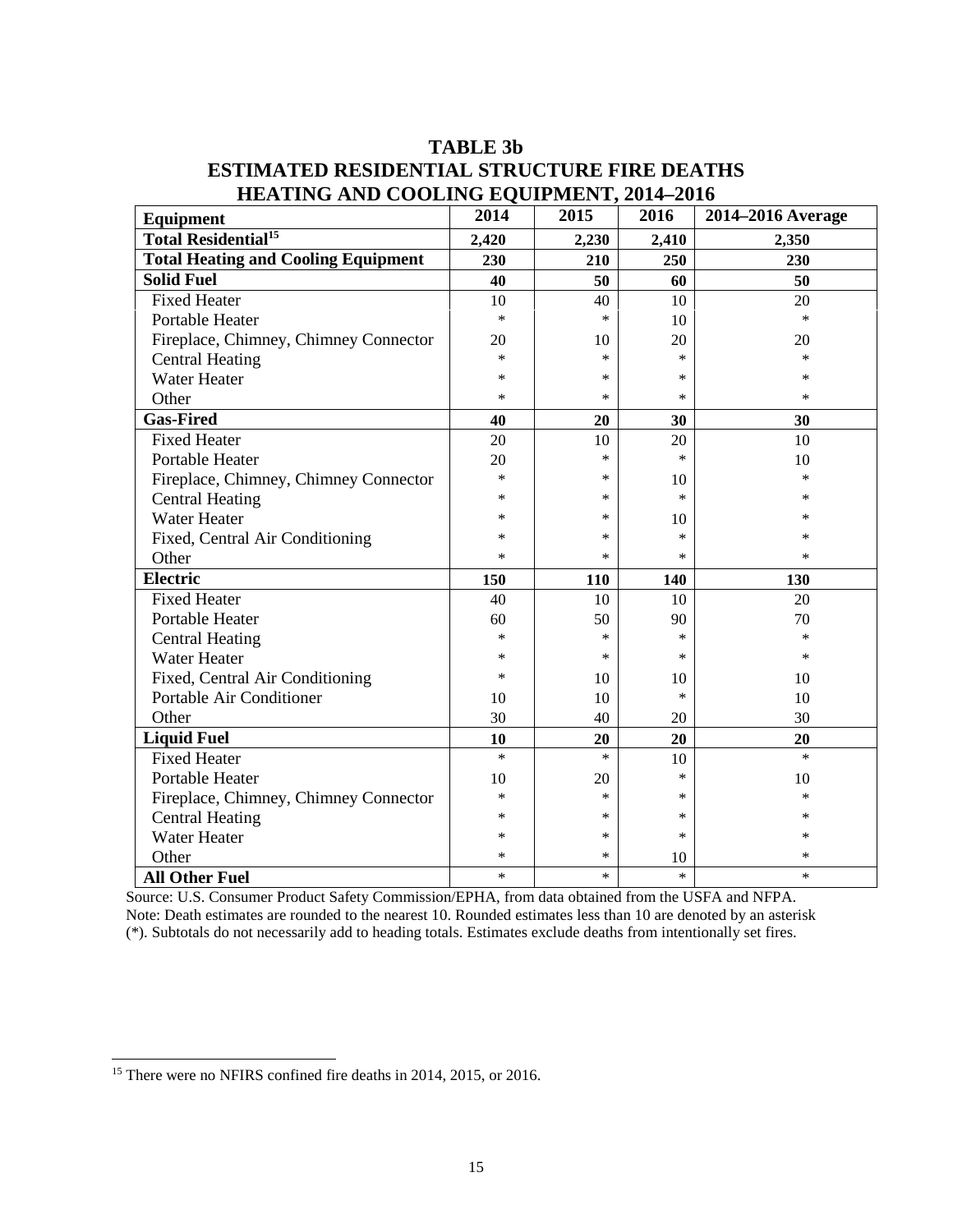| <b>Equipment</b>                                        | 2014   | 2015   | 2016   | 2014-2016 Average |
|---------------------------------------------------------|--------|--------|--------|-------------------|
| <b>Total Residential<sup>16</sup></b>                   | 11,120 | 10,800 | 10,370 | 10,760            |
| <b>Total Heating and Cooling Equipment<sup>16</sup></b> | 830    | 870    | 830    | 850               |
| <b>Solid Fuel</b>                                       | 50     | 50     | 40     | 50                |
| <b>Fixed Heater</b>                                     | 20     | 20     | 30     | 20                |
| Portable Heater                                         | $\ast$ | $\ast$ | $\ast$ | $\ast$            |
| Fireplace, Chimney, Chimney Connector                   | 30     | 20     | 20     | 20                |
| <b>Central Heating</b>                                  | *      | $\ast$ | $\ast$ | $\ast$            |
| <b>Water Heater</b>                                     | *      | $\ast$ | $\ast$ | $\ast$            |
| Other                                                   | *      | 10     | $\ast$ | $\ast$            |
| <b>Gas-Fired</b>                                        | 170    | 200    | 120    | 160               |
| <b>Fixed Heater</b>                                     | 50     | 110    | 60     | 70                |
| <b>Portable Heater</b>                                  | 30     | 10     | $\ast$ | 10                |
| Fireplace, Chimney, Chimney Connector                   | 10     | 10     | 10     | 10                |
| <b>Central Heating</b>                                  | 10     | 20     | 20     | 20                |
| <b>Water Heater</b>                                     | 50     | 50     | 30     | 40                |
| Fixed, Central Air Conditioning                         | $\ast$ | *      | $\ast$ | $\ast$            |
| Other                                                   | 30     | *      | 10     | 10                |
| <b>Electric</b>                                         | 510    | 550    | 600    | 550               |
| <b>Fixed Heater</b>                                     | 240    | 250    | 260    | 250               |
| Portable Heater                                         | 100    | 90     | 110    | 100               |
| <b>Central Heating</b>                                  | 10     | $\ast$ | 10     | 10                |
| <b>Water Heater</b>                                     | 10     | 10     | 10     | 10                |
| Fixed, Central Air Conditioning                         | 40     | 30     | 40     | 40                |
| Portable Air Conditioner                                | 10     | 30     | 10     | 20                |
| Other                                                   | 130    | 130    | 150    | 140               |
| <b>Liquid Fuel</b>                                      | 30     | 30     | 50     | 40                |
| <b>Fixed Heater</b>                                     | $\ast$ | $\ast$ | 10     | $\ast$            |
| Portable Heater                                         | 20     | 30     | 30     | 30                |
| Fireplace, Chimney, Chimney Connector                   | $\ast$ | $\ast$ | $\ast$ | $\ast$            |
| <b>Central Heating</b>                                  | *      | *      | 10     | *                 |
| <b>Water Heater</b>                                     | *      | *      | $\ast$ | $\ast$            |
| Other                                                   | $\ast$ | *      | $\ast$ | $\ast$            |
| <b>All Other Fuel</b>                                   | 10     | *      | $\ast$ | $\ast$            |

# **TABLE 3c ESTIMATED RESIDENTIAL STRUCTURE FIRE INJURIES HEATING AND COOLING EQUIPMENT, 2014–2016**

Source: U.S. Consumer Product Safety Commission/EPHA, from data obtained from the USFA and NFPA. Note: Injury estimates are rounded to the nearest 10. Rounded estimates less than 10 are denoted by an asterisk (\*). Subtotals do not necessarily add to heading totals. Estimates exclude injuries from intentionally set fires.

 <sup>16</sup> There are confined fire injury estimates included in *Total Residential,* and *Total Heating and Cooling Equipment*  categories. These confined fire injury estimates could not be included in the detail lines because NFIRS does not provide information to determine the type of equipment or the power source of the equipment. See Table 8b on p. 32 for details.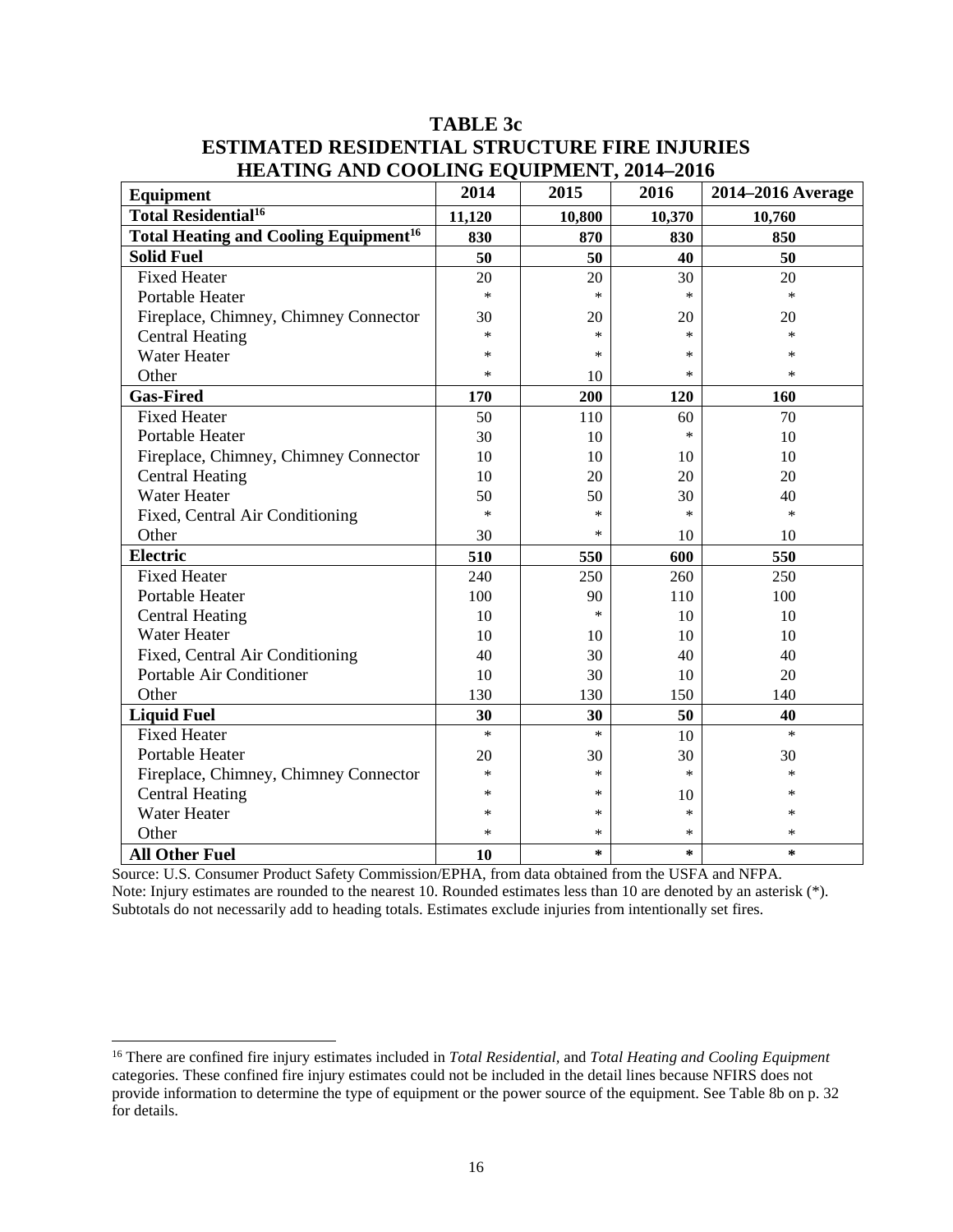| <b>Equipment</b>                                        | 2014      | 2015      | 2016      | 2014–2016 Average |
|---------------------------------------------------------|-----------|-----------|-----------|-------------------|
| <b>Total Residential<sup>18</sup></b>                   | \$6,352.1 | \$6,631.0 | \$6,364.9 | \$6,449.3         |
| <b>Total Heating and Cooling Equipment<sup>18</sup></b> | \$541.5   | \$622.9   | \$619.8   | \$594.7           |
| <b>Solid Fuel</b>                                       | \$107.7   | \$129.9   | \$110.1   | \$115.9           |
| <b>Fixed Heater</b>                                     | \$22.6    | \$31.2    | \$23.8    | \$25.9            |
| Portable Heater                                         | $\ast$    | \$0.5     | \$0.3\$   | \$0.3\$           |
| Fireplace, Chimney, Chimney Connector                   | \$82.2    | \$95.9    | \$81.3    | \$86.5            |
| <b>Central Heating</b>                                  | \$1.0     | \$1.0     | \$1.2     | \$1.1             |
| Water Heater                                            | $\ast$    | $\ast$    | $\ast$    | $\ast$            |
| Other                                                   | \$1.9     | \$1.3     | \$3.5     | \$2.2             |
| <b>Gas-Fired</b>                                        | \$112.9   | \$111.0   | \$93.5    | \$105.8           |
| <b>Fixed Heater</b>                                     | \$17.4    | \$22.1    | \$22.3    | \$20.6            |
| Portable Heater                                         | \$4.8     | \$30.1    | \$5.3\$   | \$13.4            |
| Fireplace, Chimney, Chimney Connector                   | \$55.8    | \$8.0     | \$15.7    | \$26.5            |
| <b>Central Heating</b>                                  | \$8.5     | \$12.4    | \$21.2    | \$14.0            |
| Water Heater                                            | \$16.6    | \$31.9    | \$21.1    | \$23.2            |
| Fixed, Central Air Conditioning                         | \$0.1     | \$0.2\$   | $\ast$    | \$0.1             |
| Other                                                   | \$9.7     | \$6.2\$   | \$7.8     | \$0.1             |
| Electric                                                | \$293.3   | \$359.6   | \$392.4   | \$348.4           |
| <b>Fixed Heater</b>                                     | \$75.3    | \$72.8    | \$63.7    | \$70.6            |
| Portable Heater                                         | \$57.7    | \$51.0    | \$50.4    | \$53.0            |
| <b>Central Heating</b>                                  | \$10.4    | \$14.6    | \$9.5     | \$11.5            |
| <b>Water Heater</b>                                     | \$14.2    | \$13.6    | \$11.9    | \$13.2            |
| Fixed, Central Air Conditioning                         | \$13.4    | \$22.7    | \$29.7    | \$22.0            |
| Portable Air Conditioner                                | \$12.4    | \$36.2    | \$61.5    | \$36.7            |
| Other                                                   | \$123.2   | \$148.8   | \$165.7   | \$145.9           |
| <b>Liquid Fuel</b>                                      | \$16.5    | \$12.4    | \$8.4     | \$12.4            |
| <b>Fixed Heater</b>                                     | \$2.3     | \$2.0     | \$0.8\$   | \$1.7             |
| Portable Heater                                         | \$7.0     | \$7.6     | \$5.1     | \$6.6             |
| Fireplace, Chimney, Chimney Connector                   | \$0.3\$   | \$0.5     | \$0.5     | \$0.4             |
| <b>Central Heating</b>                                  | \$3.1     | \$1.1     | \$1.7     | \$1.9             |
| <b>Water Heater</b>                                     | \$0.4     | $\ast$    | $\ast$    | \$0.1             |
| Other                                                   | \$3.4     | \$1.2     | \$0.3\$   | \$1.6             |
| <b>All Other Fuel</b>                                   | \$2.1     | \$1.4     | \$7.4     | \$3.6             |

# **TABLE 3d ESTIMATED RESIDENTIAL STRUCTURE FIRE PROPERTY LOSS (In \$Millions17) HEATING AND COOLING EQUIPMENT, 2014–2016**

Source: U.S. Consumer Product Safety Commission/EPHA, from data obtained from the USFA and NFPA. Note: Property loss estimates are rounded to the nearest tenth of a million dollars. Rounded estimates less than \$0.1m are denoted by an asterisk (\*). Subtotals do not necessarily add to heading totals. Estimates exclude property loss from intentionally set fires.

<sup>&</sup>lt;sup>17</sup> Dollar values are not adjusted for inflation.

<sup>18</sup> There are confined fire property loss estimates included in *Total Residential,* and *Total Heating and Cooling Equipment* categories. These confined fire property loss estimates could not be included in the detail lines because NFIRS does not provide information to determine the type of equipment or the power source of the equipment. See Table 8c on p. 33 for details.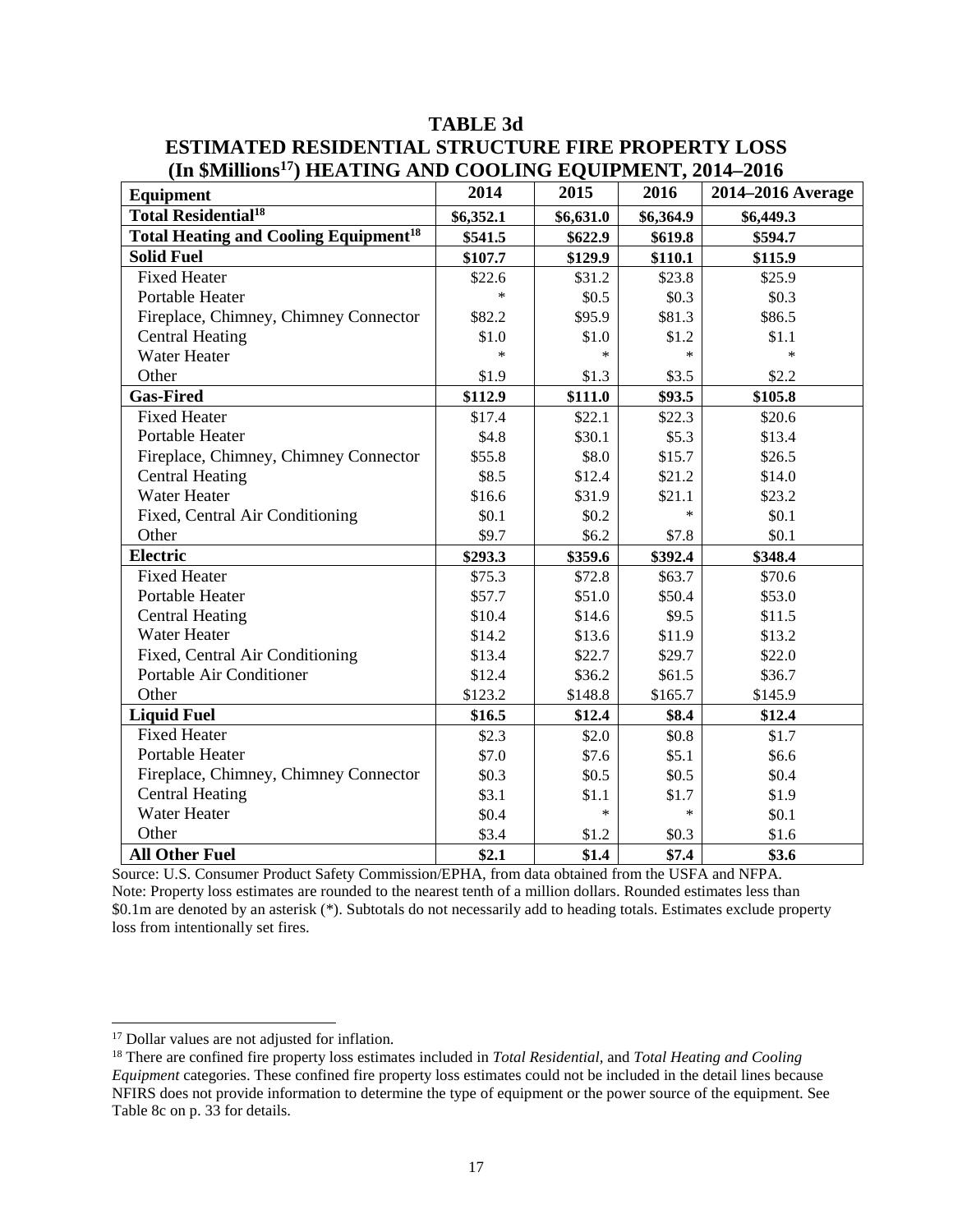| <b>TABLE 4a</b>                                 |
|-------------------------------------------------|
| <b>ESTIMATED RESIDENTIAL STRUCTURE FIRES</b>    |
| <b>SELECTED ELECTRICAL EQUIPMENT, 2014–2016</b> |

| Equipment                                   | 2014    | 2015    | 2016    | 2014-2016 Average |
|---------------------------------------------|---------|---------|---------|-------------------|
| <b>Total Residential<sup>19</sup></b>       | 361,500 | 370,900 | 351,900 | 361,400           |
| <b>Total Electrical</b>                     | 43,600  | 73,900  | 67,800  | 61,800            |
| <b>Electric Heating and Cooling</b>         | 10,100  | 14,600  | 13,900  | 12,900            |
| <b>Central Heating</b>                      | 400     | 500     | 400     | 400               |
| <b>Local Fixed Heater</b>                   | 3,100   | 3,600   | 3,500   | 3,400             |
| Portable Heater                             | 1,300   | 1,500   | 1,300   | 1,400             |
| Water Heater                                | 800     | 900     | 900     | 900               |
| Fixed, Central Air Conditioning             | 800     | 1,200   | 1,200   | 1,100             |
| Portable Air Conditioner                    | 300     | 500     | 500     | 400               |
| Other                                       | 4,300   | 6,400   | 6,000   | 5,600             |
| <b>Electric Cooking Equipment</b>           | 13,600  | 22,300  | 19,400  | 18,400            |
| Range/Oven                                  | 11,300  | 17,200  | 15,100  | 14,500            |
| Range/Oven Hood                             | 100     | 200     | 200     | 200               |
| Deep Fat Fryer                              | 100     | 100     | 100     | 100               |
| Grill                                       | $\ast$  | $\ast$  | $\ast$  | $\ast$            |
| Microwave Oven                              | 500     | 1,000   | 900     | 800               |
| <b>Small Heat-Producing Appliance</b>       | 500     | 1,100   | 900     | 800               |
| Other                                       | 2,000   | 2,600   | 2,200   | 2,300             |
| <b>Electrical Distribution</b>              | 9,400   | 22,300  | 24,000  | 18,600            |
| <b>Installed Wiring</b>                     | 4,700   | 10,100  | 9,400   | 8,100             |
| Light Fixture                               | 900     | 2,000   | 1,800   | 1,600             |
| Receptacle, Switch                          | 1,200   | 3,000   | 2,600   | 2,300             |
| Cord, Plug                                  | 900     | 2,000   | 1,900   | 1,600             |
| Lamp, Light Bulb                            | 400     | 900     | 800     | 700               |
| Panel Board                                 | 400     | 800     | 800     | 700               |
| Meter                                       | 300     | 600     | 600     | 500               |
| Transformer                                 | $\ast$  | 100     | 100     | 100               |
| Other                                       | 700     | 2,700   | 2,500   | 1,900             |
| <b>Other Selected Electrical Appliances</b> | 5,600   | 8,500   | 8,100   | 7,400             |
| Clothes Dryer                               | 3,800   | 5,800   | 5,400   | 5,000             |
| Dishwasher                                  | 400     | 500     | 500     | 500               |
| Audio/Visual Equipment                      | 300     | 400     | 400     | 400               |
| <b>Washing Machine</b>                      | 200     | 500     | 400     | 400               |
| Refrigerator/Freezer                        | 600     | 900     | 900     | 800               |
| Shop/Garden Tools                           | 300     | 300     | 400     | 300               |
| Torch                                       | 100     | 100     | 100     | 100               |

Source: U.S. Consumer Product Safety Commission/EPHA, from data obtained from the USFA and NFPA. Note: Fire estimates are rounded to the nearest 100. Rounded estimates less than 100 are denoted by an asterisk (\*). Subtotals do not necessarily add to heading totals. Estimates exclude intentionally set fires.

 <sup>19</sup> There are confined fire estimates included in the *Total Residential* category. These confined fire estimates could not be included in the detail lines because NFIRS does not provide information to determine the type of equipment or the power source of the equipment. See Table 8a on p. 32 for details.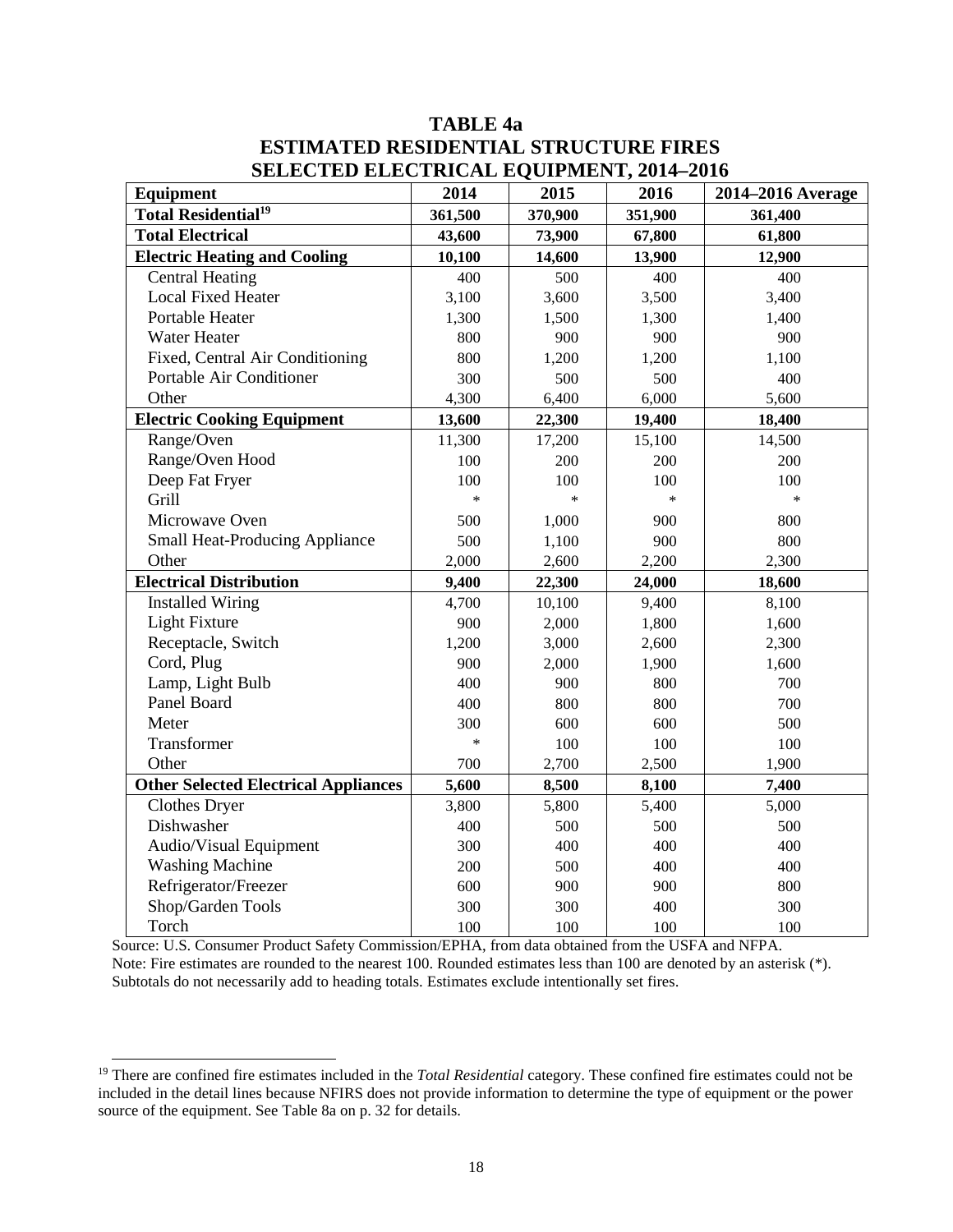# **TABLE 4b ESTIMATED RESIDENTIAL STRUCTURE FIRE DEATHS SELECTED ELECTRICAL EQUIPMENT, 2014–2016**

| SLLLCTLD LLLCTMC/IL LQCH ML 11, 2014 2010<br>Equipment | 2014   | 2015       | 2016   | 2014-2016 Average |
|--------------------------------------------------------|--------|------------|--------|-------------------|
| <b>Total Residential<sup>20</sup></b>                  | 2,420  | 2,230      | 2,410  | 2,350             |
| <b>Total Electrical</b>                                | 540    | 670        | 700    | 640               |
| <b>Electric Heating and Cooling</b>                    | 150    | <b>110</b> | 140    | 130               |
| <b>Central Heating</b>                                 | $\ast$ | $\ast$     | $\ast$ | $\ast$            |
| <b>Local Fixed Heater</b>                              | 40     | 10         | 10     | 20                |
| Portable Heater                                        | 60     | 50         | 90     | 70                |
| Water Heater                                           | $\ast$ | $\ast$     | $\ast$ | $\ast$            |
| Fixed, Central Air Conditioning                        | $\ast$ | 10         | 10     | 10                |
| Portable Air Conditioner                               | 10     | 10         | $\ast$ | 10                |
| Other                                                  | 30     | 40         | 20     | 30                |
| <b>Electric Cooking Equipment</b>                      | 170    | 210        | 180    | 190               |
| Range/Oven                                             | 170    | 140        | 140    | 150               |
| Range/Oven Hood                                        | $\ast$ | $\ast$     | $\ast$ | $\ast$            |
| Deep Fat Fryer                                         | *      | ∗          | ∗      | *                 |
| Grill                                                  | $\ast$ | $\ast$     | $\ast$ | *                 |
| Microwave Oven                                         | 10     | $\ast$     | $\ast$ | *                 |
| <b>Small Heat-Producing Appliance</b>                  | $\ast$ | 30         | 10     | 20                |
| Other                                                  | $\ast$ | 30         | 30     | 20                |
| <b>Electrical Distribution</b>                         | 150    | 220        | 240    | 200               |
| <b>Installed Wiring</b>                                | 70     | 70         | 60     | 70                |
| <b>Light Fixture</b>                                   | 10     | 10         | 10     | 10                |
| Receptacle, Switch                                     | 20     | 30         | 20     | 20                |
| Cord, Plug                                             | 40     | 60         | 110    | 70                |
| Lamp, Light Bulb                                       | $\ast$ | $\ast$     | $\ast$ | $\ast$            |
| Panel Board                                            | $\ast$ | $\ast$     | 10     | $\ast$            |
| Meter                                                  | *      | $\ast$     | $\ast$ | $\ast$            |
| Transformer                                            | $\ast$ | $\ast$     | $\ast$ | $\ast$            |
| Other                                                  | 10     | 40         | 20     | 20                |
| <b>Other Selected Electrical Appliances</b>            | 10     | 10         | 20     | 10                |
| <b>Clothes Dryer</b>                                   | $\ast$ | 10         | $\ast$ | $\ast$            |
| Dishwasher                                             | $\ast$ | $\ast$     | $\ast$ | $\ast$            |
| Audio/Visual Equipment                                 | $\ast$ | $\ast$     | $\ast$ | $\ast$            |
| <b>Washing Machine</b>                                 | $\ast$ | ∗          | $\ast$ | $\ast$            |
| Refrigerator/Freezer                                   | 10     | $\ast$     | 20     | 10                |
| Shop/Garden Tool                                       | $\ast$ | $\ast$     | $\ast$ | $\ast$            |
| Torch                                                  | $\ast$ | $\ast$     | $\ast$ | $\ast$            |

Source: U.S. Consumer Product Safety Commission/EPHA, from data obtained from the USFA and NFPA. Note: Death estimates are rounded to the nearest 10. Rounded estimates less than 10 are denoted by an asterisk (\*). Subtotals do not necessarily add to heading totals. Estimates exclude deaths from intentionally set fires.

<sup>&</sup>lt;sup>20</sup> There were no NFIRS confined fire deaths in 2014, 2015, or 2016.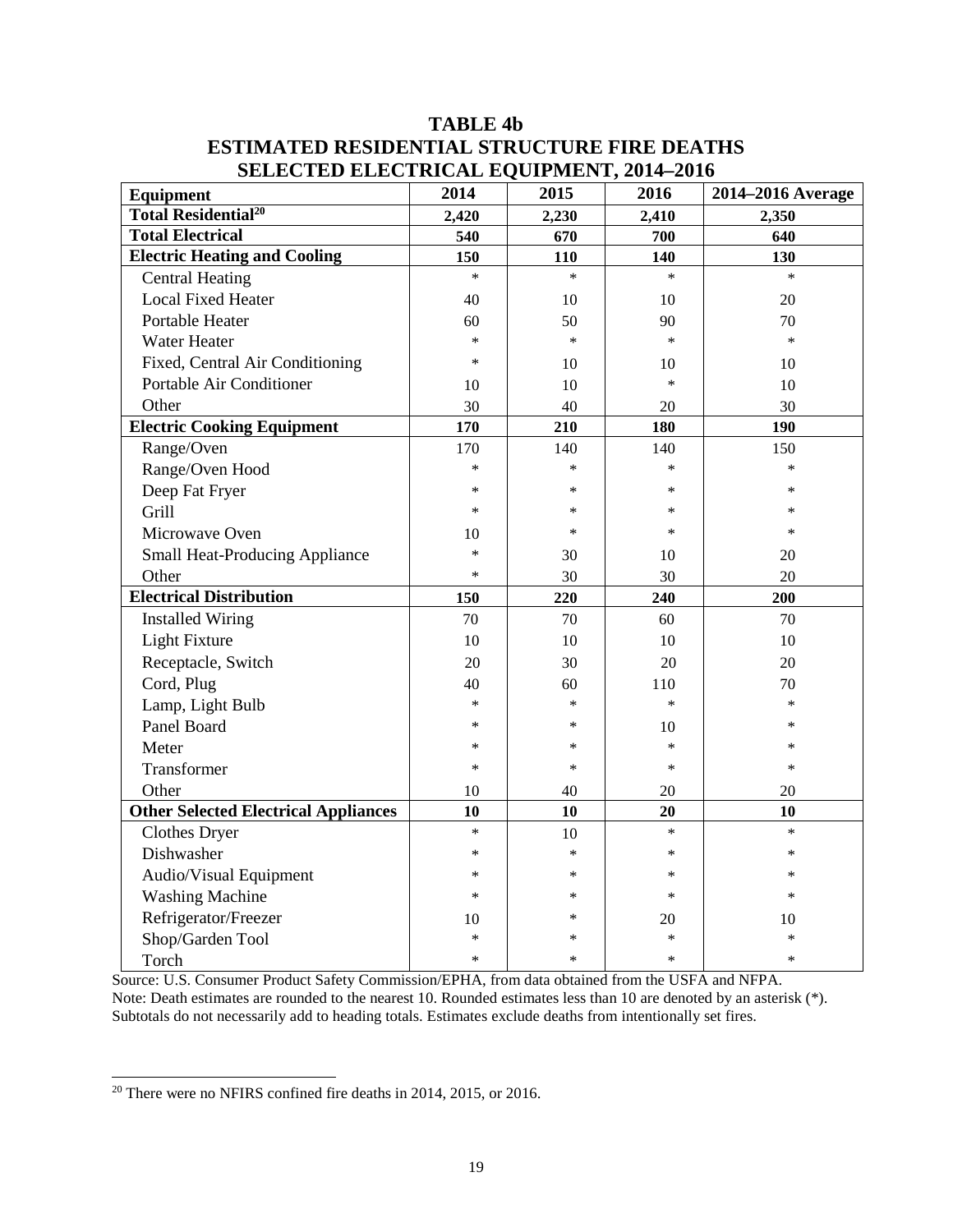# **TABLE 4c ESTIMATED RESIDENTIAL STRUCTURE FIRE INJURIES SELECTED ELECTRICAL EQUIPMENT, 2014–2016**

| <b>Equipment</b>                            | $21.40$ $-1.40$ $-1.40$ $-1.40$ $-1.40$<br>2014 | 2015   | 2016   | 2014-2016 Average |
|---------------------------------------------|-------------------------------------------------|--------|--------|-------------------|
| <b>Total Residential<sup>21</sup></b>       | 11,120                                          | 10,800 | 10,370 | 10,760            |
| <b>Total Electrical</b>                     | 2,840                                           | 3,740  | 3,570  | 3,380             |
| <b>Electric Heating and Cooling</b>         | 510                                             | 550    | 600    | 550               |
| <b>Central Heating</b>                      | 10                                              | $\ast$ | 10     | 10                |
| <b>Local Fixed Heater</b>                   | 240                                             | 250    | 260    | 250               |
| Portable Heater                             | 100                                             | 90     | 110    | 100               |
| <b>Water Heater</b>                         | 10                                              | 10     | 10     | 10                |
| Fixed, Central Air Conditioning             | 40                                              | 30     | 40     | 40                |
| Portable Air Conditioner                    | 10                                              | 30     | 10     | 20                |
| Other                                       | 130                                             | 130    | 150    | 140               |
| <b>Electric Cooking Equipment</b>           | 1,450                                           | 1,940  | 1,690  | 1,690             |
| Range/Oven                                  | 1,250                                           | 1,580  | 1,430  | 1,420             |
| Range/Oven Hood                             | 10                                              | 10     | 20     | 10                |
| Deep Fat Fryer                              | $\ast$                                          | 10     | $\ast$ | $\ast$            |
| Grill                                       | $\ast$                                          | $\ast$ | $\ast$ | $\ast$            |
| Microwave Oven                              | 30                                              | 70     | 50     | 50                |
| <b>Small Heat-Producing Appliance</b>       | 50                                              | 100    | 60     | 70                |
| Other                                       | 190                                             | 170    | 130    | 160               |
| <b>Electrical Distribution</b>              | 430                                             | 630    | 830    | 630               |
| <b>Installed Wiring</b>                     | 180                                             | 210    | 220    | 210               |
| Light Fixture                               | 40                                              | 70     | 50     | 50                |
| Receptacle, Switch                          | 40                                              | 70     | 90     | 70                |
| Cord, Plug                                  | 90                                              | 130    | 110    | 110               |
| Lamp, Light Bulb                            | 20                                              | 40     | 50     | 40                |
| Panel Board                                 | 10                                              | 10     | 30     | 20                |
| Meter                                       | 10                                              | $\ast$ | 10     | $\ast$            |
| Transformer                                 | $\ast$                                          | $\ast$ | 10     | $\ast$            |
| Other                                       | 50                                              | 100    | 100    | 80                |
| <b>Other Selected Electrical Appliances</b> | 180                                             | 190    | 260    | 210               |
| Clothes Dryer                               | 120                                             | 90     | 130    | 120               |
| Dishwasher                                  | 10                                              | $\ast$ | 20     | 10                |
| Audio/Visual Equipment                      | 20                                              | 30     | 20     | 20                |
| <b>Washing Machine</b>                      | $\ast$                                          | 10     | 10     | 10                |
| Refrigerator/Freezer                        | 20                                              | 40     | 80     | 40                |
| Shop/Garden Tool                            | 10                                              | 10     | $\ast$ | 10                |
| Torch                                       | $\ast$                                          | $\ast$ | $\ast$ | $\ast$            |

Source: U.S. Consumer Product Safety Commission/EPHA, from data obtained from the USFA and NFPA. Note: Injury estimates are rounded to the nearest 10. Rounded estimates less than 10 are denoted by an asterisk  $(*)$ . Subtotals do not necessarily add to heading totals. Estimates exclude injuries from intentionally set fires.

<sup>&</sup>lt;sup>21</sup> There are confined fire injury estimates included in the *Total Residential* category. These confined fire injury estimates could not be included in the detail lines because NFIRS does not provide information to determine the type of equipment or the power source of the equipment. See Table 8b on p. 32 for details.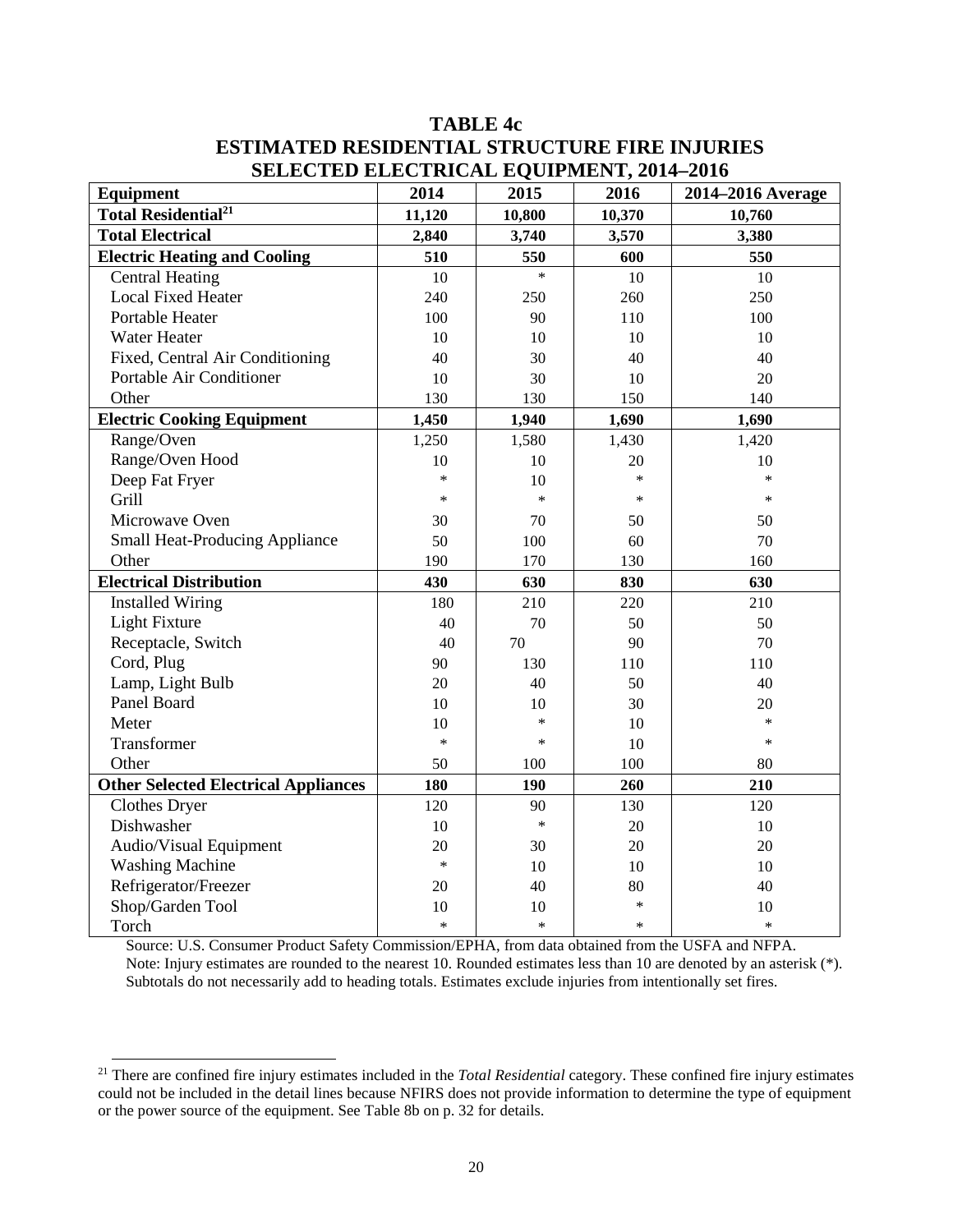# **TABLE 4d ESTIMATED RESIDENTIAL STRUCTURE FIRE PROPERTY LOSS (In \$Millions22) SELECTED ELECTRICAL EQUIPMENT, 2014–2016**

| <b>Equipment</b>                            | 2014      | 2015      | 2016      | 2014–2016 Average |
|---------------------------------------------|-----------|-----------|-----------|-------------------|
| <b>Total Residential</b> <sup>23</sup>      | \$6,352.1 | \$6,631.0 | \$6,364.9 | \$6,449.3         |
| <b>Total Electrical</b>                     | \$1,176.3 | \$1,839.2 | \$1,790.7 | \$1,602.1         |
| <b>Electric Heating and Cooling</b>         | \$293.3   | \$359.6   | \$392.4   | \$348.4           |
| <b>Central Heating</b>                      | \$10.4    | \$14.6    | \$9.5     | \$11.5            |
| <b>Local Fixed Heater</b>                   | \$75.3    | \$72.8    | \$63.7    | \$70.6            |
| Portable Heater                             | \$57.7    | \$51.0    | \$50.4    | \$53.0            |
| Water Heater                                | \$14.2    | \$13.6    | \$11.9    | \$13.2            |
| Fixed, Central Air Conditioning             | \$13.4    | \$22.7    | \$29.7    | \$22.0            |
| Portable Air Conditioner                    | \$12.4    | \$36.2    | \$61.5    | \$36.7            |
| Other                                       | \$123.2   | \$148.8   | \$165.7   | \$145.9           |
| <b>Electric Cooking Equipment</b>           | \$295.3   | \$443.9   | \$409.3   | \$382.9           |
| Range/Oven                                  | \$229.7   | \$321.3   | \$305.3   | \$285.4           |
| Range/Oven Hood                             | \$2.0     | \$3.8     | \$1.9     | \$2.6             |
| Deep Fat Fryer                              | \$3.2     | \$3.0     | \$5.4     | \$3.9             |
| Grill                                       | \$1.5     | \$1.1     | \$1.2     | \$1.3             |
| Microwave Oven                              | \$9.8     | \$23.8    | \$20.3    | \$18.0            |
| <b>Small Heat-Producing Appliance</b>       | \$13.1    | \$27.7    | \$20.9    | \$20.5            |
| Other                                       | \$58.9    | \$63.3    | \$54.4    | \$58.9            |
| <b>Electrical Distribution</b>              | \$326.1   | \$644.5   | \$643.6   | \$538.1           |
| <b>Installed Wiring</b>                     | \$169.0   | \$310.6   | \$306.9   | \$262.2           |
| Light Fixture                               | \$25.2    | \$55.9    | \$54.5    | \$45.2            |
| Receptacle, Switch                          | \$30.8    | \$67.8    | \$53.7    | \$50.8            |
| Cord, Plug                                  | \$34.3    | \$65.3    | \$67.8    | \$55.8            |
| Lamp, Light Bulb                            | \$13.7    | \$21.6    | \$27.3    | \$20.9            |
| Panel Board                                 | \$13.1    | \$20.6    | \$23.9    | \$19.2            |
| Meter                                       | \$6.7     | \$11.2    | \$14.9    | \$10.9            |
| Transformer                                 | \$1.4     | \$3.0     | \$1.5     | \$2.0             |
| Other                                       | \$31.8    | \$88.7    | \$93.0    | \$71.2            |
| <b>Other Selected Electrical Appliances</b> | \$107.5   | \$144.5   | \$134.3   | \$128.8           |
| <b>Clothes Dryer</b>                        | \$49.1    | \$71.6    | \$70.7    | \$63.8            |
| Dishwasher                                  | \$12.3    | \$15.1    | \$9.3     | \$12.3            |
| Audio/Visual Equipment                      | \$5.1     | \$9.7     | \$7.7     | \$7.5             |
| <b>Washing Machine</b>                      | \$2.4     | \$4.2\$   | \$7.0     | \$4.5             |
| Refrigerator/Freezer                        | \$25.0    | \$29.1    | \$30.7    | \$28.3            |
| Shop/Garden Tool                            | \$11.6    | \$10.9    | \$6.2\$   | \$9.6             |
| Torch                                       | \$2.0     | \$3.8     | \$2.6     | \$2.8             |

Source: U.S. Consumer Product Safety Commission/EPHA, from data obtained from the USFA and NFPA. Note: Estimates are rounded to the \$0.1m. Rounded estimates less than \$0.1m are denoted by an asterisk (\*). Subtotals do not necessarily add to heading totals. Estimates exclude property loss from intentionally set fires.

 <sup>22</sup> Dollar values were not adjusted for inflation.

<sup>&</sup>lt;sup>23</sup> There are confined fire property loss estimates included in the *Total Residential* category. These confined fire property loss estimates could not be included in the detail lines because NFIRS does not provide information to determine the type of equipment or the power source of the equipment. See Table 8c on p. 33 for details.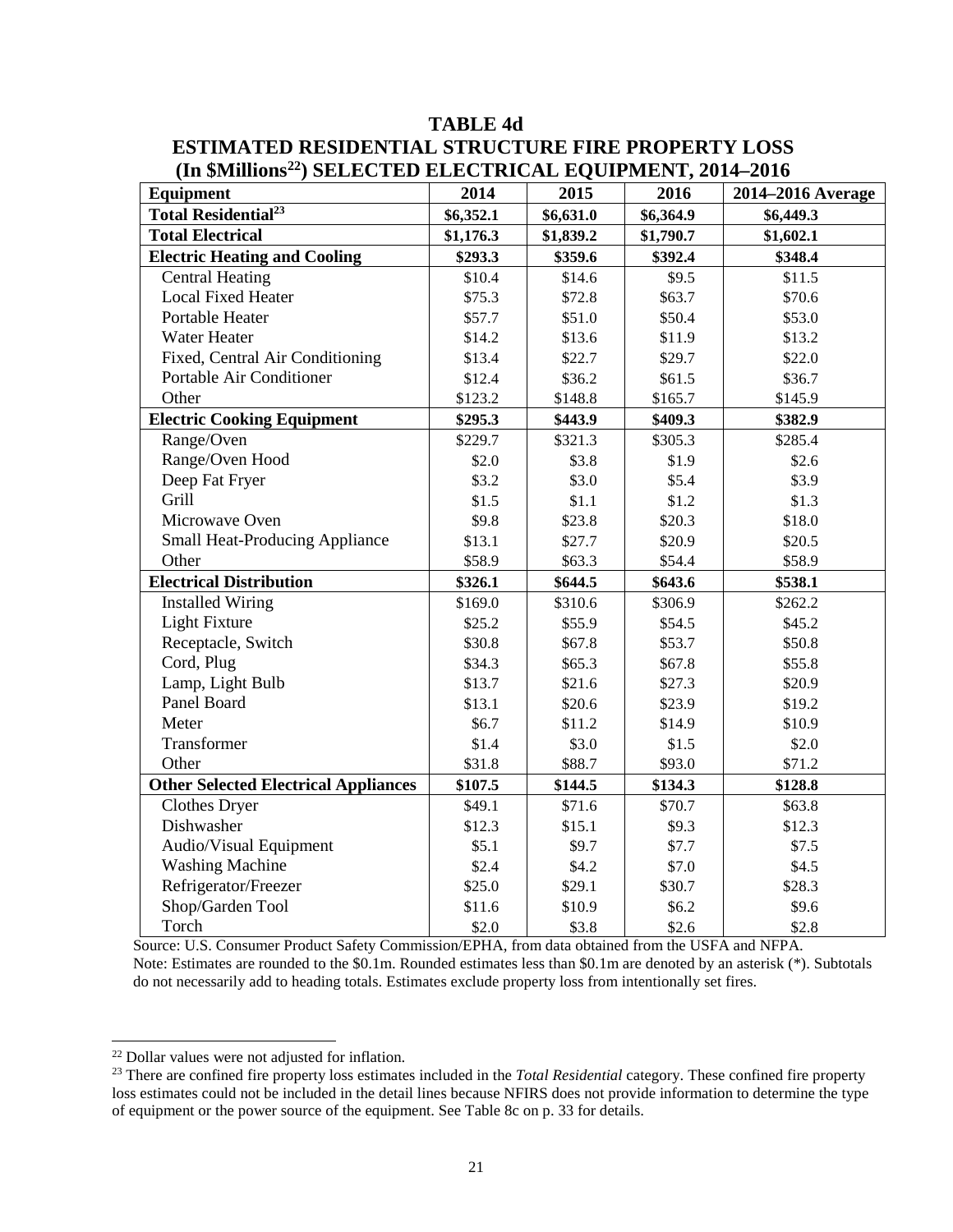| <b>Equipment</b>                       | 2014    | 2015    | 2016    | 2014–2016 Average |
|----------------------------------------|---------|---------|---------|-------------------|
| <b>Total Residential</b> <sup>24</sup> | 361,500 | 370,900 | 351,900 | 361,400           |
| <b>Total Gas-Fired Equipment</b>       | 7,000   | 11,100  | 10,000  | 9,400             |
| <b>Gas Heating Equipment</b>           | 2,300   | 3,000   | 2,600   | 2,700             |
| <b>Fixed Heater</b>                    | 800     | 1,000   | 800     | 900               |
| Portable Heater                        | 100     | 200     | 200     | 200               |
| <b>Central Heating</b>                 | 300     | 400     | 400     | 300               |
| Fireplace, Chimney, Connector          | 200     | 200     | 200     | 200               |
| Water Heater                           | 700     | 1,000   | 800     | 800               |
| Fixed, Central Air Conditioning        | *       | ∗       | $\ast$  | $\ast$            |
| Other                                  | 200     | 300     | 200     | 200               |
| <b>Gas Cooking Equipment</b>           | 2,600   | 3,900   | 3,500   | 3,300             |
| Range/Oven                             | 1,800   | 2,700   | 2,200   | 2,200             |
| Open Gas Grill                         | 400     | 700     | 800     | 600               |
| Other                                  | 400     | 600     | 500     | 500               |
| <b>Other Selected Gas Equipment</b>    | 1,800   | 2,500   | 2,300   | 2,200             |
| <b>Clothes Dryer</b>                   | 1,100   | 1,600   | 1,500   | 1,400             |
| Torch                                  | 400     | 500     | 400     | 400               |
| Shop/Garden Tool                       | 300     | 500     | 400     | 400               |

# **TABLE 5a ESTIMATED RESIDENTIAL STRUCTURE FIRES SELECTED GAS-FIRED EQUIPMENT, 2014–2016**

Source: U.S. Consumer Product Safety Commission/EPHA, from data obtained from the USFA and NFPA. Note: Fire estimates are rounded to the nearest 100. Rounded estimates less than 100 are denoted by an asterisk (\*). Subtotals do not necessarily add to heading totals. Estimates exclude losses from intentionally set fires.

<sup>&</sup>lt;sup>24</sup> There are confined fire estimates included in the *Total Residential* category. These confined fire estimates could not be included in the detail lines because NFIRS does not provide information to determine the type of equipment or the power source of the equipment. See Table 8a on p. 32 for details.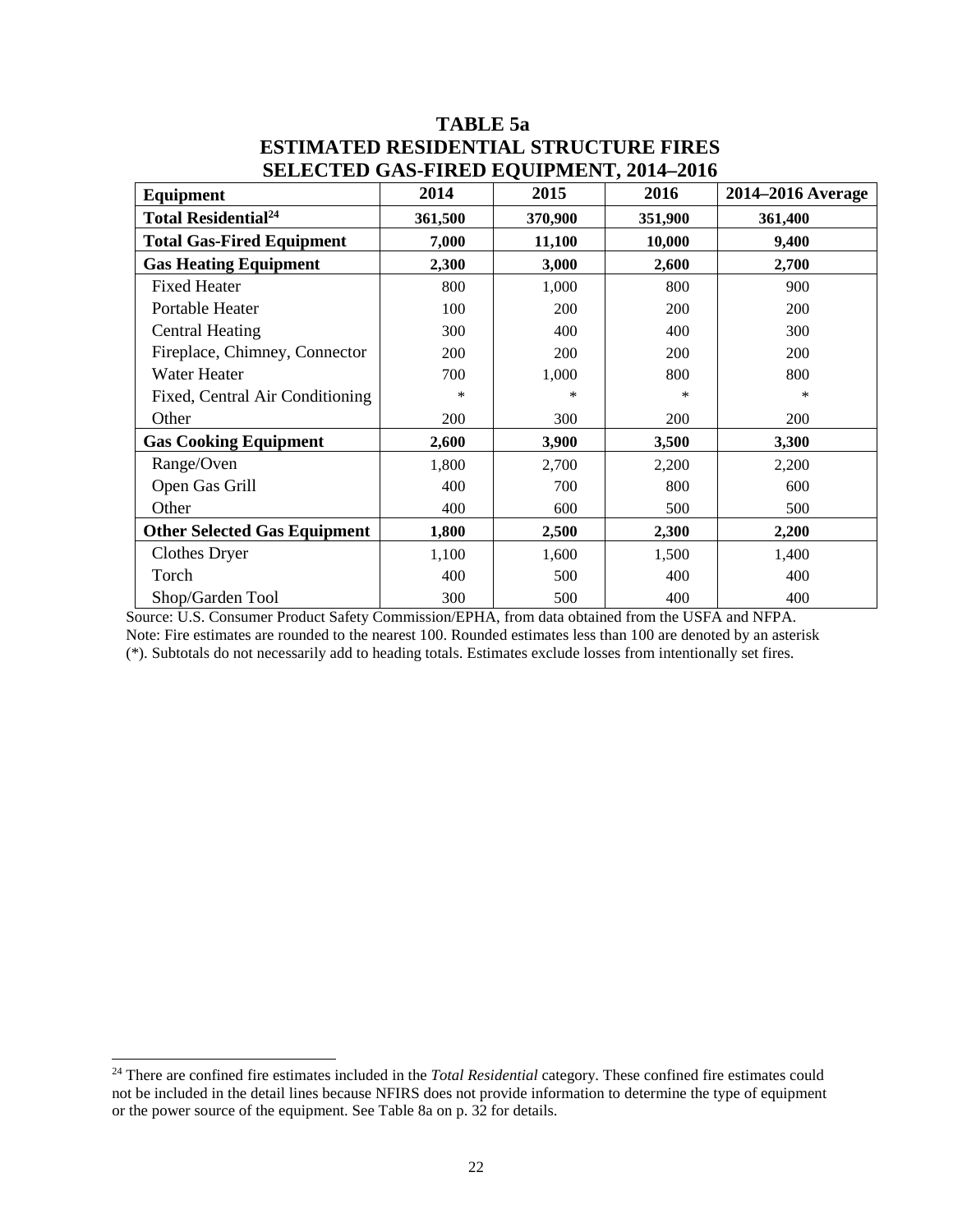| <b>Equipment</b>                      | 2014   | 2015   | 2016   | 2014–2016 Average |
|---------------------------------------|--------|--------|--------|-------------------|
| <b>Total Residential<sup>25</sup></b> | 2,420  | 2,230  | 2,410  | 2,350             |
| <b>Total Gas-Fired Equipment</b>      | 80     | 80     | 70     | 80                |
| <b>Gas Heating Equipment</b>          | 40     | 20     | 30     | 30                |
| <b>Fixed Heater</b>                   | 20     | 10     | 20     | 10                |
| Portable Heater                       | 20     | $\ast$ | $\ast$ | 10                |
| <b>Central Heating</b>                | ∗      | ∗      | ∗      | *                 |
| Fireplace, Chimney, Connector         | *      | *      | 10     | $\ast$            |
| Water Heater                          | *      | *      | 10     | *                 |
| Fixed, Central Air Conditioning       | *      | $\ast$ | $\ast$ | *                 |
| Other                                 | *      | $\ast$ | ∗      | *                 |
| <b>Gas Cooking Equipment</b>          | 30     | 40     | 20     | 30                |
| Range/Oven                            | 20     | *      | 20     | 30                |
| Open Gas Grill                        | ∗      | $\ast$ | *      | $\ast$            |
| Other                                 | 10     | $\ast$ | $\ast$ | $\ast$            |
| <b>Other Selected Gas Equipment</b>   | ∗      | 10     | ∗      | $\ast$            |
| <b>Clothes Dryer</b>                  | $\ast$ | $\ast$ | $\ast$ | $\ast$            |
| Torch                                 | *      | $\ast$ | *      | *                 |
| Shop/Garden Tool                      | *      | ∗      | $\ast$ | *                 |

# **TABLE 5b ESTIMATED RESIDENTIAL STRUCTURE FIRE DEATHS SELECTED GAS-FIRED EQUIPMENT, 2014–2016**

Source: U.S. Consumer Product Safety Commission/EPHA, from data obtained from the USFA and NFPA. Note: Death estimates are rounded to the nearest 10. Rounded estimates less than 10 are denoted by an asterisk (\*). Subtotals do not necessarily add to heading totals. Estimates exclude deaths from intentionally set fires.

 <sup>25</sup>There were no NFIRS confined fire deaths in 2014, 2015, or 2016.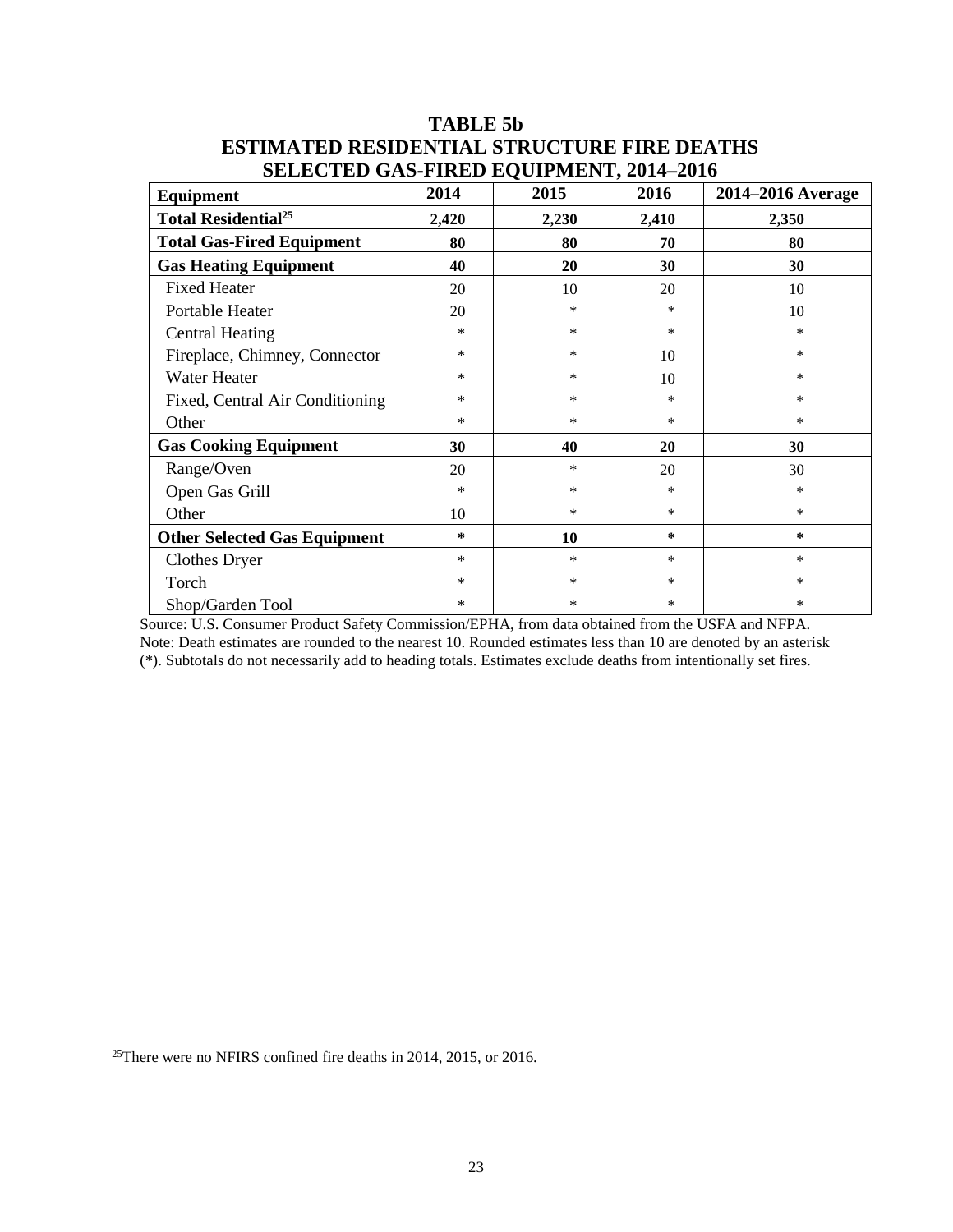| Equipment                             | 2014   | 2015   | 2016   | 2014–2016 Average |
|---------------------------------------|--------|--------|--------|-------------------|
| <b>Total Residential<sup>26</sup></b> | 11,120 | 10,800 | 10,370 | 10,760            |
| <b>Total Gas-Fired Equipment</b>      | 480    | 670    | 500    | 550               |
| <b>Gas Heating Equipment</b>          | 170    | 200    | 120    | 160               |
| <b>Fixed Heater</b>                   | 50     | 110    | 60     | 70                |
| Portable Heater                       | 30     | 10     | $\ast$ | 10                |
| <b>Central Heating</b>                | 10     | 20     | 20     | 20                |
| Fireplace, Chimney, Connector         | 10     | 10     | 10     | 10                |
| Water Heater                          | 50     | 50     | 30     | 40                |
| Fixed, Central Air Conditioning       | $\ast$ | *      | 10     | 10                |
| Other                                 | 30     | $\ast$ | 10     | 10                |
| <b>Gas Cooking Equipment</b>          | 210    | 260    | 180    | 220               |
| Range/Oven                            | 160    | 200    | 120    | 160               |
| Open Gas Grill                        | 20     | 50     | 40     | 40                |
| Other                                 | 40     | 20     | 20     | 30                |
| <b>Other Selected Gas Equipment</b>   | 70     | 100    | 80     | 80                |
| <b>Clothes Dryer</b>                  | 30     | 50     | 50     | 50                |
| Torch                                 | 20     | 30     | 10     | 20                |
| Shop/Garden Tool                      | 20     | 20     | 20     | 20                |

# **TABLE 5c ESTIMATED RESIDENTIAL STRUCTURE FIRE INJURIES SELECTED GAS-FIRED EQUIPMENT, 2014–2016**

Source: U.S. Consumer Product Safety Commission/EPHA, from data obtained from the USFA and NFPA.

Note: Injury estimates are rounded to the nearest 10. Rounded estimates less than 10 are denoted by an asterisk (\*). Subtotals do not necessarily add to heading totals. Estimates exclude injuries from intentionally set fires.

 <sup>26</sup> There are confined fire injury estimates included in the *Total Residential* category. These confined fire injury estimates could not be included in the detail lines because NFIRS does not provide information to determine the type of equipment or the power source of the equipment. See Table 8b on p. 32 for details.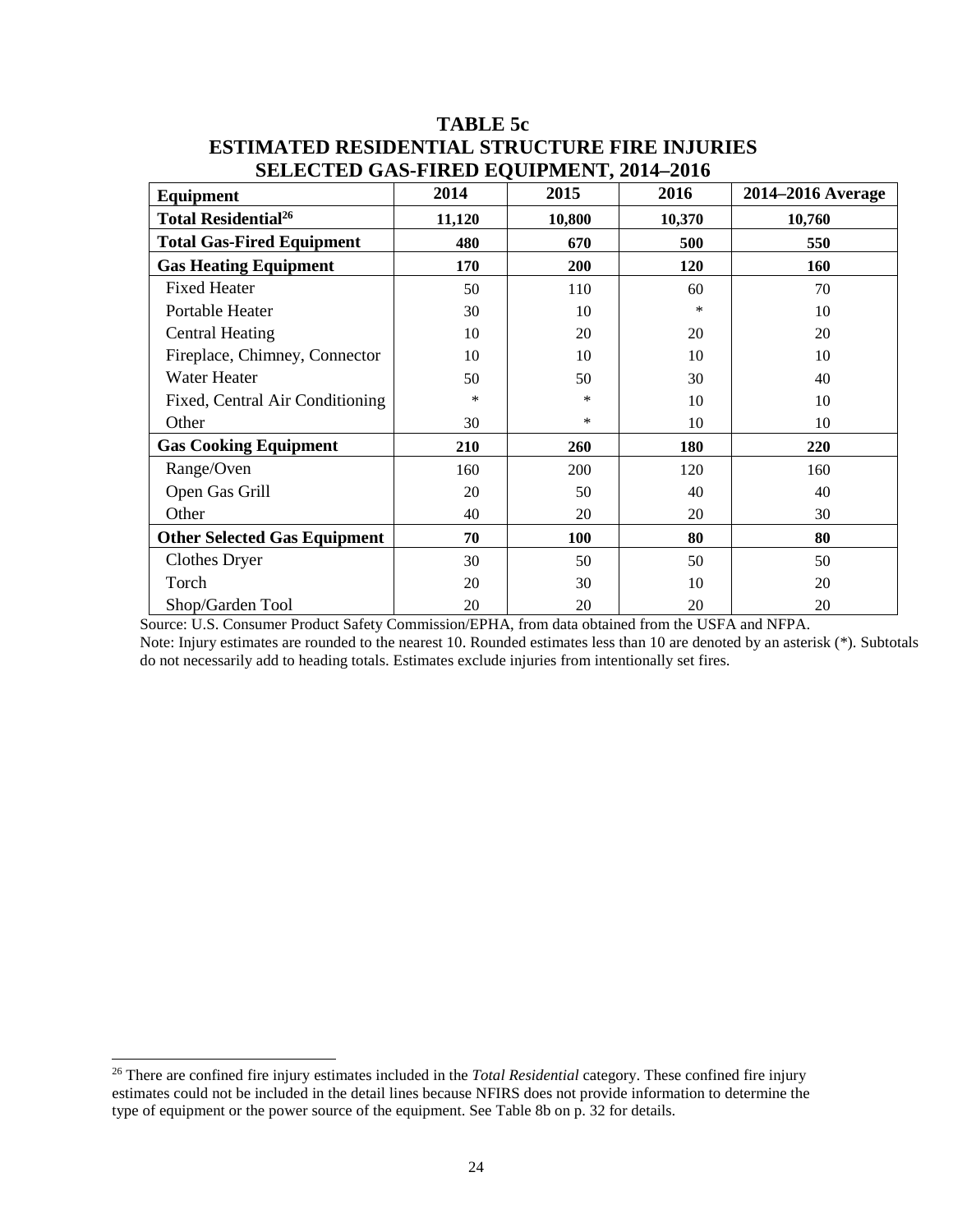| Equipment                             | 2014      | 2015      | 2016      | 2014–2016 Average |
|---------------------------------------|-----------|-----------|-----------|-------------------|
| <b>Total Residential<sup>28</sup></b> | \$6,352.1 | \$6,631.0 | \$6,364.9 | \$6,449.3         |
| <b>Total Gas-Fired Equipment</b>      | \$247.7   | \$355.1   | \$309.0   | \$303.9           |
| <b>Gas Heating Equipment</b>          | \$112.9   | \$111.0   | \$93.5    | \$105.8           |
| <b>Fixed Heater</b>                   | \$17.4    | \$22.1    | \$22.3    | \$20.6            |
| Portable Heater                       | \$4.8     | \$30.1    | \$5.3\$   | \$13.4            |
| <b>Central Heating</b>                | \$8.5     | \$12.4    | \$21.2    | \$14.0            |
| Fireplace, Chimney, Connector         | \$55.8    | \$8.0     | \$15.7    | \$26.5            |
| Water Heater                          | \$16.6    | \$31.9    | \$21.1    | \$23.2            |
| Fixed, Central Air Conditioning       | \$0.1     | \$0.2\$   | *         | \$0.1             |
| Other                                 | \$9.7     | \$6.2\$   | \$7.8     | \$7.9             |
| <b>Gas Cooking Equipment</b>          | \$66.0    | \$127.0   | \$90.2    | \$94.4            |
| Range/Oven                            | \$40.3    | \$47.2    | \$40.0    | \$42.5            |
| Open Gas Grill                        | \$16.1    | \$64.9    | \$35.4    | \$38.8            |
| Other                                 | \$9.7     | \$14.9    | \$14.8    | \$13.1            |
| <b>Other Selected Gas Equipment</b>   | \$56.3    | \$42.1    | \$44.3    | \$47.6            |
| <b>Clothes Dryer</b>                  | \$10.5    | \$13.4    | \$16.6    | \$13.5            |
| Torch                                 | \$33.6    | \$15.1    | \$18.5    | \$22.4            |
| Shop/Garden Tool                      | \$12.1    | \$13.7    | \$9.1     | \$11.6            |

# **TABLE 5d ESTIMATED RESIDENTIAL STRUCTURE FIRE PROPERTY LOSS (In \$Millions27) SELECTED GAS-FIRED EQUIPMENT, 2014–2016**

Source: U.S. Consumer Product Safety Commission/EPHA, from data obtained from the USFA and NFPA. Note: Property loss estimates are rounded to the nearest tenth of a million dollars. Rounded estimates less than \$0.1m are denoted by an asterisk (\*). Subtotals do not necessarily add to heading totals. Estimates exclude property loss from intentionally set fires.

 <sup>27</sup> Dollar values are not adjusted for inflation.

<sup>&</sup>lt;sup>28</sup> There are confined fire property loss estimates included in the *Total Residential* category. These confined fire property loss estimates could not be included in the detail lines because NFIRS does not provide information to determine the type of equipment or the power source of the equipment. See Table 8c on p. 33 for details.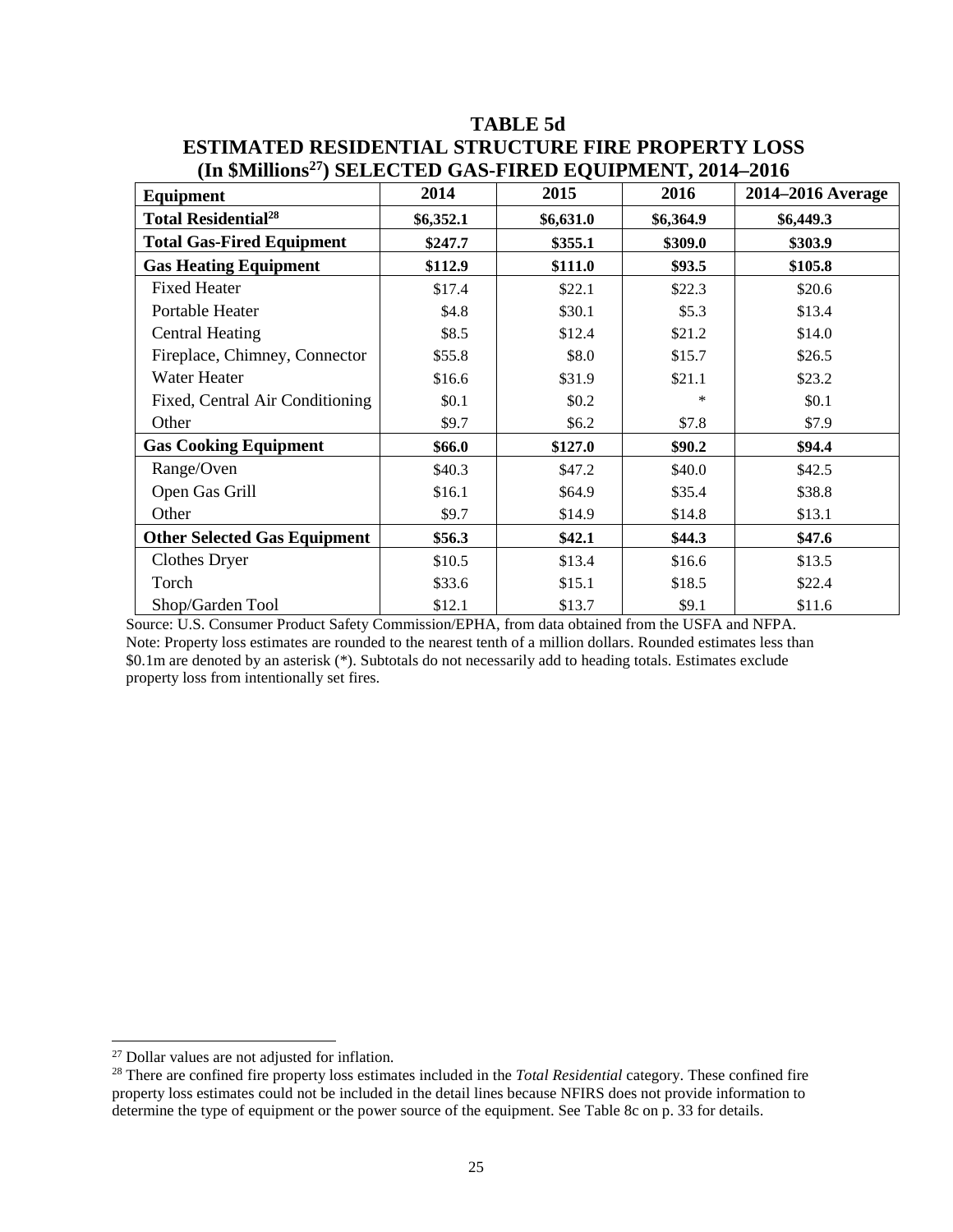# **Methodology**

The Methodology section is divided into five major sections. Section 1 describes the data from which fire loss estimates were derived. Section 2 describes the procedures for preparing the data and dealing with missing data. Section 3 describes the quality-control checking and correction of the data. Section 4 describes how the fire loss estimates were made. Section 5 describes other issues that relate to the data and the estimates.

#### **Data**

#### *Sources of Data for Fire Loss Estimates*

The estimates in this report are based on the National Fire Protection Association's (NFPA) Survey of Fire Departments and the U.S. Fire Administration's (USFA) National Fire Incident Reporting System (NFIRS) data.

The NFPA survey is a stratified random sample of fire departments in the United States.<sup>29</sup> The sample is stratified by the size of the community protected. The NFPA makes national estimates of aggregated fires, deaths, injuries, and property loss, by weighting sample results according to the proportion of the total U.S. population accounted for, by communities of each size. The table below shows the NFPA estimates of residential structure fires and the associated losses for 2014 through 2016.

|                          | 2014           | 2015           | 2016           |  |  |  |
|--------------------------|----------------|----------------|----------------|--|--|--|
| <b>Structure Fires</b>   | 386,500        | 388,000        | 371,500        |  |  |  |
| <b>Civilian Deaths</b>   | 2,795          | 2,605          | 2,800          |  |  |  |
| <b>Civilian Injuries</b> | 12,175         | 11,575         | 11,125         |  |  |  |
| <b>Property Loss</b>     | \$6.99 billion | \$7.21 billion | \$7.42 billion |  |  |  |

#### **Table 6. NFPA Estimates of Residential Structure Fires and Associated Losses 2014–2016**

Source: See first footnote below.

The table above contains the only data from the NFPA survey that CPSC staff uses to make fire loss estimates.

NFIRS compiles incident reports submitted voluntarily to the U.S. Fire Administration (USFA) by U.S. fire departments. Thus, NFIRS is not a probability sample and is insufficient to support precision estimation. The reports come from all 50 states, the District of Columbia, and U.S. territories in each of 2014, 2015, and 2016. Not all the states reporting included data from every fire department in the state. The number of fire departments participating in NFIRS increased from 21,980 in 2014 to 22,610 in 2015 and then to 23,120 in 2016. Table 7 shows the number of residential structure fires and the corresponding losses reported to USFA from 2014 through 2016.

<sup>&</sup>lt;sup>29</sup> Hylton Haynes, "Fire Loss in the U.S. During 2014," National Fire Protection Association (NFPA), September 2015; Hylton Haynes, "Fire Loss in the U.S. During 2015," National Fire Protection Association (NFPA), September 2016; Ben Evarts, "Fire Loss in the U.S. During 2016," National Fire Protection Association (NFPA), September 2017.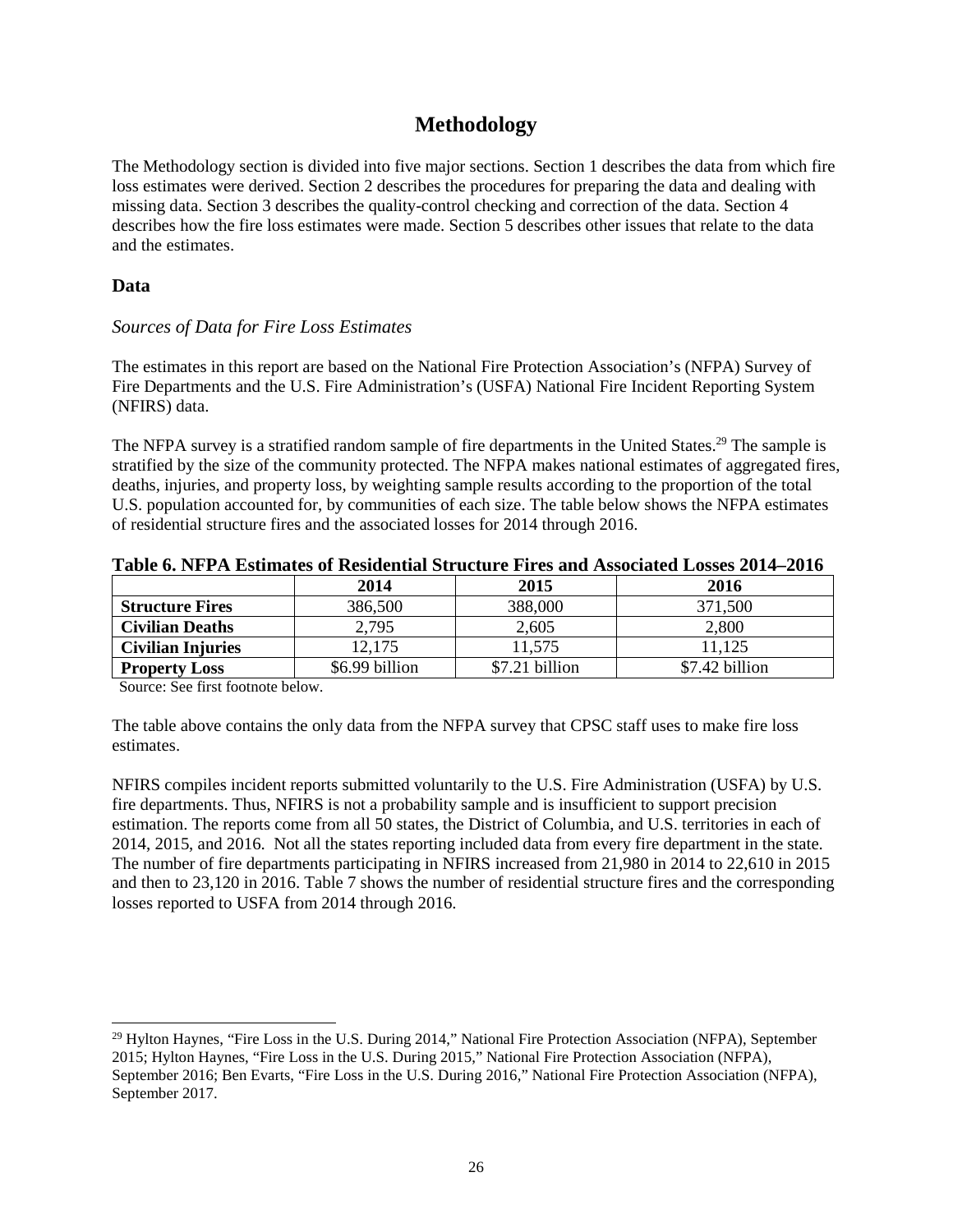|                          | 2014           | 2015           | 2016           |
|--------------------------|----------------|----------------|----------------|
| <b>Structure Fires</b>   | 272,209        | 269,521        | 270,186        |
| <b>Civilian Deaths</b>   | ,489           | 1.503          | 1,607          |
| <b>Civilian Injuries</b> | 7.147          | 6.872          | 6,595          |
| <b>Property Loss</b>     | \$4.50 billion | \$4.46 billion | \$4.87 billion |

Source: U.S. Consumer Product Safety Commission/EPHA, from data obtained from the USFA.

According to NFPA, there was an estimated annual average of 382,000 residential structure fires in the United States during 2014 to 2016, and an annual average of 2,730 deaths, 11,630 injuries, and \$7.2 billion in property losses. NFIRS captured about 71 percent of these fires, 56 percent of the deaths, 59 percent of the injuries, and 64 percent of the property losses (Table 7).

#### *NFIRS Variables*

The NFIRS version 5.0 coding system includes many variables, but CPSC staff used only a few for this report. The list of variables CPSC staff used in this report is shown below.

| Variable             | Description                                                                                                                                                                                                                                                                                                                      |
|----------------------|----------------------------------------------------------------------------------------------------------------------------------------------------------------------------------------------------------------------------------------------------------------------------------------------------------------------------------|
| Civilian Deaths      | Number of people who died in connection with the fire<br>incident other than fire service personnel.                                                                                                                                                                                                                             |
| Civilian Injuries    | Number of people who were injured (but did not die)<br>in connection with the fire incident, other than fire<br>service personnel.                                                                                                                                                                                               |
| <b>Property Loss</b> | Estimate of loss, in whole dollars, if structure<br>sustained damage from flame, smoke, or suppression<br>efforts. Property loss is not adjusted for inflation.                                                                                                                                                                  |
| Contents Loss        | Estimate of loss in whole dollars for contents (which<br>had value) that sustained damage from flame, smoke,<br>suppression efforts, or otherwise. Content losses are not<br>adjusted for inflation.                                                                                                                             |
| <b>Property Use</b>  | Refers to the specific use of the property where the<br>incident occurred. For residential structure fires, the<br>properties that were deemed appropriate were single/<br>multifamily dwellings, any type of boarding houses,<br>dormitories, sorority/fraternity houses, hotels/motels,<br>and mobile property not in transit. |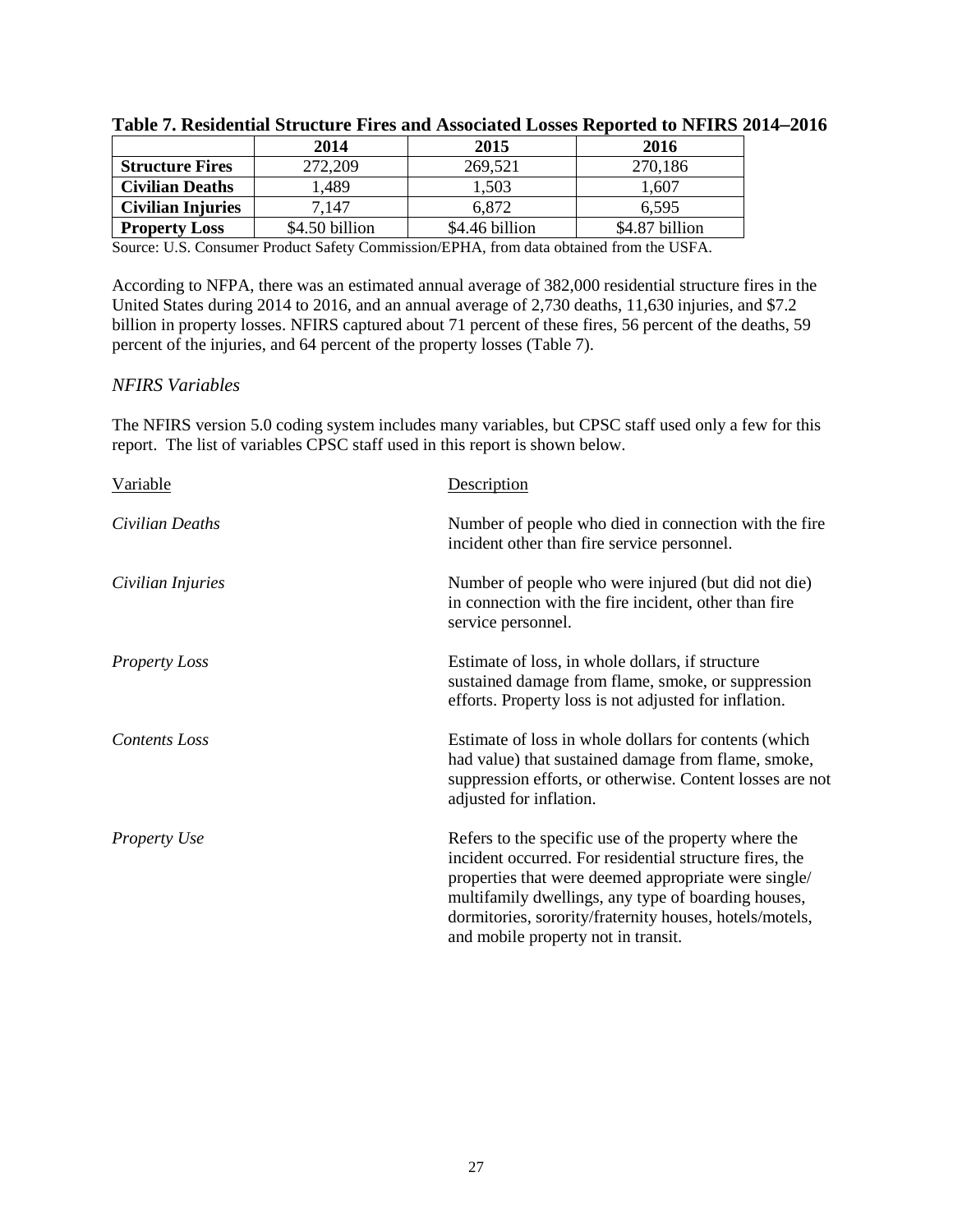| <b>Incident Type</b>                    | Identifies the various types of incidents to which fire<br>departments respond. It may include fires, rescue and<br>emergency medical services, false alarms. For<br>this report, the incident codes of interest included<br>structure fires (which include confined fires) and fires<br>in mobile and portable structures used as fixed<br>residences.                                                                                                                                                     |
|-----------------------------------------|-------------------------------------------------------------------------------------------------------------------------------------------------------------------------------------------------------------------------------------------------------------------------------------------------------------------------------------------------------------------------------------------------------------------------------------------------------------------------------------------------------------|
| Equipment Involved                      | Device that provided the heat that started<br>the fire $(e.g.,)$ heater, clothes dryer).                                                                                                                                                                                                                                                                                                                                                                                                                    |
| Power Source                            | The type of power for the equipment involved in the<br>fire's ignition. These are grouped into electrical, gas-<br>fueled, liquid-fueled, solid-fueled, and other.                                                                                                                                                                                                                                                                                                                                          |
| <b>Equipment Portability</b>            | Identifies the equipment involved as stationary or<br>portable.                                                                                                                                                                                                                                                                                                                                                                                                                                             |
| <b>Heat Source</b>                      | Source of heat that ignited the fire $(e.g.,$ candle, lighter,<br>cigarette, heat from operating equipment, hot object).                                                                                                                                                                                                                                                                                                                                                                                    |
| Item First Ignited                      | The functional description or use of that item that was<br>first ignited by the heat source $(e.g.,$ upholstered<br>furniture, mattress, bedding, electric cable insulation,<br>curtains or drapes).                                                                                                                                                                                                                                                                                                        |
| Cause of Ignition                       | The general causal factor that resulted in a heat source<br>igniting a combustible material. The cause code values<br>are:<br>1: intentional<br>2: unintentional<br>3: failure of equipment or heat source<br>4: act of nature<br>5: cause under investigation<br>$0: \text{cause}, \text{other}$<br>U: cause undetermined after investigation.<br>CPSC staff regrouped the codes as:<br>1: intentional<br>$0, 2, 3, 4$ or fire involving child play*: unintentional<br>5, U, missing information: unknown. |
| <b>Factors Contributing to Ignition</b> | The event that allowed the heat source and the item first<br>ignited to combine to start the fire. These add specificity<br>to the cause of ignition, such as playing with heat source,<br>heat source too close to combustibles, equipment<br>malfunction.                                                                                                                                                                                                                                                 |

 $\overline{a}$ 

<sup>∗</sup> See discussion on child play later in this section.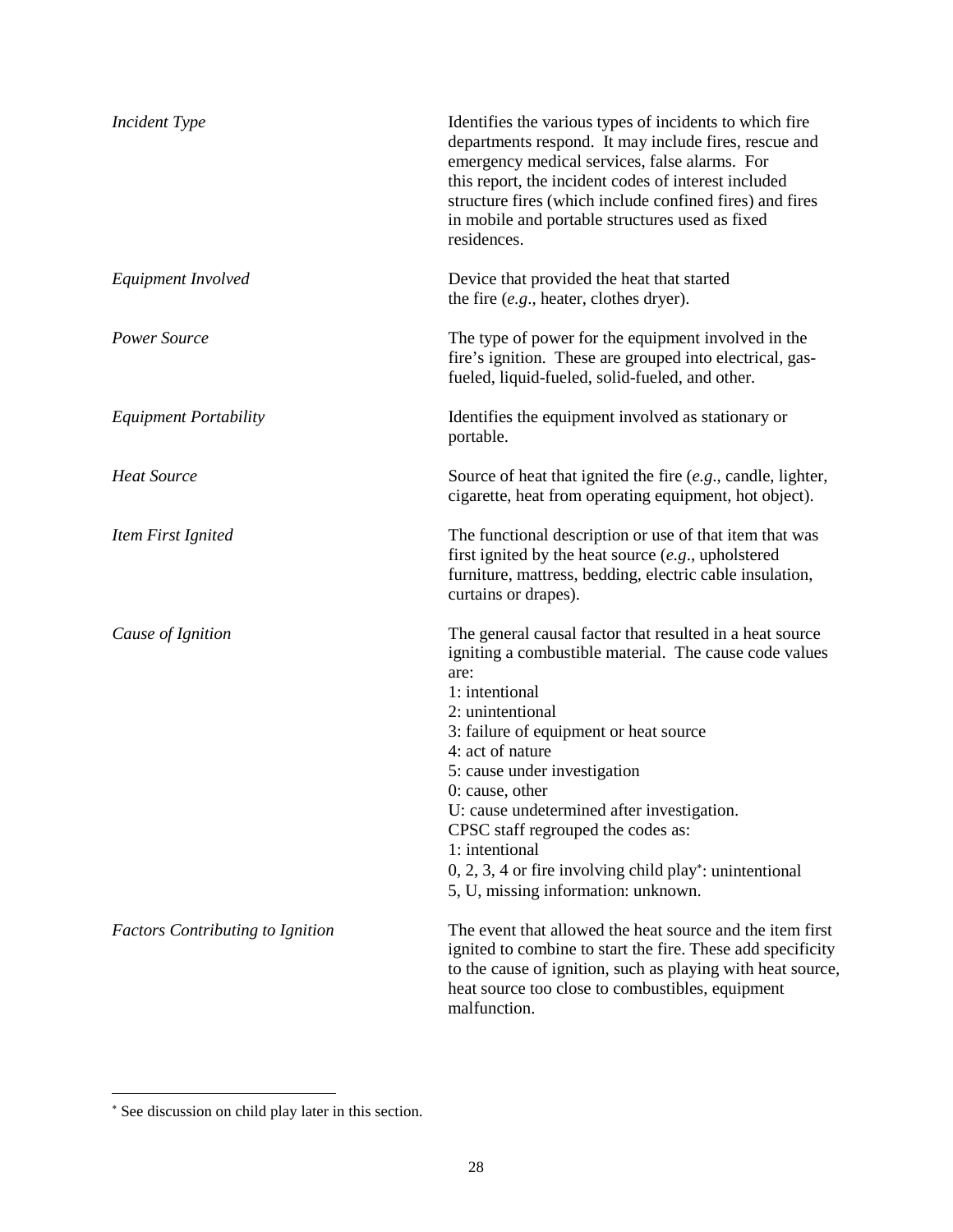| Human Factors Contributing to Ignition | Factors relating to the person or persons involved with<br>the start of the fire. Examples are asleep, possibly<br>impaired by alcohol or drugs, age, unattended or<br>unsupervised person. |  |
|----------------------------------------|---------------------------------------------------------------------------------------------------------------------------------------------------------------------------------------------|--|
| Age                                    | Age of the person, if age was considered a factor in<br>contributing to the ignition of the fire.                                                                                           |  |

The NFIRS coding manual defines some variables as "required fields." A required field means that, if known, a value must be supplied for that variable. Other variables may or may not be supplied at the discretion of the reporting department. In the list above, the categories Equipment Involved, Power Source, Equipment Portability, Factors Contributing to Ignition, Human Factors Contributing to Ignition, and Age are not required fields. In the change that was incorporated beginning with 2012 data, Equipment Involved became required if certain Heat Source or Factor Contributing to Ignition codes were entered. Beginning in 2015, Equipment Involved reverted to not being a required field, no matter what Heat Source is coded. Variables that are not required are more likely to be missing from a given fire incident report in NFIRS than those that are required.<sup>30</sup>

In the change that was incorporated beginning with 2012 data, Equipment Involved became a required field if certain Heat Source or Factor Contributing to Ignition codes were entered. This, not surprisingly, led to a smaller proportion of missing data for Equipment Involved in 2012, 2013, and 2014. Because the code "NNN – No equipment involved in ignition" was also not permitted for fires with these particular Heat Source and Factor Contributing to Ignition codes, the proportion of fires coded as "NNN – No equipment involved in ignition" is much lower in 2012, 2013, and 2014, than in previous years. Requiring Equipment Involved to be coded if certain Heat Source $31$  codes are entered also appears to have led to entering fewer fires with those Heat Source codes in 2012, 2013, and 2014.

In 2015, when Equipment Involved in Ignition reverted to not being required, even when the Heat Source coded implied that equipment was involved, the proportion of fires coded in the affected Equipment Involved in Ignition codes did not revert to the pre-2012 levels. For example, from 2009 to 2011, 37.3 percent of NFIRS nonconfined residential structure fires were coded as "NNN – No equipment involved in ignition." For 2012 through 2014, when that code was not permitted for fires with certain Heat Source codes, that proportion dropped to 32.1 percent. In 2015, when coders were again permitted to "NNN – No equipment involved," no matter the Heat Source, 31.6 percent of residential structure fires were coded as "NNN – No equipment involved." That proportion was at 32.1 percent again in 2016.

In 2009 to 2011, 48.7 percent of NFIRS nonconfined residential structure fires had an Equipment Involved in Ignition that was left blank or was coded as "UUU – Equipment involved in ignition undetermined." In 2012 to 2014, that proportion dropped to 36.0 percent. In 2015, it was 41.3 percent, and in 2016, it was 43.4 percent. In 2009 to 2011, 2.5 percent of NFIRS nonconfined residential structure fires had an Equipment Involved in Ignition coded between 200 and 263, which are the codes for "Electrical Distribution, Lighting and Power Transfer." Between 2012 and 2014, when the new rule required that Equipment Involved in Ignition be coded for fires with certain Heat Source codes (including '13 – Arcing'), the proportion of fires with an Equipment Involved in Ignition code between 200 and 263 jumped to 8.0 percent. In 2015 it was 6.6 percent, and in 2016 it was 6.0 percent.

 <sup>30</sup> NFIRS Complete Reference Guide, January 2015.

<sup>31</sup> There are four of these heat source codes: "10 – Heat from powered equipment, other"; "11 – Spark, ember, or flame from operating equipment"; "12 – Radiated, conducted heat from operating equipment"; "13 – Arcing."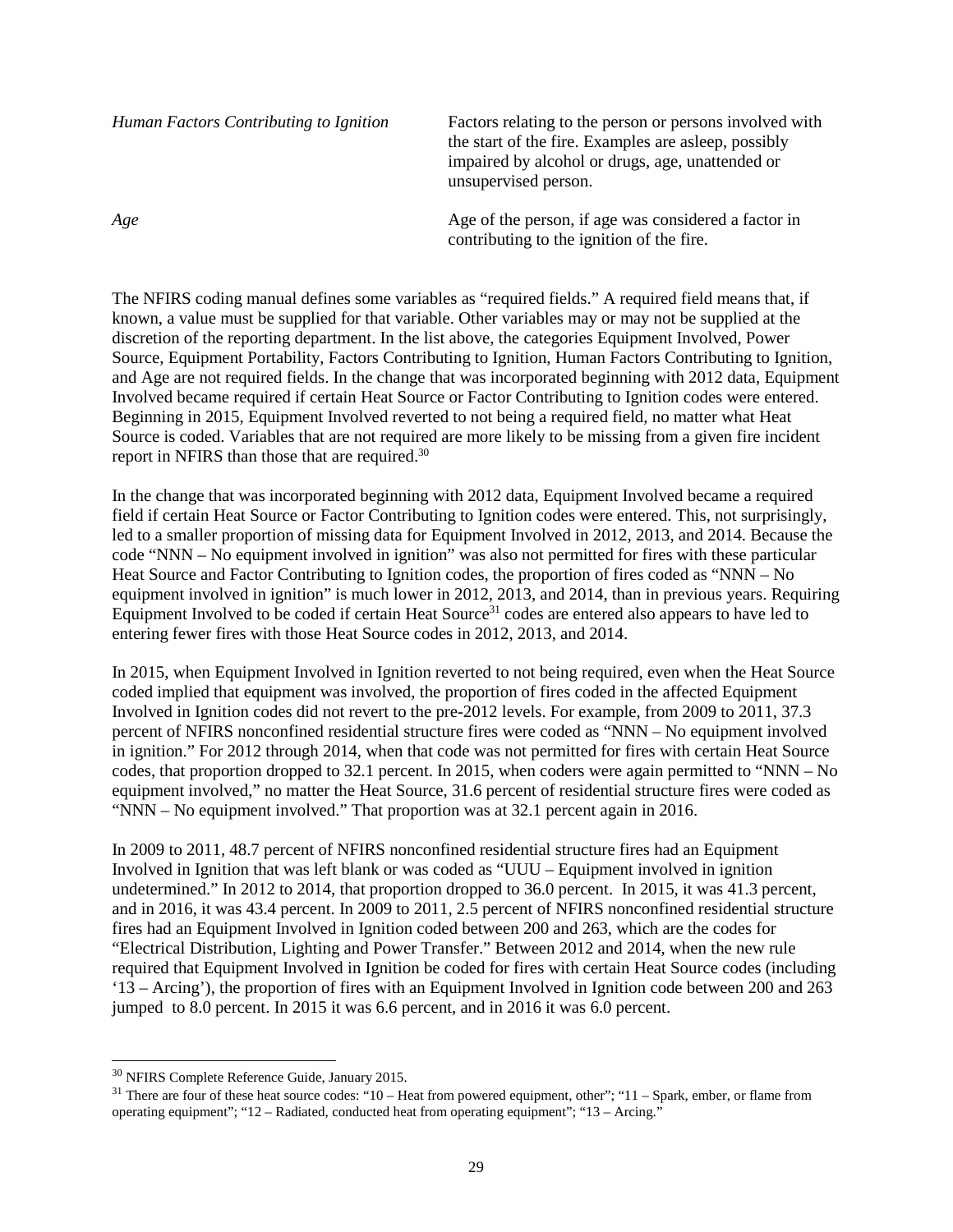CPSC staff had a decision to make. When staff was first producing NFIRS estimates for 2012 fires, staff deemed it appropriate to make an adjustment because the large increase in estimates for certain products (if no adjustment was made) was a function of the new rule and not a function of an increase in actual fires for those products. When the rule changed back in 2015, the coding practices did not revert back, or at least not all the way back, to pre-2012 practices. Perhaps some coders had formed the habit of coding Equipment Involved in Ignition for these fires, and continued to do so beyond when it was required. Over time, these newer habits could erode as there is turnover among coders at NFIRS fire departments. CPSC staff determined it did not seem possible to produce estimates that were completely comparable to 2011, or 2014 in a repeatable and defensible way.

CPSC staff chose instead to stop making these adjustments beginning with the 2015 data. This means a large increase in estimates for particular products. Staff understands that this increase is likely, to a large degree, a function of the rule change having a lasting effect on some coding behavior, and not the result of an actual increase in these types of fires.

Estimates for equipment fires and associated losses were much higher in 2015 than in previous years because of the decision to stop adjusting the data back to pre-2012 levels. The 2015 proportion of residential structure fires with an Equipment Involved in Ignition code that was missing or unknown was higher than the 2012–2014 levels, but did not revert to the pre-2012 levels. The proportion in 2016 was higher than 2015, but still far from the pre-2012 levels. Similarly, the proportion of fires in various equipment categories *e.g*., "Heating and Cooling, Electrical Distribution," and "Kitchen and Cooking Equipment" was much higher in 2012–2014 than before 2012. They declined slightly in 2015, but not back to pre-2012 levels. They declined slightly again in 2016, but are still closer to 2012–2014 levels than the pre-2012 levels. Perhaps, as coders learn that they are not forced to code Equipment Involved in Ignition (no matter the Heat Source code) the proportion of missing and unknown Equipment Involved in Ignition codes and the proportions that are coded as "Heating and Cooling," "Electrical Distribution," etc., will return gradually to pre-2012 levels. The estimates move in conjunction with these proportions.

#### **Data Preparation—Addressing Different Types of Missing Data**

There are four general types of missing data in NFIRS: (1) data where the value of the missing variable can be inferred logically; (2) missing data from exposure fires; (3) missing data from confined fires; and (4) other missing data. Standard practice in analysis of fire data over the last 20 years has been to fill in the missing values whenever possible.

#### *Missing data that can be logically inferred*

As mentioned, only a few of the available fire incident characteristics were used to generate estimates in this report. Of these, only the variables Incident Type, Property Use, Cause of Ignition, Item First Ignited, Heat Source, and the Loss<sup>32</sup> variables are required to be filled out by the fire departments. Even fewer are required for confined fires, which will be discussed below. Tables 1, 3, 4, and 5 in this report rely heavily on the variables Equipment Involved and Equipment Power Source. To reduce the extent of missing data, CPSC staff has implemented some conventions, as necessary, after consulting with USFA technical staff. For example, if the heat source is known to be matches, lighters, or candles, and no equipment is reported, then it is likely that equipment was not involved, rather than equipment being unknown. Similarly, if the factor contributing to the ignition of a fire is reported to be an act of nature—such as an earthquake or a storm—and no equipment is reported, then it is likely that no equipment was involved.

<sup>&</sup>lt;sup>32</sup> These are property loss and content loss which CPSC staff add together for what they call property loss.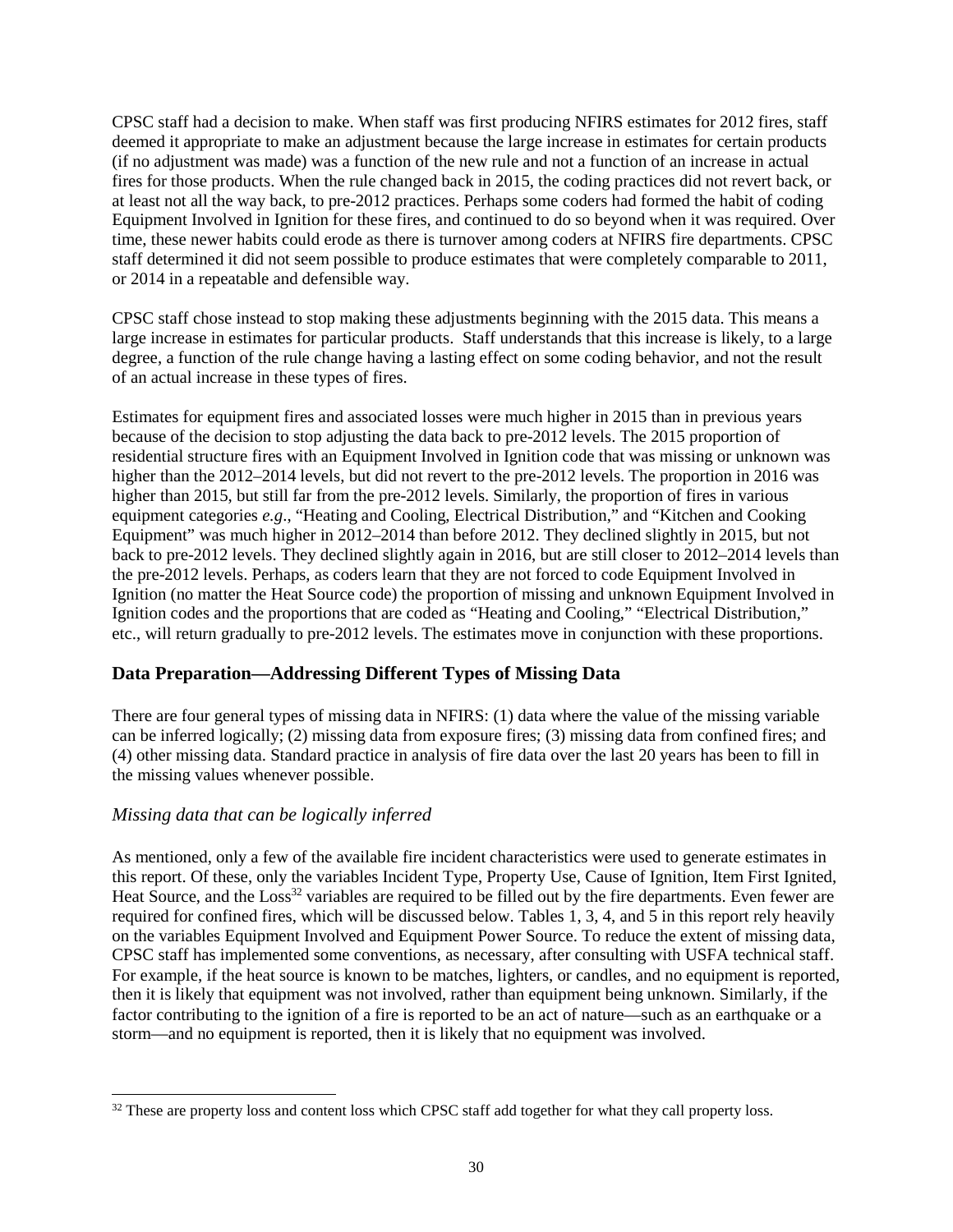In another scenario, the reported equipment code is electrical but the Equipment Power Source is missing. It is evident that the power source should have been reported as electrical. Similarly, when it is known that no electrical equipment is involved, the power source should be reported as "none," instead of "unknown."

These changes are made before any other steps in data preparation.

#### *Exposure fires*

Some fires involved more than one residential structure. The initial structure is identified as "exposure zero" in the data file. Structure fires that spread from the initial fire are identified as "exposure fires" and are numbered from "zero," up to as many structures as necessary. Typically, in exposure fires, most of the information on the variables listed above is not filled out for exposures beyond the initial home.

If the initial fire was a residential structure fire, CPSC staff transferred the fire cause values, such as Cause of Ignition, Equipment Involved, or Heat Source, from the initial fire to the exposure fire. Thus, if a portable heater caused the initial fire, all exposures would be considered portable heater fires. All associated deaths, injuries, and property losses in these exposures also would be attributed to portable heaters. Any residential structure exposure fire that originated from a non-residential structure fire is also considered in-scope for this report. If the initial fire is not a residential structure fire, but the exposure fire is a residential structure fire, then the cause information is not passed down from the initial fire. For example, if a wildfire is started by a cigarette and then the fire spreads to homes, the wildfire would not count as a residential structure fire, but the exposure home fires would. The cigarette as the heat source would not be passed on to the home fires in this case. The cause information for the exposure home fires would be left as is.

#### *Confined fires*

By far the biggest proportion of missing data was encountered among the confined fires. By NFIRS's definition, a fire that is confined to a noncombustible container causing no flame damage beyond the container is considered to be confined.

In NFIRS version 5.0, the following Incident Type codes are used to identify the different types of confined fires.

| Incident Type Code | Definition                                                                                                                   |
|--------------------|------------------------------------------------------------------------------------------------------------------------------|
| 113                | Fire involving the contents of a cooking vessel without fire<br>extension beyond the vessel.                                 |
| 114                | Fire originating in and confined to a chimney or flue.                                                                       |
| 115                | Fire caused by overload or malfunction of an incinerator, with no<br>flame damage outside the incinerator.                   |
| 116                | Fire caused by delayed ignition or malfunction of a fuel or oil<br>burner/boiler, with no flame damage outside the fire box. |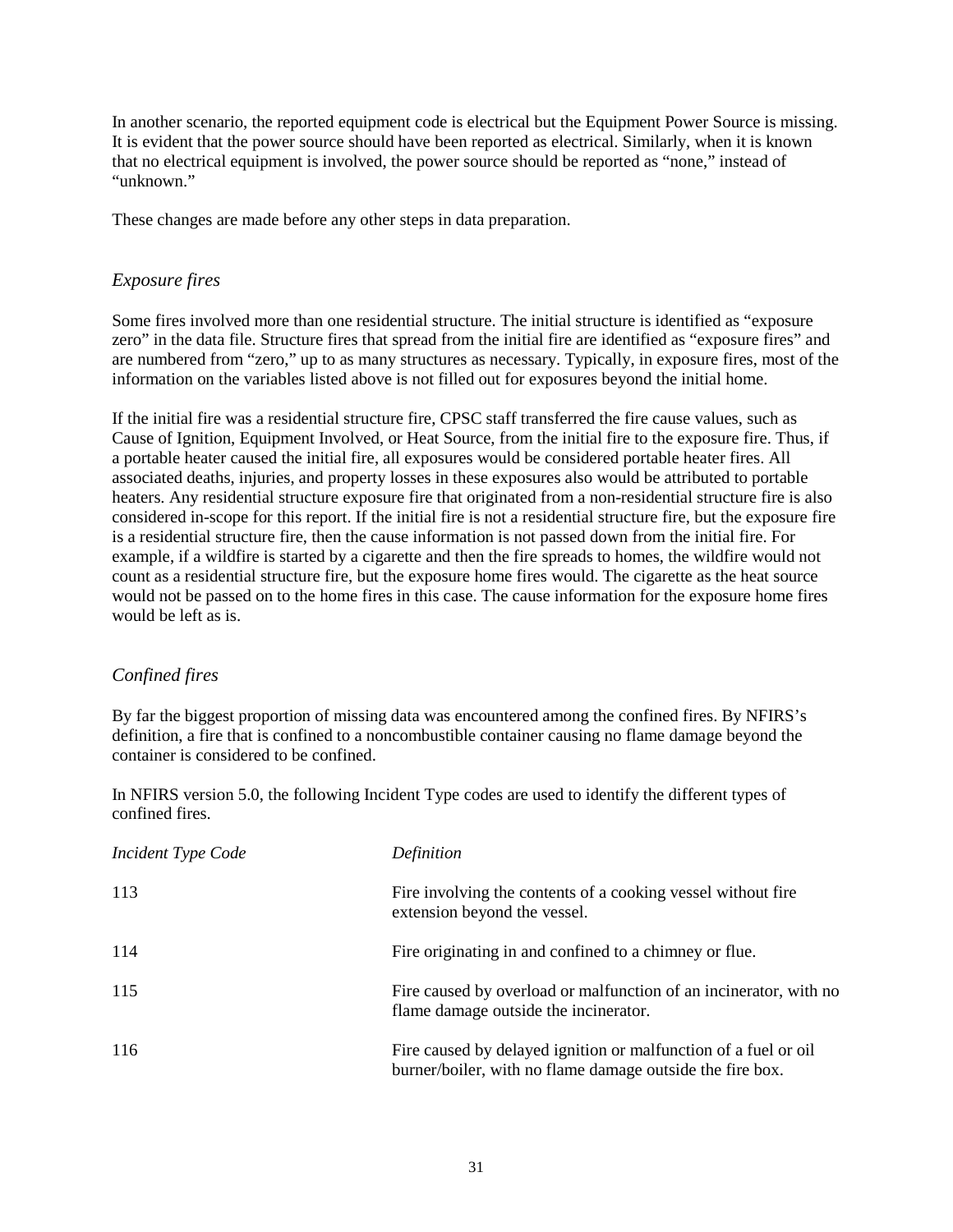| 117 | Fire originating in and confined to contents of a trash compactor.<br>Home trash compactors are excluded.   |
|-----|-------------------------------------------------------------------------------------------------------------|
| 118 | Fire involving a trash or rubbish fire in a structure with no flame<br>damage to structure or its contents. |

With the proportion of reported confined fires increasing, the proportion of missing data also increases. However, imputation of unknowns based on the information from confined fires is not a viable option. From the definition of the Incident Type of confined fires, it is unclear whether they are at all similar to the rest of the fires by Equipment Involved in Ignition, the Equipment Power Source, Heat Source, or Item First Ignited. As such, CPSC staff separates all confined fires from the data before the productspecific estimates are derived. The confined fire and fire loss counts were weighted up to the NFPA estimates, using the same weights as the rest of the data and presented at the aggregate levels (and sometimes at more specific levels as allowed by the Incident Type definitions). See the section on Estimation Procedure below for a discussion of the weights used. Tables 8a through 8c present all estimates related to confined fires. These estimates are also included in Tables 1a through 5d, as appropriate. Note that they do not appear in Tables 4a through 5d at any of the specific levels because there is no information available on Equipment Power Source.

| <b>Included in Table Categories:</b>       | <b>Appear in Tables:</b> | 2014    | 2015    | 2016    |
|--------------------------------------------|--------------------------|---------|---------|---------|
| <b>Total Residential</b>                   | 1a, 2a, 3a, 4a, 5a       | 191,200 | 193,000 | 181,000 |
| <b>Total Heating and Cooling Equipment</b> | 1a, 3a                   | 29,600  | 26,700  | 22,200  |
| Fireplace, Chimney, Connector              | 1a, 3a                   | 20,800  | 18.300  | 14.500  |
| Other (Burner/Boiler)                      | 1a, 3a                   | 8,700   | 8.400   | 7,700   |
| Cooking                                    | 1a, 2a                   | 142,900 | 146,900 | 139,600 |
| <b>Trash, Rubbish</b>                      | 2a                       | 17,100  | 17,900  | 17,900  |
| <b>Incinerator</b>                         |                          | 600     | 600     | 500     |
| <b>Trash Compactor</b>                     |                          | 900     | 900     | 800     |

**Table 8a. Estimated Residential Confined Fires: 2014–2016**

Source: U.S. Consumer Product Safety Commission/EPHA, from data obtained from the USFA and NFPA. Note: Fire estimates are rounded to nearest 100. Rounded estimates less than 100 are denoted by an asterisk  $(*)$ . Subtotals do not necessarily add to heading totals. No information was available on the intentionality of these fires.

There were no confined fire deaths in 2014, 2015, or 2016.

| TWOIC ON, EDUIMINUM TWOIGUNG COMMIQUE TH'U THIMITED, WOT'L WOTO |                          |        |        |        |  |
|-----------------------------------------------------------------|--------------------------|--------|--------|--------|--|
| <b>Included in Table Categories:</b>                            | <b>Appear in Tables:</b> | 2014   | 2015   | 2016   |  |
| <b>Total Residential</b>                                        | 1c, 2c, 3c, 4c, 5c       | 1,510  | 1,420  | 1,410  |  |
| <b>Total Heating and Cooling Equipment</b>                      | 1c, 3c                   | 80     | 40     | 30     |  |
| Fireplace, Chimney, Connector                                   | 1c, 3c                   | 30     | 20     | 20     |  |
| Other (Burner/Boiler)                                           | 1c, 3c                   | 40     | 30     | 10     |  |
| Cooking                                                         | 1c, 2c                   | 1,360  | 1,310  | 1,330  |  |
| <b>Trash, Rubbish</b>                                           | 2c                       | 70     | 60     | 50     |  |
| <b>Incinerator</b>                                              |                          | $*$    | $\ast$ | $\ast$ |  |
| <b>Trash Compactor</b>                                          |                          | $\ast$ | $\ast$ | $*$    |  |

#### **Table 8b. Estimated Residential Confined Fire Injuries: 2014–2016**

Source: U.S. Consumer Product Safety Commission/EPHA, from data obtained from the USFA and NFPA.

Note: Injury estimates rounded to nearest 10. Rounded estimates less than 10 are denoted by an asterisk (\*).

Subtotals do not necessarily add to heading totals. No information was available on the intentionality of these fires.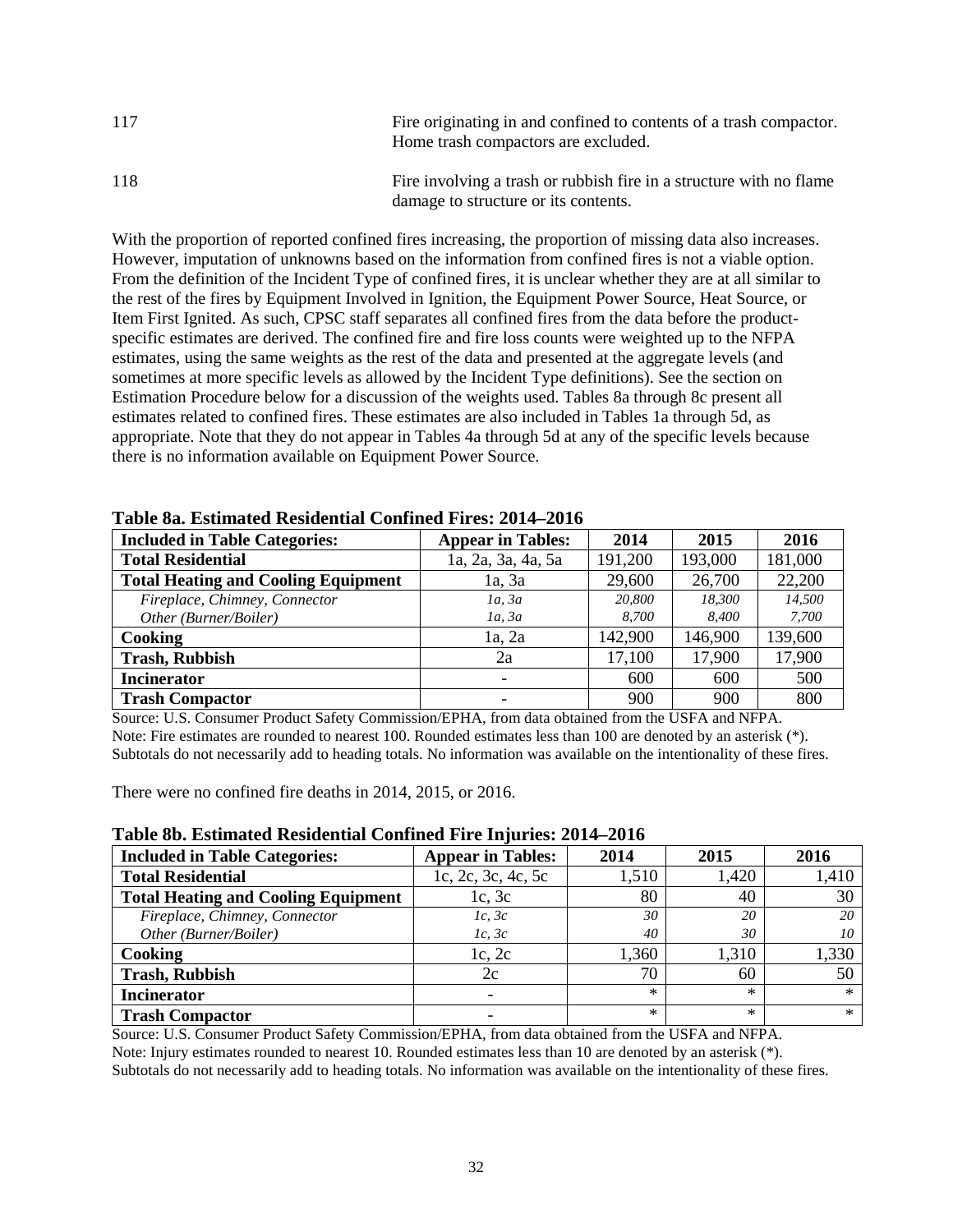| $\sim$ . And $\sim$ . And $\sim$ . And $\sim$ . And $\sim$ . And $\sim$ . And $\sim$ . And $\sim$ . And $\sim$ . And $\sim$ . And $\sim$ . |                          |        |         |         |
|--------------------------------------------------------------------------------------------------------------------------------------------|--------------------------|--------|---------|---------|
| <b>Included in Table Categories:</b>                                                                                                       | <b>Appear in Tables:</b> | 2014   | 2015    | 2016    |
| <b>Total Residential</b>                                                                                                                   | 1d, 2d, 3d, 4d, 5d       | \$40.8 | \$44.2  | \$42.1  |
| <b>Total Heating and Cooling Equipment</b>                                                                                                 | 1d, 3d                   | \$9.1  | \$8.5   | \$7.9   |
| Fireplace, Chimney, Connector                                                                                                              | 1d, 3d                   | \$7.1  | \$6.3\$ | \$6.0\$ |
| Other (Burner/Boiler)                                                                                                                      | 1d, 3d                   | \$2.0  | \$2.3\$ | \$1.9   |
| Cooking                                                                                                                                    | 1d, 2d                   | \$28.7 | \$32.1  | \$31.0  |
| <b>Trash, Rubbish</b>                                                                                                                      | 2d                       | \$2.6  | \$2.7   | \$2.6   |
| <b>Incinerator</b>                                                                                                                         |                          | \$0.4  | \$0.7   | \$0.4\$ |
| <b>Trash Compactor</b>                                                                                                                     |                          | \$0.1  | \$0.1   | \$0.1   |

#### **Table 8c. Estimated Residential Confined Fire Property Loss (In Millions): 2014–2015**

Source: U.S. Consumer Product Safety Commission/EPHA, from data obtained from the USFA and NFPA. Note: Property loss estimates are rounded to the nearest tenth of a million dollars. Rounded estimates less than \$0.1m are denoted by an asterisk (\*). Subtotals do not necessarily add to heading totals. No information was available on the intentionality of these fires.

#### *Other missing data*

Tables 9a–9c show the proportion of data missing after inferring missing data when appropriate. Because most of the data fields for confined fires were not reported, those data fields were excluded from the tabulations.

|                           | 2014 | 2015 | 2016 |  |
|---------------------------|------|------|------|--|
| <b>Cause of Ignition</b>  | 35%  | 34%  | 34%  |  |
| <b>Heat Source</b>        | 39%  | 39%  | 40%  |  |
| <b>Item First Ignited</b> | 39%  | 39%  | 41%  |  |
| <b>Equipment Involved</b> | 37%  | 41%  | 43%  |  |
| <b>Equipment Power</b>    | 37%  | 41%  | 43%  |  |

#### **Table 9a. Missing Data on Residential Structure Fires: 2014–2016**

Source: U.S. Consumer Product Safety Commission/EPHA, from NFIRS data obtained from the USFA. Table excludes confined fires.

| o                         | 2014 | 2015 | 2016 |
|---------------------------|------|------|------|
| <b>Cause of Ignition</b>  | 62%  | 60%  | 59%  |
| <b>Heat Source</b>        | 64%  | 63%  | 63%  |
| <b>Item First Ignited</b> | 63%  | 64%  | 63%  |
| <b>Equipment Involved</b> | 52%  | 55%  | 51%  |
| <b>Equipment Power</b>    | 52%  | 53%  | 51%  |

Source: U.S. Consumer Product Safety Commission/EPHA, from NFIRS data obtained from the USFA.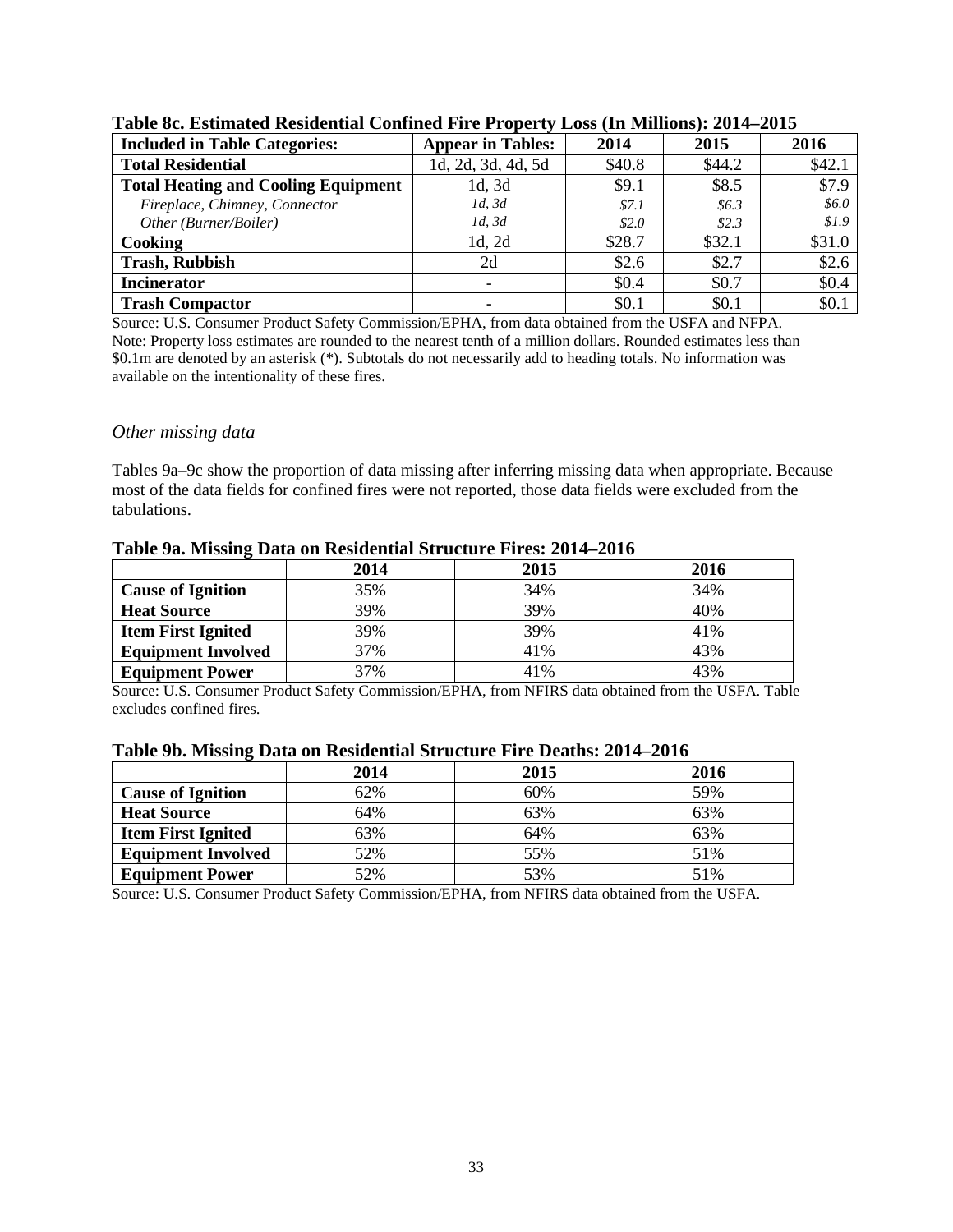|                           | 2014 | 2015 | 2016 |
|---------------------------|------|------|------|
| <b>Cause of Ignition</b>  | 38%  | 39%  | 39%  |
| <b>Heat Source</b>        | 37%  | 39%  | 39%  |
| <b>Item First Ignited</b> | 36%  | 37%  | 36%  |
| <b>Equipment Involved</b> | 29%  | 34%  | 35%  |
| <b>Equipment Power</b>    | 29%  | 34%  | 34%  |

**Table 9c. Missing Data on Residential Structure Fire Injuries: 2014–2016**

Source: U.S. Consumer Product Safety Commission/EPHA, from NFIRS data obtained from the USFA. Table excludes injuries from confined fires.

For these data, an assumption was made that the unknown values for a characteristic had the same distribution as the known values for that characteristic. To allocate these unknowns for the various characteristics, "raking" was performed using a SAS® macro. <sup>33</sup> The raking procedure maintains the marginal distributions for the known data, while allocating the unknown data for all characteristics involved.<sup>34</sup> For each year, the raking procedure was applied separately for fires, deaths, injuries, and property loss.

For the CPSC staff estimates going back to 1980 all the way up to 2014, one raking procedure was applied separately for each of the tables 1–5 (a–d). In 2013, there was a lot of volatility in the estimates from the ranking for Table 2b (the fire death estimates for products that are a Heat Source or Item First Ignited). The raking behaved erratically and produced estimates abnormally high for some products and abnormally low for others, even though these discrepancies were not apparent in the pre-raked counts. To address this, and to produce the Table 2b estimates for 2013, CPSC staff ran a raking on combined 2012– 2014 data, where year was added as a raking variable. This smoothed out the estimates for 2013.

This erratic behavior in the initial Table 2b raking for 2013 is more likely to happen as more of the data are unknown, which is the trend with Heat Source in deadly fires. It is also more likely to happen the more *cells* there are in the raking. Cells are the different values for the known data into which the unknown data are allocated. For example, in Table 2b, the different cells are all the various possible combinations of the three raking variables: Cause of Ignition (Unintentional or Intentional), Heat Source (*e.g*., Cigarette, Candle, Match, Lighter), and Item First Ignited (*e.g*., Upholstered Furniture, Mattress, Bedding, Cooking Materials, Floor Covering, Clothing). The number of cells in the raking is the product of the number of levels for each of these variables. So for Table 2b, the raking was dealing with a large number of cells, a lot of missing data, and a lot of cells filled with zeros (combinations of the three raking variables where there are zero NFIRS deaths for a given year).

Anticipating more difficulties like the one that occurred for Table 2b in 2013, CPSC staff decided to make a change for 2015 and subsequent years. Instead of using just one raking per table, now CPSC staff does a raking for each product. For example, for the Table 2b estimate for candle fire deaths, the raking only includes two variables: Cause of Ignition (Intentional or Unintentional) and Heat Source ("candle" or "not candle"). From this raking, an estimate for candle fire deaths is produced. Such rakings are done for each row in each table. With so few cells in the rakings, the problem that occurred in 2013, would be prevented from happening in the future.

 <sup>33</sup> M. Battaglia, D. Hoaglin and D. Izrael, "To Rake or Not To Rake Is Not the Question Anymore with the Enhanced Raking Macro," SAS® Users Group International (SUGI) 29<sup>th</sup> Annual Conference, May 9–12, 2004, Paper #207-29.

<sup>&</sup>lt;sup>34</sup> M.A. Greene, L.E. Smith, M.S. Levenson, S. Hiser, and J.H. Mah, "Raking Fire Data," Presented at the Federal Conference on Statistical Methodology, Arlington, VA, 2001.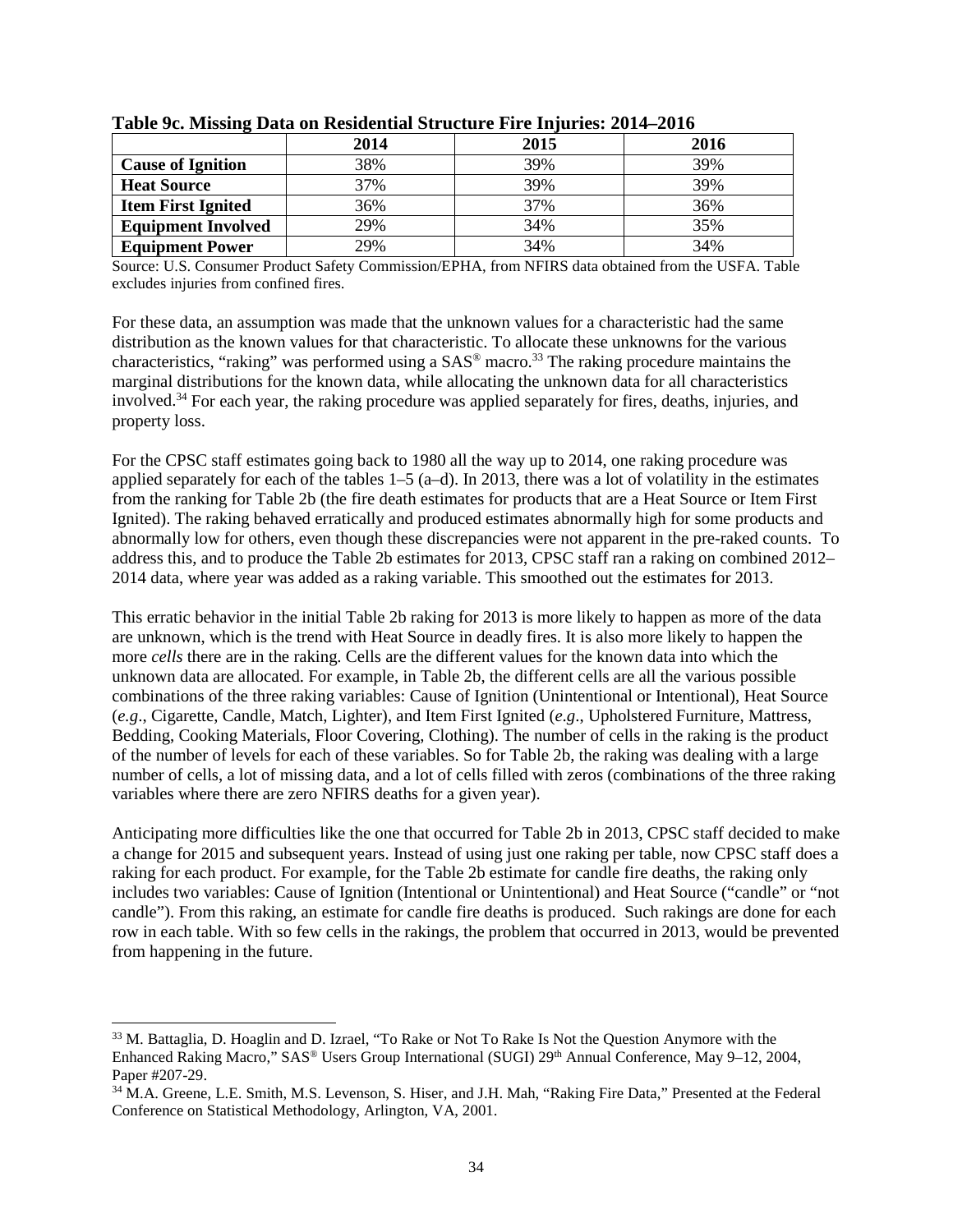#### **Quality Control Checks of NFIRS Data**

In 2006, a California home fire with a \$100 million property loss was reported to NFIRS. Because this loss was unusually high, CPSC staff decided to assign the fire to CPSC field staff to investigate and confirm the amount of this large property loss. The actual fire department estimate of property loss for the fire was \$100,000. The property loss was corrected, and the weight used for property loss estimates was changed accordingly.

Because of the finding on the 2006 CA fire loss, CPSC staff initiated more quality-control checking of the NFIRS data, beginning with the 2007 data. In 2014, 2015, and 2016, residential structure fires with reported property losses of \$5 million or higher were assigned to CPSC field staff to confirm with the fire department the high property loss estimate. There were 10 high-property-loss fires from 2016 assigned for investigation. In seven of the fires, the property loss estimate was confirmed. In the other three fires, a lower property loss estimate was obtained, and the data were corrected.

In addition to the quality-control checking of high-property-loss fire reports, some quality control was carried out on multiple-death fire incidents for the 2014, 2015, and 2016 data. In cases with three or more civilian deaths reported, a search of the Internet was conducted to look for news articles and fire marshal reports to confirm (or add to) the fire cause information given in the NFIRS report. There were 35 cases from 2016 where it appeared that there might be information to conflict with or add to the information from the NFIRS report. These cases were assigned to field staff to contact the fire department and reconcile the information. From these investigations, 19 cases had fire cause information edited. In three instances, the investigation concluded that the deaths involved occurred before the fires and the data were edited so that there were no deaths attributed to these fires.

Beginning with the 2015 data, a new class of NFIRS incidents was assigned to CPSC field staff for investigation. There has been concern that some fires where the Heat Source was coded as "43 – Hot ember or ash" or where the Heat Source was coded as "60 – Heat from other open flame or smoking materials," are actually miscodings of fires where a cigarette was the correct Heat Source. For the 2015 and 2016 data, CPSC staff assigned to field investigators all incidents with at least one fire death where the coded Heat Source was either "43 – Hot ember or ash" or "60 – Heat from other open flame or smoking materials." In these cases, the investigator was instructed to contact the attending fire department and inquire about what specifically provided the source of heat for the fire.

In 2016, there were 44 residential structure fires in NFIRS with at least one death and a Heat Source coded as either "43 – Hot ember or ash" or "60 – Heat from other open flame or smoking materials." CPSC staff assigned 39 of these incidents to field investigators to try to identify the heat source of each of these fires. These 39 fires led to 40 deaths and 19 nonfatal injuries.

Of these 39 fatal fires, 12 were coded with a Heat Source of "43 – Hot ember or ash" and 27 were coded "60 – Heat from other open flame or smoking materials." Of the 12 deadly fires that were coded as "Hot ember or ash," an investigation was completed in eight of them. From those eight investigations, CPSC staff edited the Heat Source in seven of them, including five where CPSC staff changed the Heat Source to "61 – Cigarette." In another incident, the Heat Source was changed to "62 – Pipe or cigar," and in the seventh, the "Heat Source" was changed to "UU – Undetermined heat source," which means it was then subject to allocation. Of the 27 deadly fires where the Heat Source was coded as "60 – Heat from other open flame or smoking materials," CPSC field staff were able to complete investigations for 19 of them. From these 19 completed investigations, information was provided such that CPSC staff changed the Heat Source in 17 of them, including six where the Heat Source was changed to "61 – Cigarette."